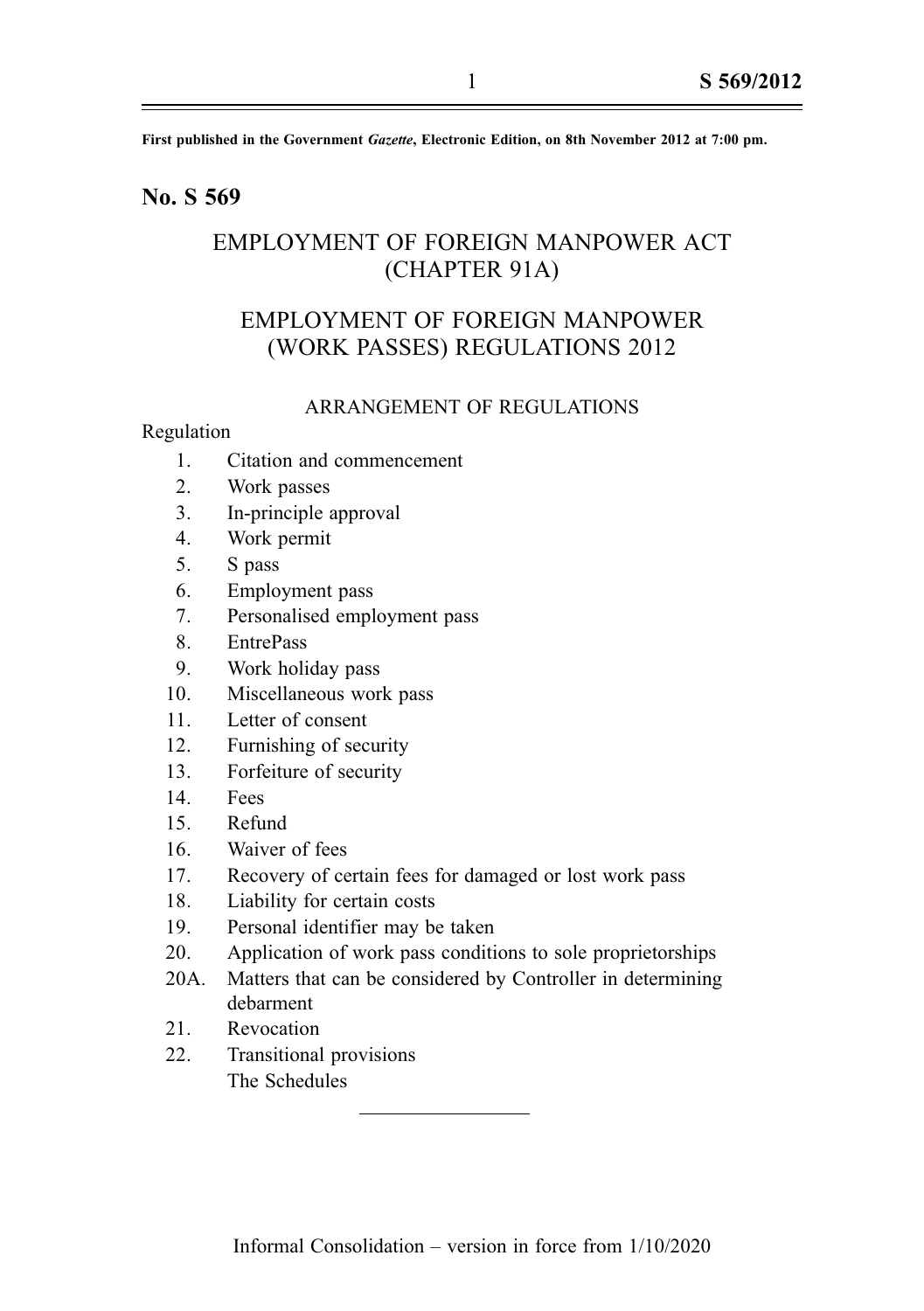In exercise of the powers conferred by section 29 of the Employment of Foreign Manpower Act, Mr Tan Chuan-Jin, Senior Minister of State, charged with the responsibility of the Minister for Manpower, hereby makes the following Regulations:

# Citation and commencement

1. These Regulations may be cited as the Employment of Foreign Manpower (Work Passes) Regulations 2012 and shall come into operation on 9th November 2012.

## Work passes

2.—(1) The following categories of work passes may be issued by the Controller:

- (a) work permit (including a training work permit);
- (b) S pass;
- (c) employment pass (including a training employment pass);
- (*d*) personalised employment pass;
- (e) EntrePass;
- (f) work holiday pass;
- (g) miscellaneous work pass; and
- (h) letter of consent.
- (2) A work pass may be  $-$ 
	- (a) in the form of a card;
	- (b) an endorsement made in the passport or other travel document of the work pass holder; or
	- (c) in such other form as the Controller may determine.

(3) Where any pass issued to a foreigner by the Controller of Immigration under the Immigration Act (Cap. 133) expires and is not renewed or is cancelled, and the foreigner is the holder of an inprinciple approval or a work pass, the in-principle approval or work pass issued to the foreigner shall by the operation of this regulation also cease to be valid.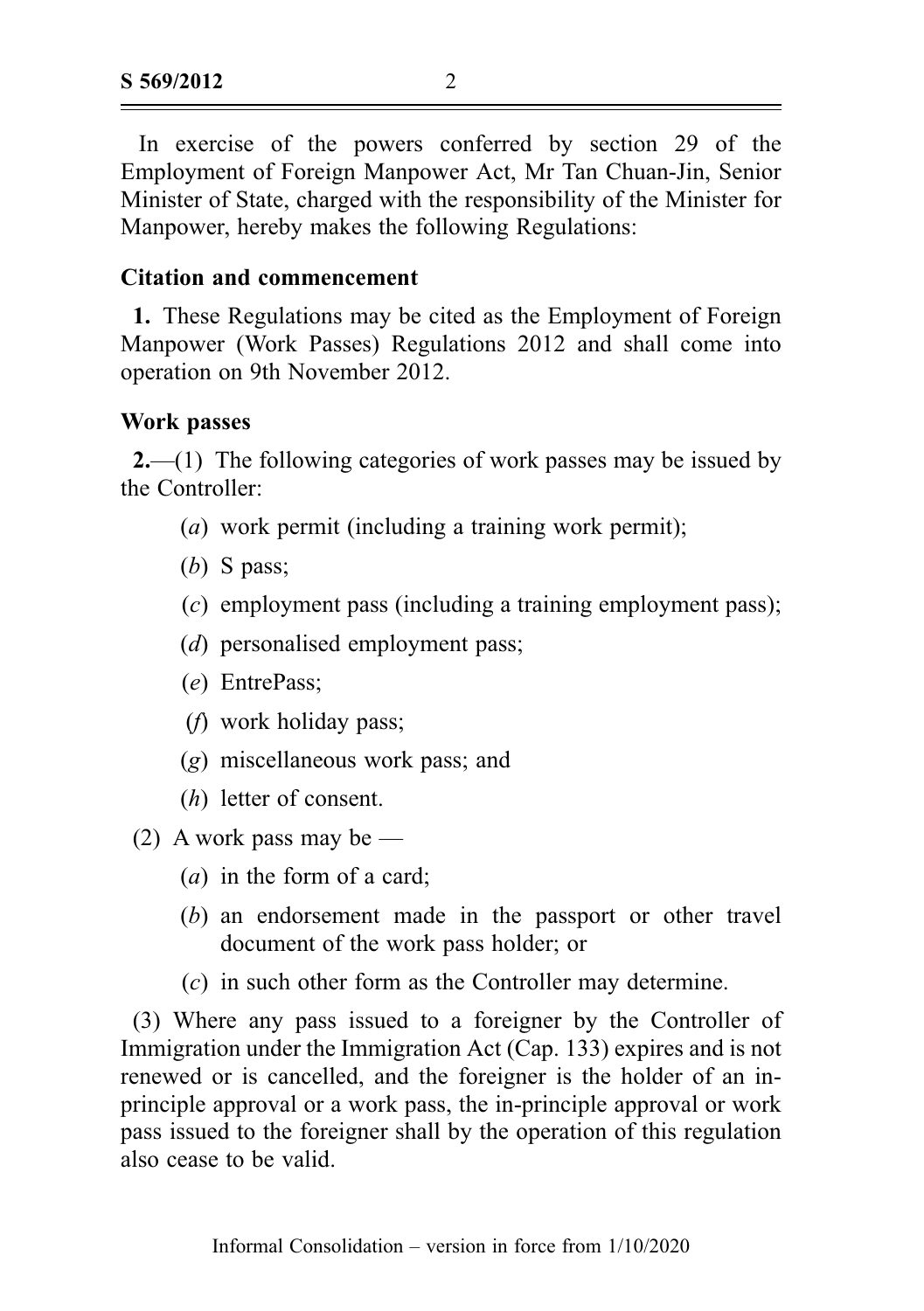# In-principle approval

3.—(1) Every in-principle approval of an application for a work permit issued to a foreign employee whose occupation as stated in the application is "domestic worker" shall be subject to the conditions set out in Part I of the First Schedule and the regulatory conditions set out in Part II of the First Schedule, being conditions and regulatory conditions to be complied with by the employer of the foreign employee.

(2) Every in-principle approval of an application for a work permit issued to a foreign employee whose occupation as stated in the application is other than "domestic worker" shall be subject to the conditions set out in Part III of the First Schedule and the regulatory conditions set out in Part IV of the First Schedule, being conditions and regulatory conditions to be complied with by the employer of the foreign employee.

(3) Every in-principle approval of an application for an S pass issued to a foreign employee shall be subject to the conditions set out in Part I of the Second Schedule and the regulatory conditions set out in Part II of the Second Schedule, being conditions and regulatory conditions to be complied with by the employer of the foreign employee.

(4) Every in-principle approval of an application for an employment pass issued to a foreign employee shall be subject to the conditions set out in Part I of the Third Schedule, being conditions to be complied with by the employer of the foreign employee.

(5) An in-principle approval of an application for a work pass issued to a foreign employee shall lapse and cease to be valid immediately upon the work pass being issued to the foreign employee by the Controller.

# Work permit

4.—(1) Every application for a work permit to be issued to a foreign employee shall —

(*a*) be made —

(i) by the foreign employee; and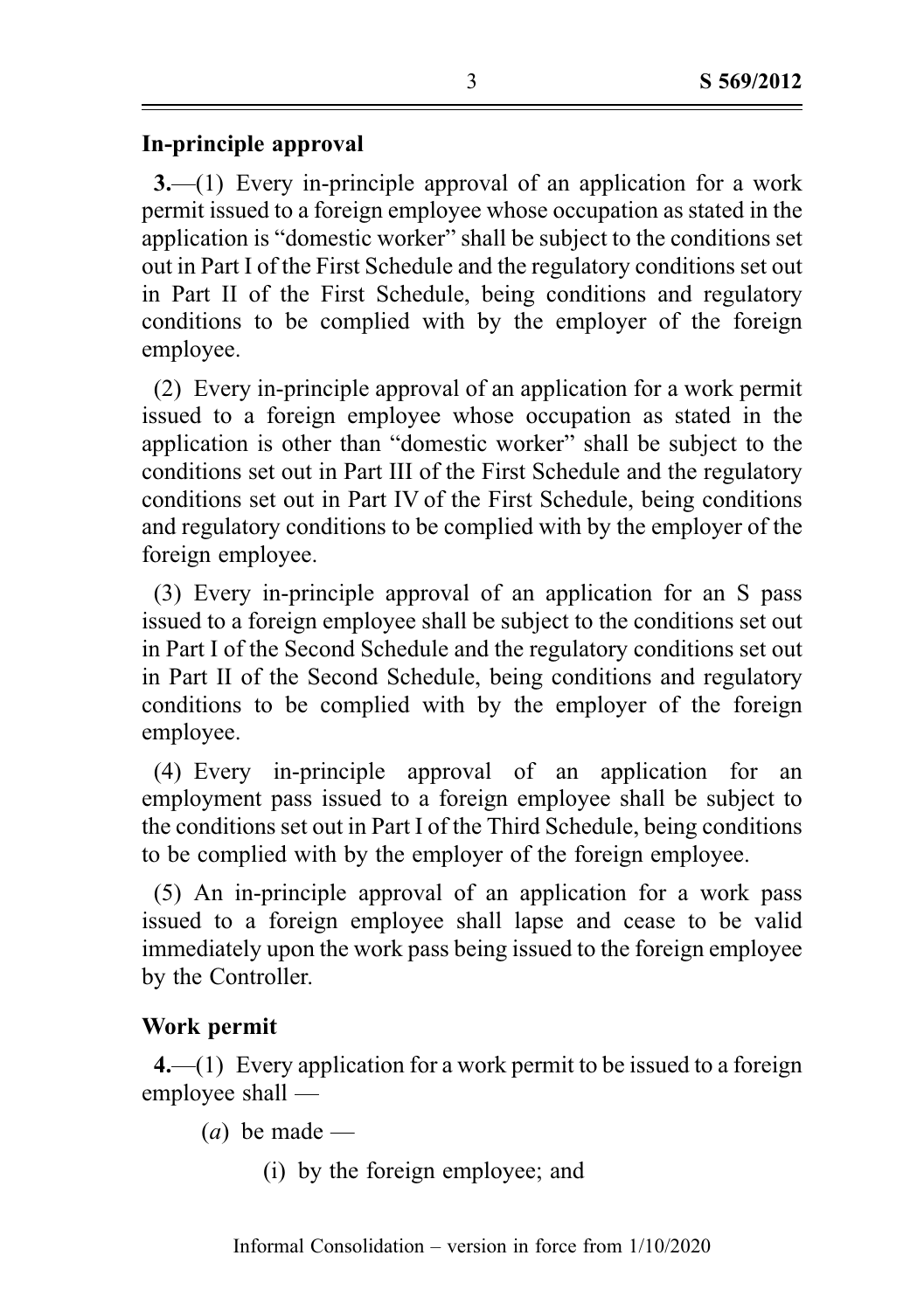- (ii) by the employer of the foreign employee, or on behalf of that employer by a person authorised by the employer;
- (b) be made in such form as the Controller may determine; and
- (c) be supported by such information, statements and documents as the Controller may require.

(2) Every work permit issued to a foreign employee whose occupation on the work permit as stated is "domestic worker" shall be subject to the conditions set out in Part I of the Fourth Schedule and the regulatory conditions set out in Part II of the Fourth Schedule, being conditions and regulatory conditions to be complied with by the employer of the foreign employee.

(3) Every work permit issued to a foreign employee whose occupation on the work permit as stated is other than "domestic worker" shall be subject to the conditions set out in Part III of the Fourth Schedule and the regulatory conditions set out in Part IVof the Fourth Schedule, being conditions and regulatory conditions to be complied with by the employer of the foreign employee.

(4) Every work permit issued to a foreign employee whose occupation on the work permit is stated as a "construction worker" or "construction worker-cum-driver" shall be subject, in addition to the conditions set out in Part III of the Fourth Schedule and the regulatory conditions set out in Part IV of the Fourth Schedule, to the regulatory conditions set out in Part V of the Fourth Schedule, being regulatory conditions to be complied with by the employer of the foreign employee.

(5) Every work permit issued to a foreign employee shall be subject to the conditions set out in Part VI of the Fourth Schedule and the regulatory conditions set out in Part VII of the Fourth Schedule, being conditions and regulatory conditions to be complied with by the foreign employee.

#### [S 563/2013 wef 03/09/2013]

(6) The Controller may issue a work permit, which shall be known as a training work permit, to a foreigner who is receiving or is about to

<sup>[</sup>S 333/2015 wef 01/06/2015]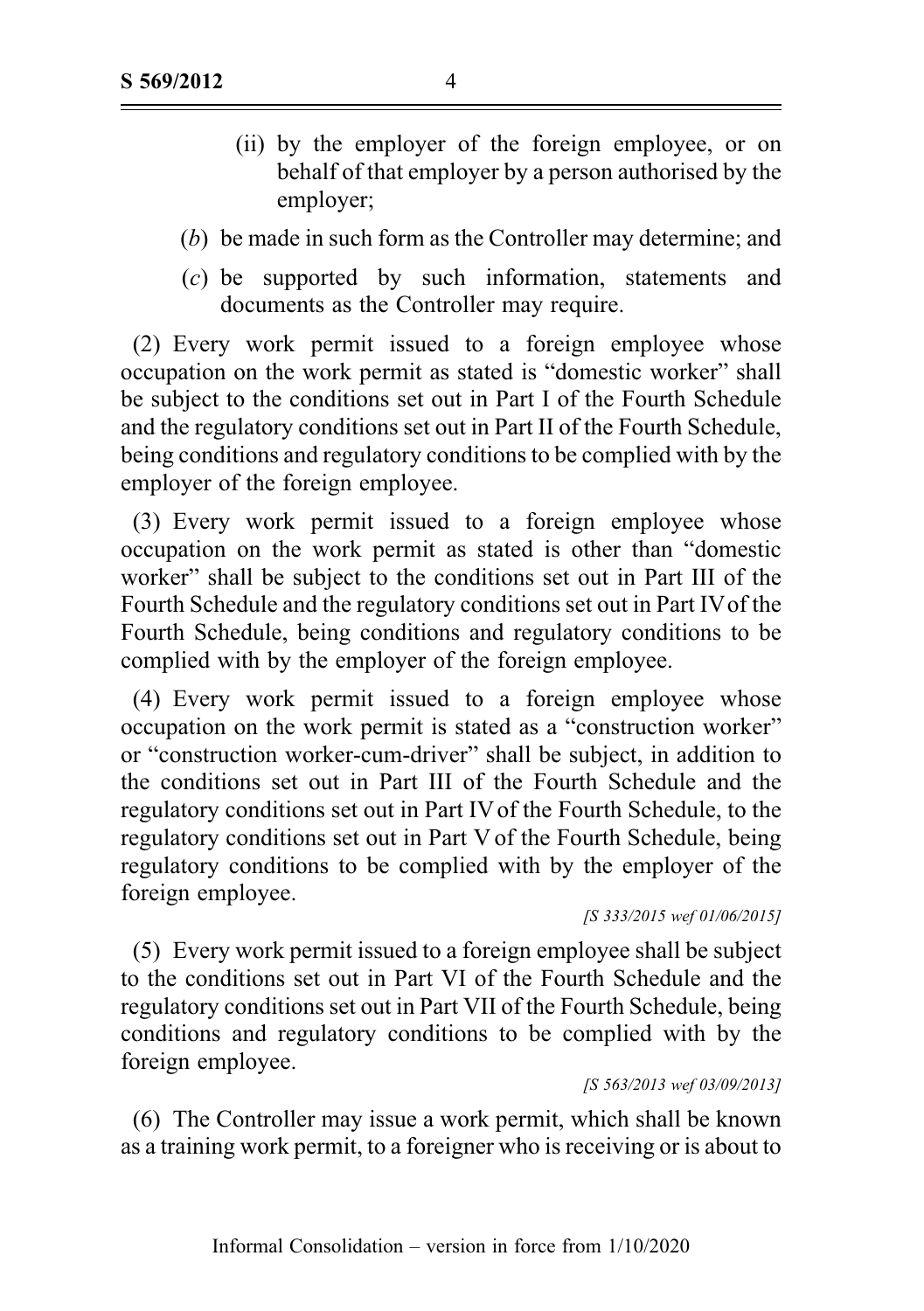receive training in connection with the occupation, trade or business of the employer of that foreigner.

(7) A work permit issued to a foreign employee may be cancelled on an application to the Controller made —

- (a) by the employer of the foreign employee, or on behalf of that employer by a person authorised by the employer; and
- (b) in such form and manner as the Controller may determine.

## S pass

5.—(1) Every application for an S pass to be issued to a foreign employee shall —

 $(a)$  be made —

- (i) by the foreign employee; and
- (ii) by the employer of the foreign employee, or on behalf of the employer by a person authorised by the employer;
- (b) be made in such form as the Controller may determine;
- (c) be accompanied by an undertaking from the employer or a sponsor of the foreign employee in such terms as the Controller may determine; and
- (d) be supported by such information, statements and documents as the Controller may require.

(2) An S pass issued to a foreign employee may be cancelled on an application to the Controller made —

- (a) by the employer of the foreign employee, or on behalf of that employer by a person authorised by the employer; and
- (b) in such form and manner as the Controller may determine.
- (3) Every S pass issued to a foreign employee shall be subject to
	- (a) the conditions set out in Part I of the Fifth Schedule and the regulatory conditions set out in Part II of the Fifth Schedule, being conditions and regulatory conditions to be complied with by his employer; and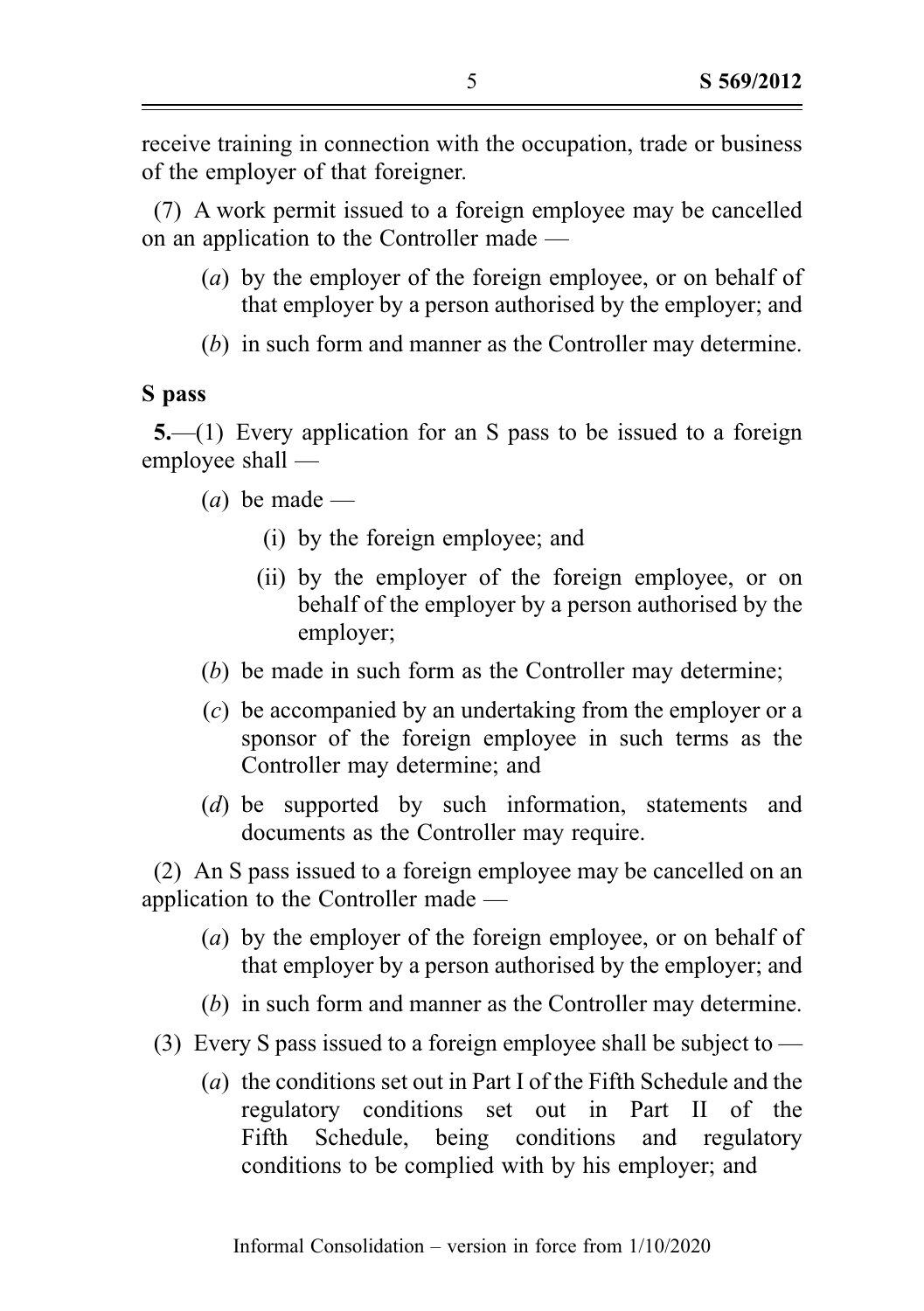(b) the conditions set out in Part III of the Fifth Schedule and the regulatory conditions set out in Part IV of the Fifth Schedule, being conditions and regulatory conditions to be complied with by the foreign employee.

[S 563/2013 wef 03/09/2013]

## Employment pass

6.—(1) Every application for an employment pass to be issued to a foreign employee shall —

- $(a)$  be made
	- (i) by the foreign employee; and
	- (ii) by the employer of the foreign employee, or on behalf of the employer by a person authorised by the employer;
- (b) be made in such form as the Controller may determine;
- (c) be accompanied by an undertaking from the employer or a sponsor of the foreign employee in such terms as the Controller may determine; and
- (d) be supported by such information, statements and documents as the Controller may require.

(2) The Controller may issue an employment pass, which shall be known as a training employment pass, to a foreigner who is receiving or is about to receive training in connection with the occupation, trade or business of his employer.

(3) Every employment pass issued to a foreign employee shall be subject to —

- (a) the conditions set out in Part I of the Sixth Schedule and the regulatory conditions set out in Part II of the Sixth Schedule, being conditions and regulatory conditions to be complied with by his employer; and
- (b) the conditions set out in Part III of the Sixth Schedule, being conditions to be complied with by the foreign employee.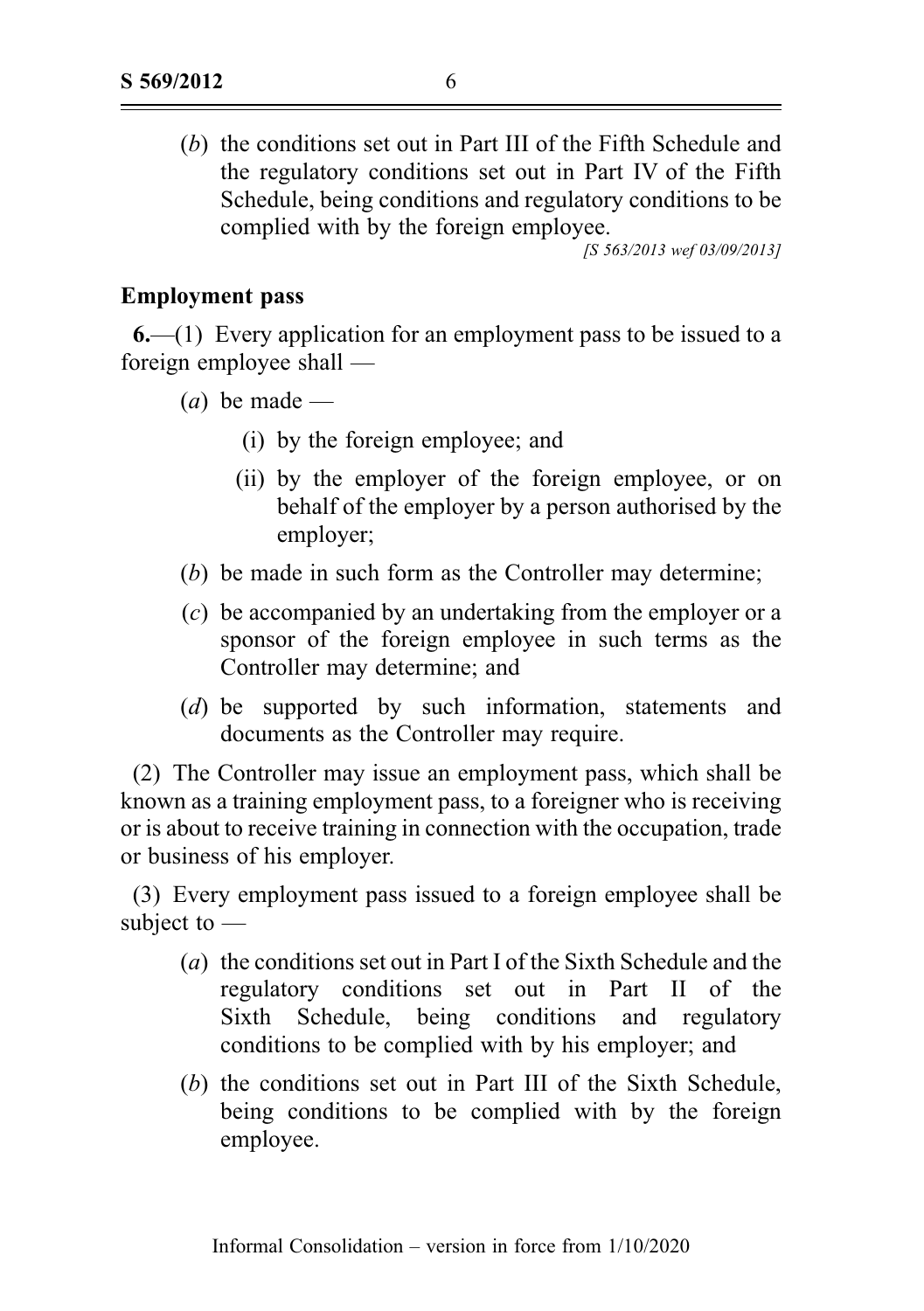(4) An employment pass issued to a foreign employee may be cancelled on an application to the Controller made —

- (a) by the employer of the foreign employee, or on behalf of that employer by a person authorised by the employer; and
- (b) in such form and manner as the Controller may determine.

# Personalised employment pass

7.—(1) Every application for a personalised employment pass shall be submitted by a foreign employee and shall —

- (a) be made in such form as the Controller may determine;
- (b) be accompanied by an undertaking from the foreign employee in such terms as the Controller may determine; and
- (c) be supported by such information, statements and documents as the Controller may require.

(2) Every personalised employment pass issued to a foreign employee shall be subject to the condition that during the validity period of the personalised employment pass, the personalised employment pass holder shall notify the Controller, in such form and manner as the Controller may determine, of —

- (a) any change of his employer, or in his employment status, in Singapore within 7 days after the change;
- (b) any change in his contact details, including his residential and work place addresses, within 14 days after the change;
- (c) any change of the person (specified by the holder) who may be contacted by the Controller for any purpose in relation to his personalised employment pass (referred to in this regulation as the contact person) within 7 days after the change;
- (d) any change in the contact details, including residential address, of the contact person within 7 days after the foreign employee becomes aware of the change; and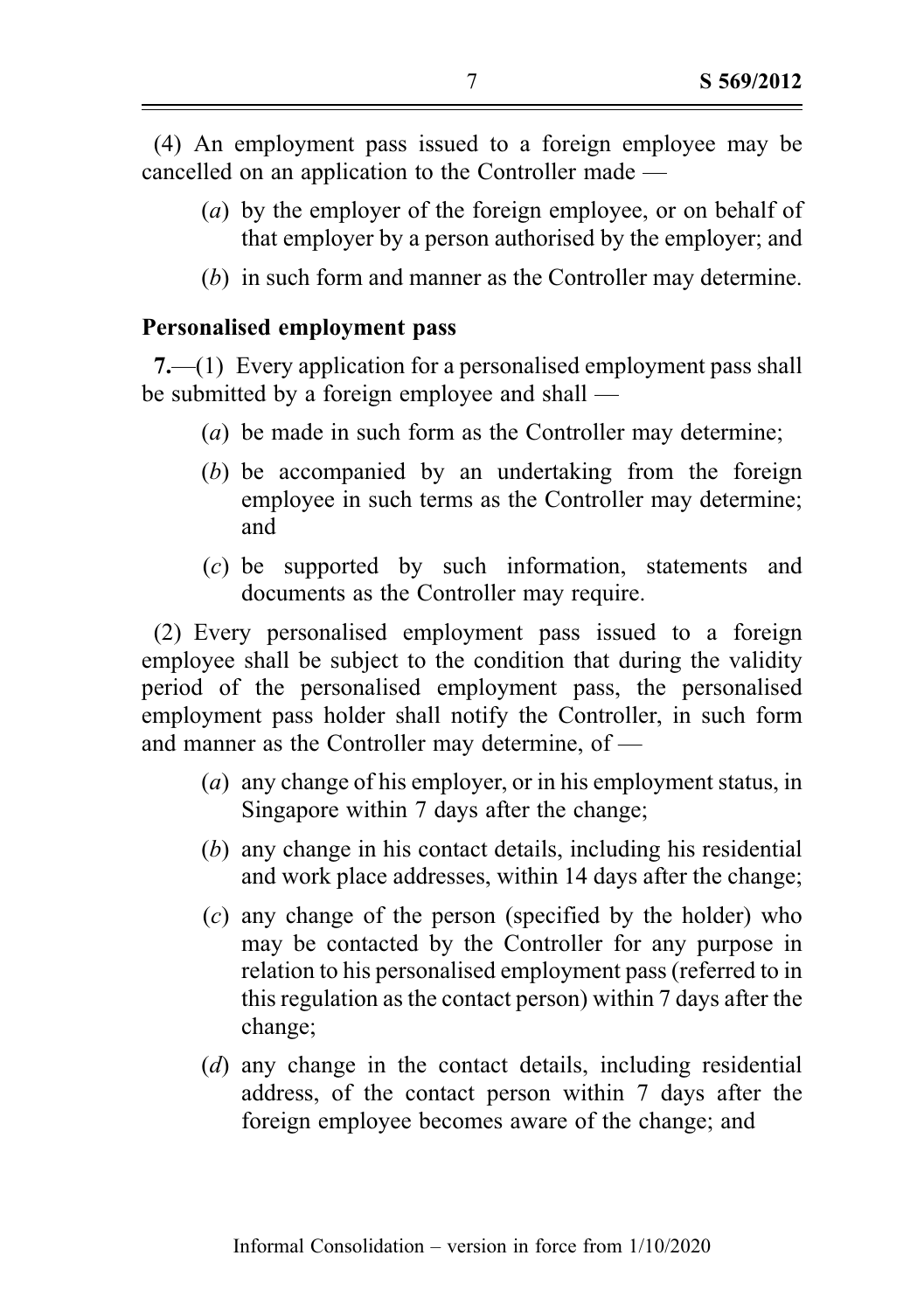(e) his annual salary at the end of each calendar year within 30 days after the end of the calendar year.

(3) Every personalised employment pass issued to a foreign employee shall be subject to the condition that during the validity of the personalised employment pass, the foreign employee shall —

- (a) engage only in the trade, occupation or type of employment specified in the personalised employment pass; and
- (b) obtain the prior consent of the Controller at least 7 days before engaging in any trade, occupation or type of employment or a vocation, profession or any activity not specified in the personalised employment pass.

(4) Every personalised employment pass issued to a foreign employee and which is applicable to the employer of the holder of the personalised employment pass shall be subject to the additional condition that the employer shall notify the Controller, in such form as the Controller may determine, of the commencement and cessation of the holder's employment with that employer within 7 days after the commencement and cessation, respectively.

(5) A personalised employment pass issued to a foreign employee may be cancelled on an application to the Controller made by the holder thereof (or the holder's personal representative) and in such form and manner as the Controller may determine.

# **EntrePass**

8.—(1) The Controller may issue an EntrePass to a foreigner if the Controller is satisfied that the foreigner plans to set up, or operate a business in Singapore, whether in the form of —

- (a) a body corporate incorporated under the Companies Act (Cap. 50);
- (b) a sole proprietorship or a firm registered under the Business Names Registration Act 2014 (Act 29 of 2014); or

[S 143/2017 wef 03/01/2016]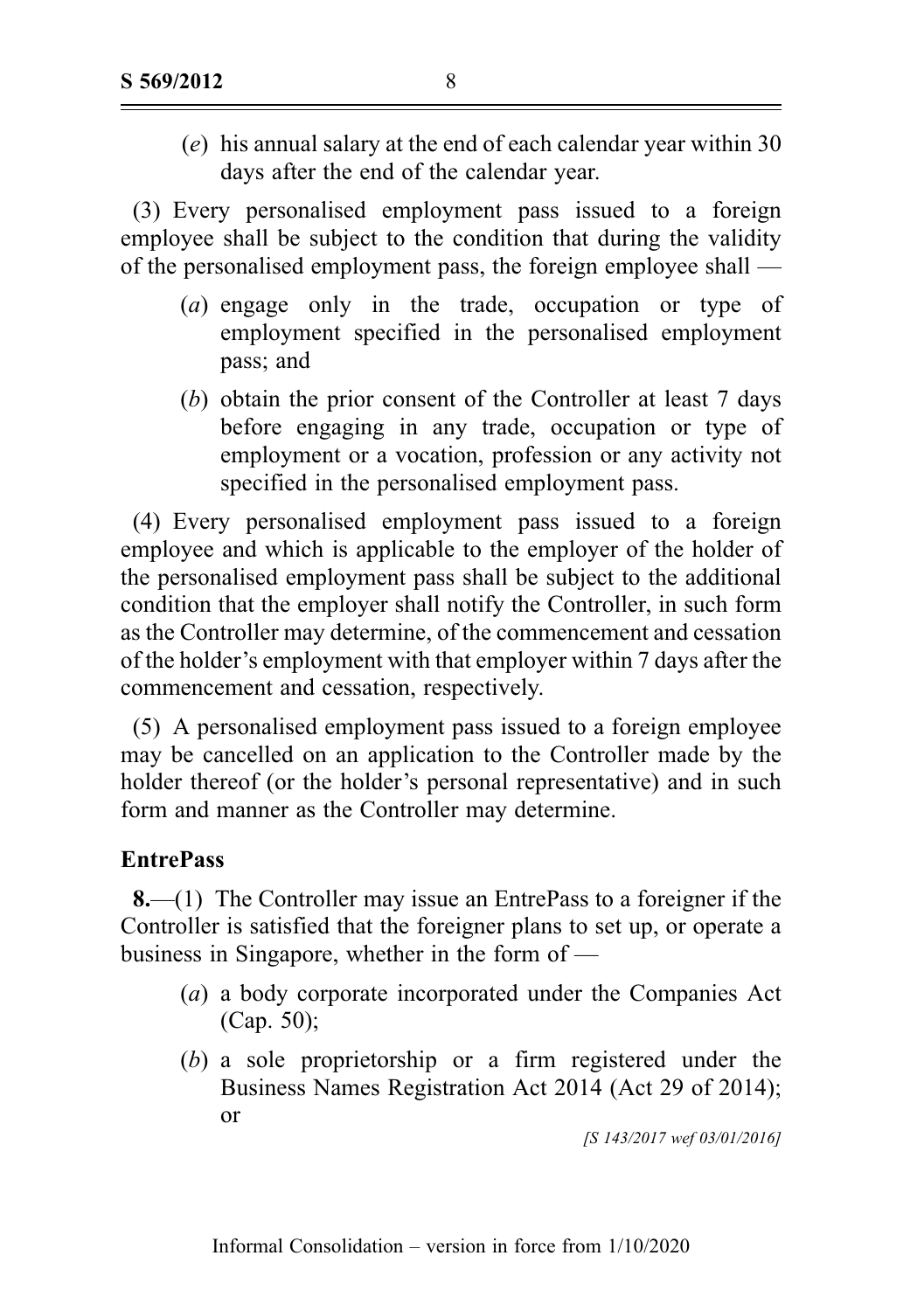(c) a limited liability partnership registered under the Limited Liability Partnerships Act (Cap. 163A),

or otherwise.

(2) Every application for an EntrePass shall be submitted by the foreigner and shall —

- (a) be made in such form as the Controller may determine;
- (b) be accompanied by
	- (i) an undertaking from the foreigner on such terms as the Controller may determine; or
	- (ii) an undertaking from his sponsor which must be a body corporate incorporated under the Companies Act on such terms as the Controller may determine; and
- (c) be supported by such information, statements and documents as the Controller may require.

(3) Every EntrePass issued to a foreigner shall be subject to the condition that during the validity of the EntrePass, the foreigner shall —

- (a) engage only in the trade, vocation, profession or activity specified in the EntrePass (unless sub-paragraph (b) applies);
- (b) obtain the prior consent of the Controller at least 7 days before engaging in any trade, occupation or type of employment or a vocation, profession or any activity not specified in the foreigner's EntrePass;
- (c) notify the Controller, in such form and manner as the Controller may determine, of any change in contact details, including the foreigner's residential and work place addresses, within 14 days after the change; and
- (d) apply to the Controller to cancel the EntrePass within 7 days after the cessation of the business in respect of which the EntrePass was issued.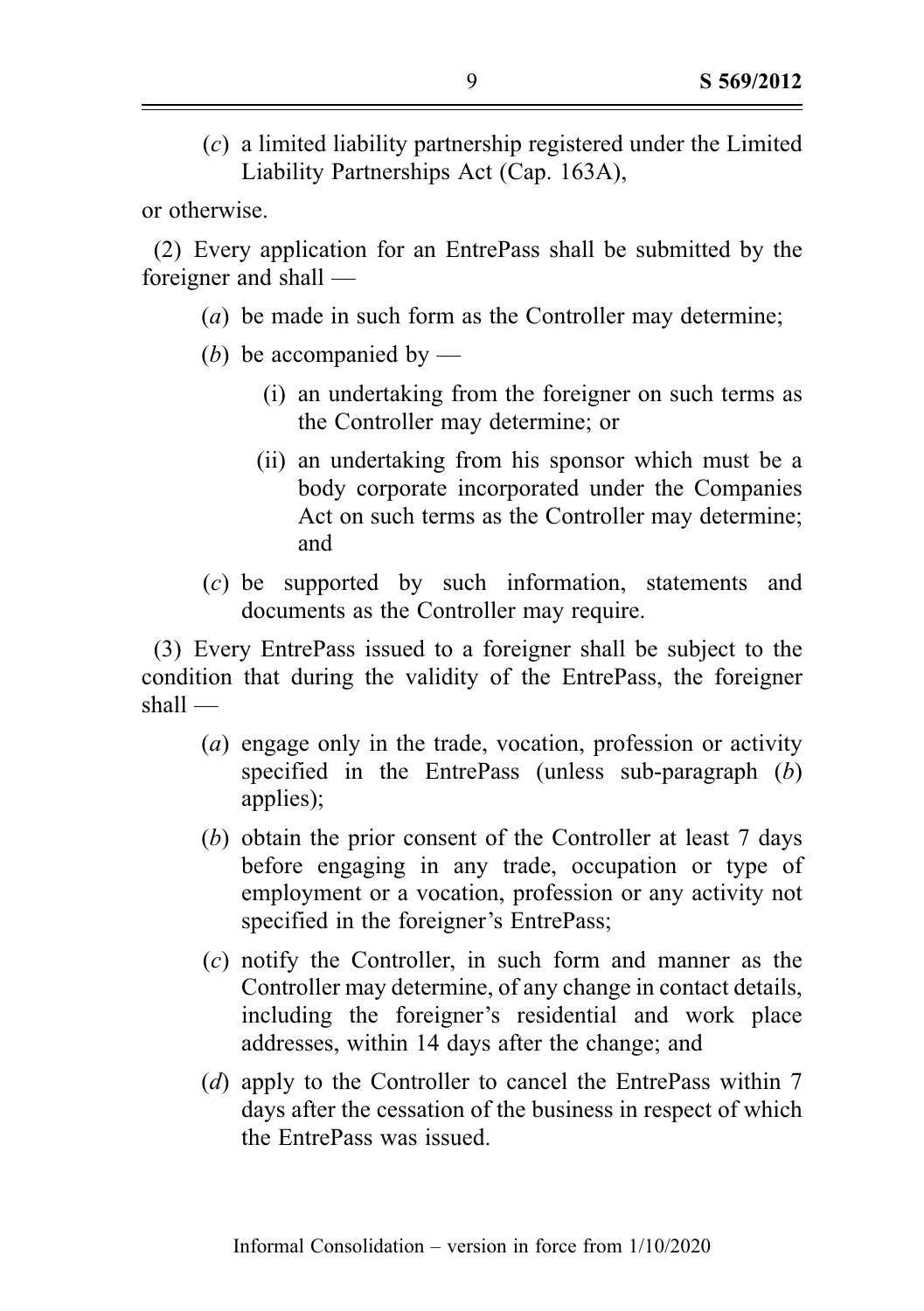(4) An EntrePass issued to a foreigner may be cancelled on an application to the Controller made by the holder thereof (or the holder's personal representative) and in such form and manner as the Controller may determine.

## Work holiday pass

9.—(1) Every application for a work holiday pass shall be submitted by a foreigner and shall —

- (a) be made in such form as the Controller may determine;
- (b) be accompanied by an undertaking from the foreigner in such terms as the Controller may determine; and
- (c) be supported by such information, statements and documents as the Controller may require.

(2) A work holiday pass issued to a foreigner may be cancelled on an application to the Controller made by the holder thereof (or his personal representative) and in such form and manner as the Controller may determine.

## Miscellaneous work pass

 $10$ .—(1) Every application for a miscellaneous work pass to be issued to a foreigner shall be —

- (*a*) made by his sponsor which must be
	- (i) a body corporate incorporated under the Companies Act (Cap. 50);
	- (ii) a religious group in Singapore; or
	- (iii) a school registered under the Education Act (Cap. 87);
- (b) made in such form as the Controller may determine;
- (c) accompanied by an undertaking from the sponsor of the foreigner in such terms as the Controller may determine; and
- (d) supported by such information, statements and documents as the Controller may require.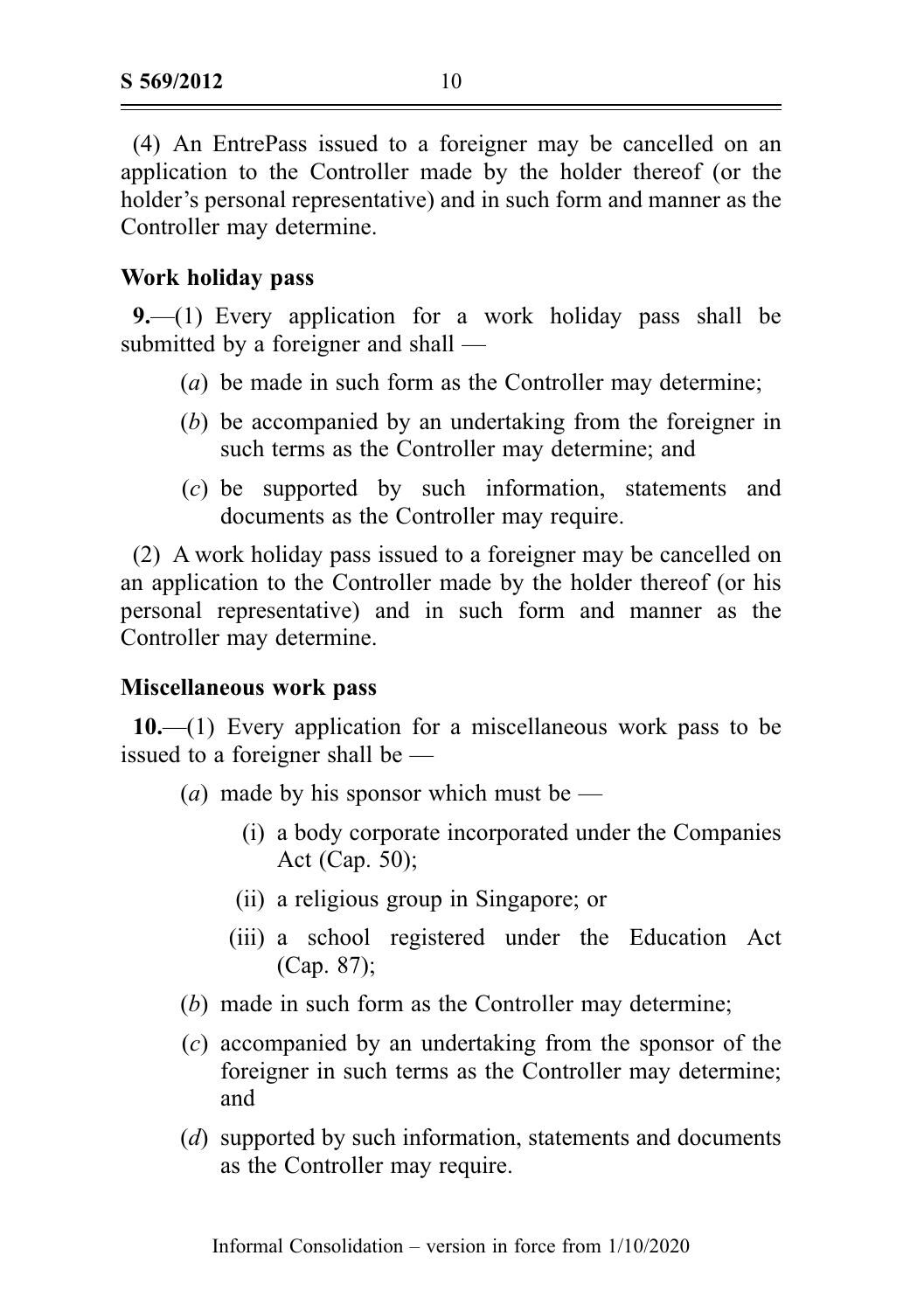(2) A miscellaneous work pass issued to a foreigner may be cancelled on an application to the Controller made by the sponsor of the foreigner and in such form and manner as the Controller may determine.

(3) In this regulation, "religious group" includes —

- (a) any company or other body corporate incorporated under the Companies Act or any other written law for the purpose of promoting any religion, religious worship or dealing with religious affairs or practising, conducting, teaching or propagating any religious belief; and
- (b) any body of persons, whether or not registered as a society under the Societies Act (Cap. 311), whose object is the promotion of any religion, religious worship or the practice, conduct, teaching or propagating of any religious belief.

# Letter of consent

11.—(1) The Controller may issue a letter of consent to the holder of any pass issued by the Controller of Immigration under the Immigration Regulations (Cap. 133, Rg 1) (referred to in this regulation as an immigration pass) to allow him to engage in any form of paid employment, or in any business, profession or occupation in Singapore for a duration corresponding to the validity of his immigration pass.

(2) Every letter of consent issued to a foreigner shall during the validity of the letter of consent be subject to the condition that the foreigner shall —

- (a) engage only in the trade, occupation or type of employment or a vocation, profession or any activity specified in the letter of consent (unless sub-paragraph (b) applies); and
- (b) obtain the prior consent of the Controller before engaging in any trade, occupation or type of employment or a vocation, profession or any activity not specified in the letter of consent.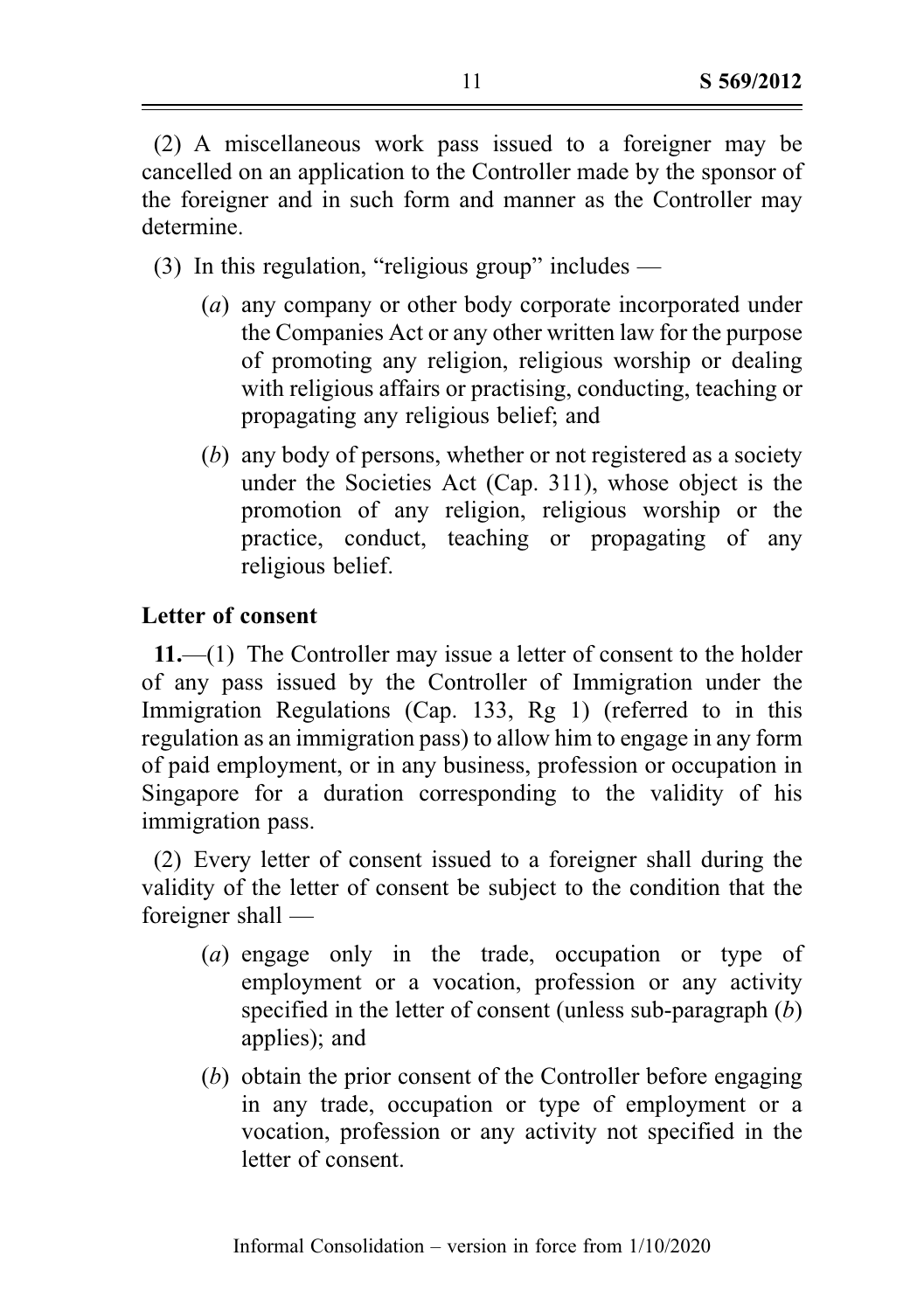(3) Every letter of consent issued to a foreigner shall be subject to the condition that the foreigner shall, within 7 days after  $-$ 

- (a) the termination or completion (without renewal) of the employment which is the subject of the letter of consent; or
- (b) the cancellation or expiry without renewal of the foreigner's immigration pass,

inform the Controller of such termination or completion of employment, or such cancellation or expiry of the immigration pass, as the case may be.

# Furnishing of security

12.—(1) The Controller may require such security as the Controller thinks necessary to be furnished —

- (a) by or on behalf of a work pass holder, for the purpose of ensuring the work pass holder's compliance with the Act and with any condition of his work pass or any other requirement imposed on the work pass holder under the Act; or
- (b) by or on behalf of
	- (i) an employer of the work pass holder or any group or class of work pass holders; or
	- (ii) a sponsor of the work pass holder or any group or class of work pass holders,

for the purpose of ensuring compliance with any undertaking given by or requirement (including any requirement that continues to apply to the employer after cancellation of the work pass) imposed upon the employer or sponsor of the work pass holder or any group or class of work pass holders, as the case may be.

[S 865/2019 wef 01/01/2020]

(2) A security shall be furnished in such form and manner as the Controller may determine and may be by bond, guarantee, cash deposit or any other method, or by any 2 or more different methods.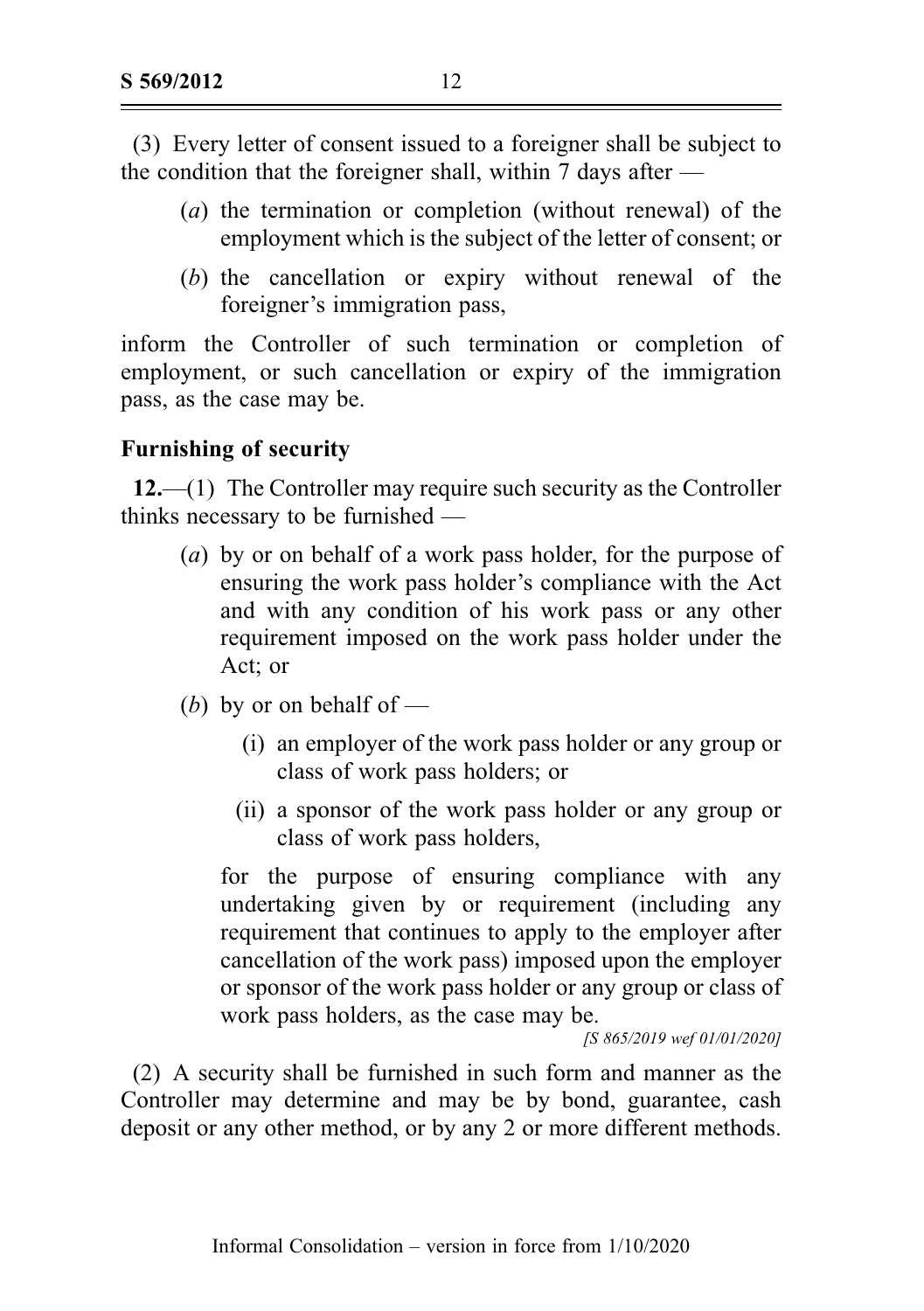(3) Where a security is furnished under this regulation, the work pass holder, the employer or sponsor of the work pass holder or any group or class of work pass holders, as the case may be, shall comply with the conditions specified in the security.

# Forfeiture of security

13.—(1) If the Controller is satisfied that a work pass holder, an employer or sponsor of a work pass holder or any group or class of work pass holders, as the case may be, has failed to comply with any condition specified in respect of any security furnished under regulation 12, the Controller may direct the forfeiture of the security or any part thereof.

(2) The forfeiture of any security under this regulation shall be without prejudice to the taking of proceedings against any person for any offence or prescribed infringement under the Act or these Regulations.

(3) Notice of the forfeiture of any security or any part thereof shall be given to the work pass holder, the employer or sponsor of the work pass holder or any group or class of work pass holders, as the case may be.

# Fees

 $14.$ —(1) There shall be payable to the Controller in respect of any matter set out in the first column of the Seventh Schedule the respective fee specified in the second column thereof.

(2) The fees shall be payable in such manner as the Controller may specify or require.

# Refund

15.—(1) Subject to paragraph (2), it shall be lawful for the Controller, if it is proved to his satisfaction that any money has been overpaid or erroneously paid as a fee, to order the refund of the money so overpaid or erroneously paid.

(2) No such refund shall be allowed unless a claim in respect thereof is made by or on behalf of the payer concerned in writing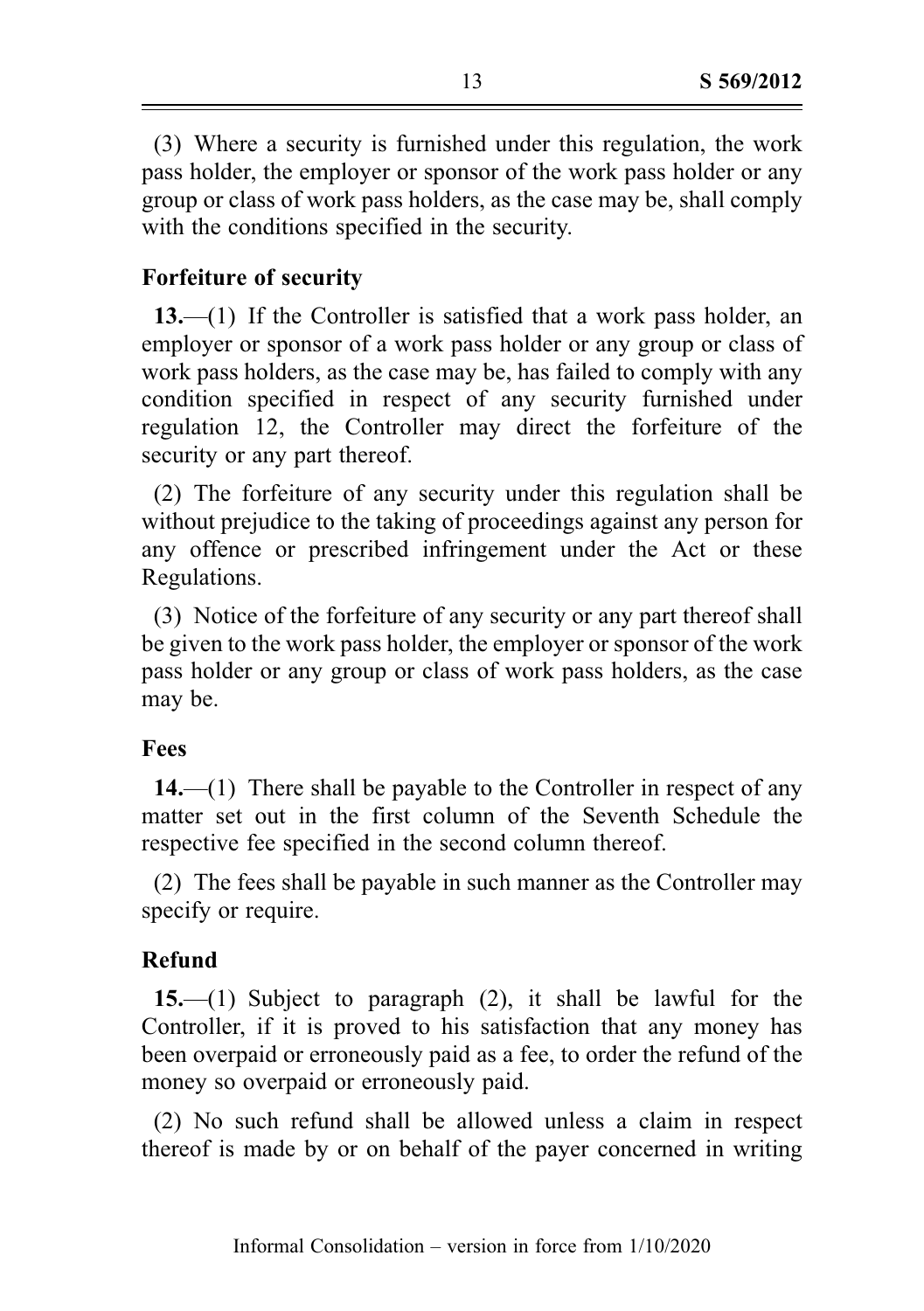within 3 months after the overpayment or erroneous payment was made.

# Waiver of fees

16. The Controller may, in his discretion, waive wholly or in part the payment of any of the fees specified in the Seventh Schedule.

# Recovery of certain fees for damaged or lost work pass

17. For the purposes of section  $25(6)(a)$  of the Act, the Controller permits an employer to recover —

- (a) fees specified in item  $1(e)$  and (f) of the Seventh Schedule from a foreign employee whose occupation as stated in the work permit is "domestic worker" if the damage to or loss of the foreign employee's work permit was caused by the negligence of the foreign employee;
- (b) fees specified in items  $1(e)$  and  $(f)$ ,  $6(c)$  and  $(d)$  and  $10(e)$ and (f) of the Seventh Schedule from a foreign employee whose occupation as stated in the work permit is other than "domestic worker" if the damage to or loss of the foreign employee's work permit was caused by the negligence of the foreign employee;
- (c) fees specified in item  $2(d)$  and (e) of the Seventh Schedule from a foreign employee issued with an S pass if the damage to or loss of the foreign employee's S pass was caused by the negligence of the foreign employee;
- (d) fees specified in items  $3(d)$  and (e), and  $7(c)$  and (d) of the Seventh Schedule from a foreign employee issued with an employment pass if the damage to or loss of the foreign employee's employment pass was caused by the negligence of the foreign employee;
- (e) fees specified in item  $4(c)$  and (d) of the Seventh Schedule from a foreign employee issued with a personalised employment pass if the damage to or loss of the foreign employee's personalised employment pass was caused by the negligence of the foreign employee; and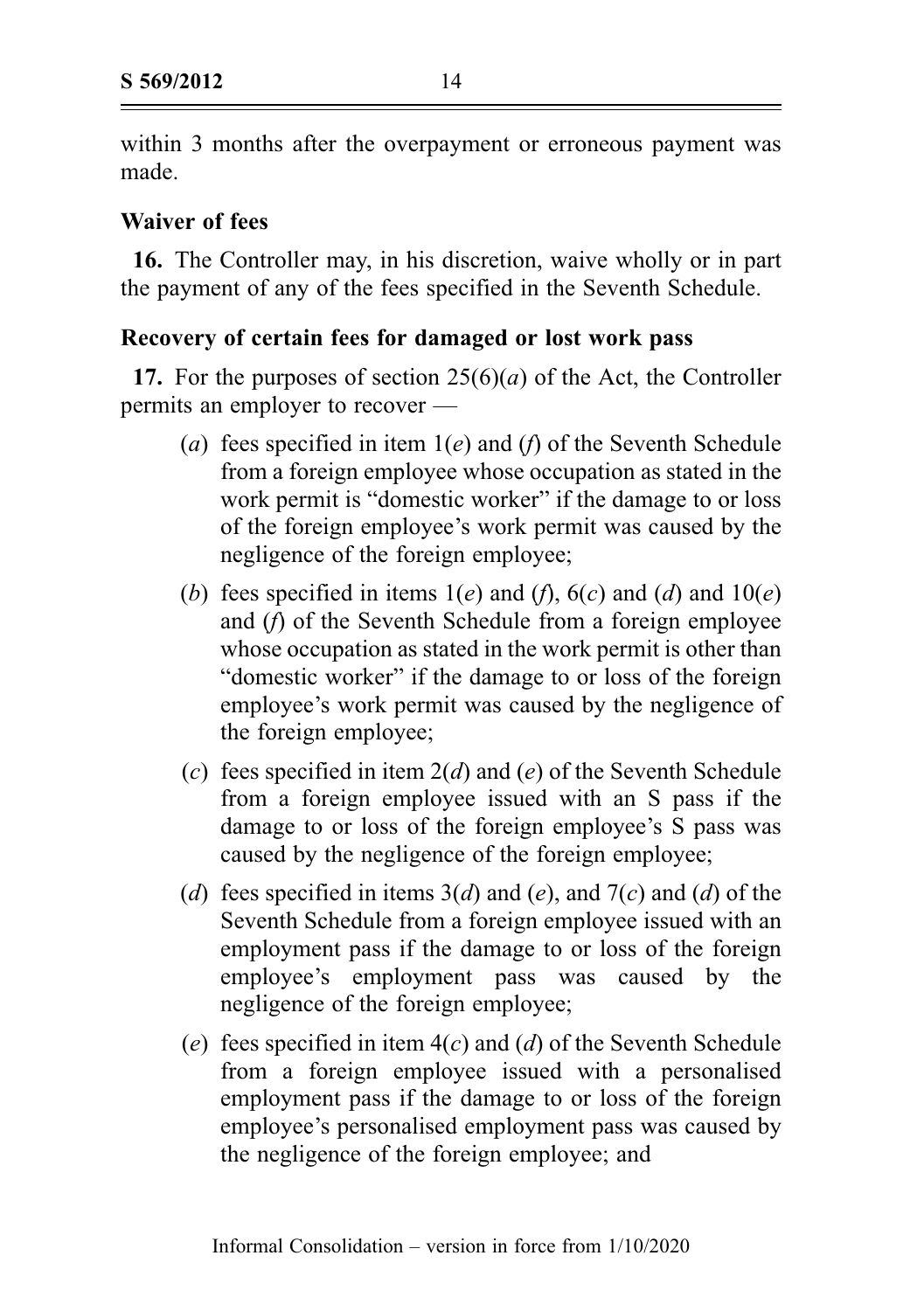(f) fees specified in item  $8(b)$  and (c) of the Seventh Schedule from a foreign employee issued with a work holiday pass if the damage to or loss of the foreign employee's work holiday pass was caused by the negligence of the foreign employee.

# Liability for certain costs

18.—(1) Without prejudice to any written law, for the purposes of section 25(6)(f) of the Act, an employer of a foreign employee issued with an S pass, employment pass, personalised employment pass, work holiday pass or miscellaneous work pass shall bear and be liable for costs associated with training the foreign employee where the training is required by the employer except the Controller permits the foreign employee bearing such costs if the foreign employee consents in writing to bear such costs.

(2) For the purposes of section  $25(6)(g)$  of the Act, an employer of a foreign employee issued with an S pass, employment pass, personalised employment pass, work holiday pass or miscellaneous work pass shall bear and be liable for any costs associated with repatriating the foreign employee except the Controller permits the foreign employee bearing such costs if the foreign employee consents in writing to bear such costs.

# Personal identifier may be taken

19.—(1) The Controller, an employment inspector or any person duly authorised by the Controller may take the personal identifier  $of -$ 

- (a) any person who applies for or has been issued with a work pass; or
- (b) any person suspected or has been convicted of an offence under the Act.
- (2) The Controller may
	- (*a*) upon the request in writing of
		- (i) the Commissioner of Police or a police officer authorised in writing by the Commissioner; or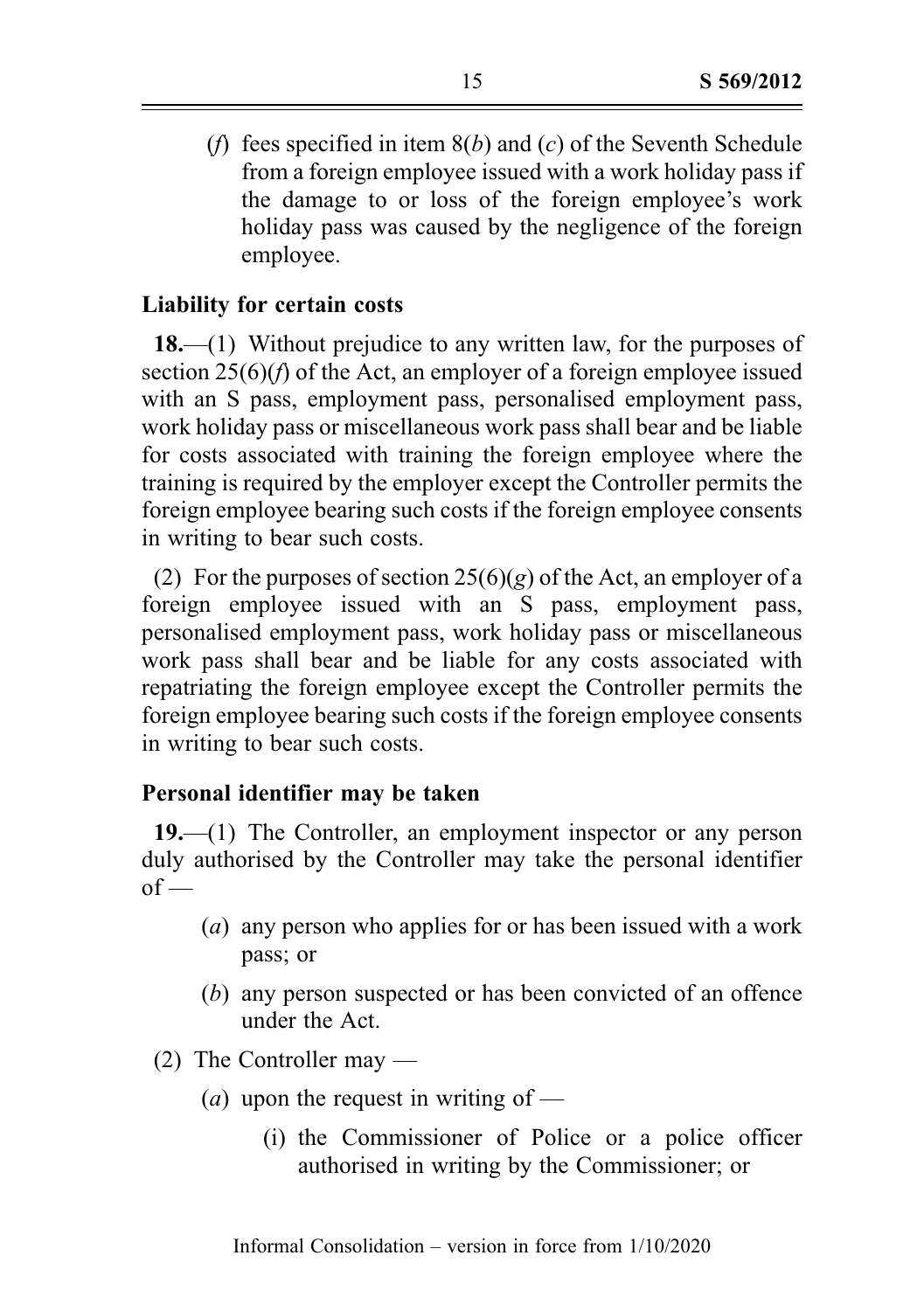- (ii) a head of department of any law enforcement agency or an officer of such agency authorised in writing by the head of department; and
- (b) for such purpose, as stated in the request, which the Controller thinks appropriate,

authorise the dissemination of any record of the personal identifiers obtained under paragraph (1) to the person making the request.

# Application of work pass conditions to sole proprietorships

 $20 - (1)$  Where —

- (a) a registered business which is a sole proprietorship is to be transferred on or after 1st February 2011 from one person (referred to as transferor) to another person (referred to as transferee); and
- (b) the contract of employment between a foreign employee and the transferor does not terminate because of the transfer but has effect as if originally made between the foreign employee and the transferee,

that transferee shall, not less than 30 days before the transfer of the registered business to him, apply to the Controller to vary the work permit issued to the foreign employee so that the transferee is registered as the employer of the foreign employee.

(2) Where any transferee fails to comply with any requirement of paragraph (1), the Controller may impose on the transferee a financial penalty of such amount, not exceeding \$10,000, as the Controller may determine.

(3) The transferee shall be deemed to be the employer of the foreign employee from the date the Controller approves an application made to the Controller under paragraph (1).

(4) Unless the Controller otherwise approves in writing, an employer who is a sole proprietor shall employ a foreign employee to perform work only for the business of the sole proprietor for which the work pass application was made and approved, and no other.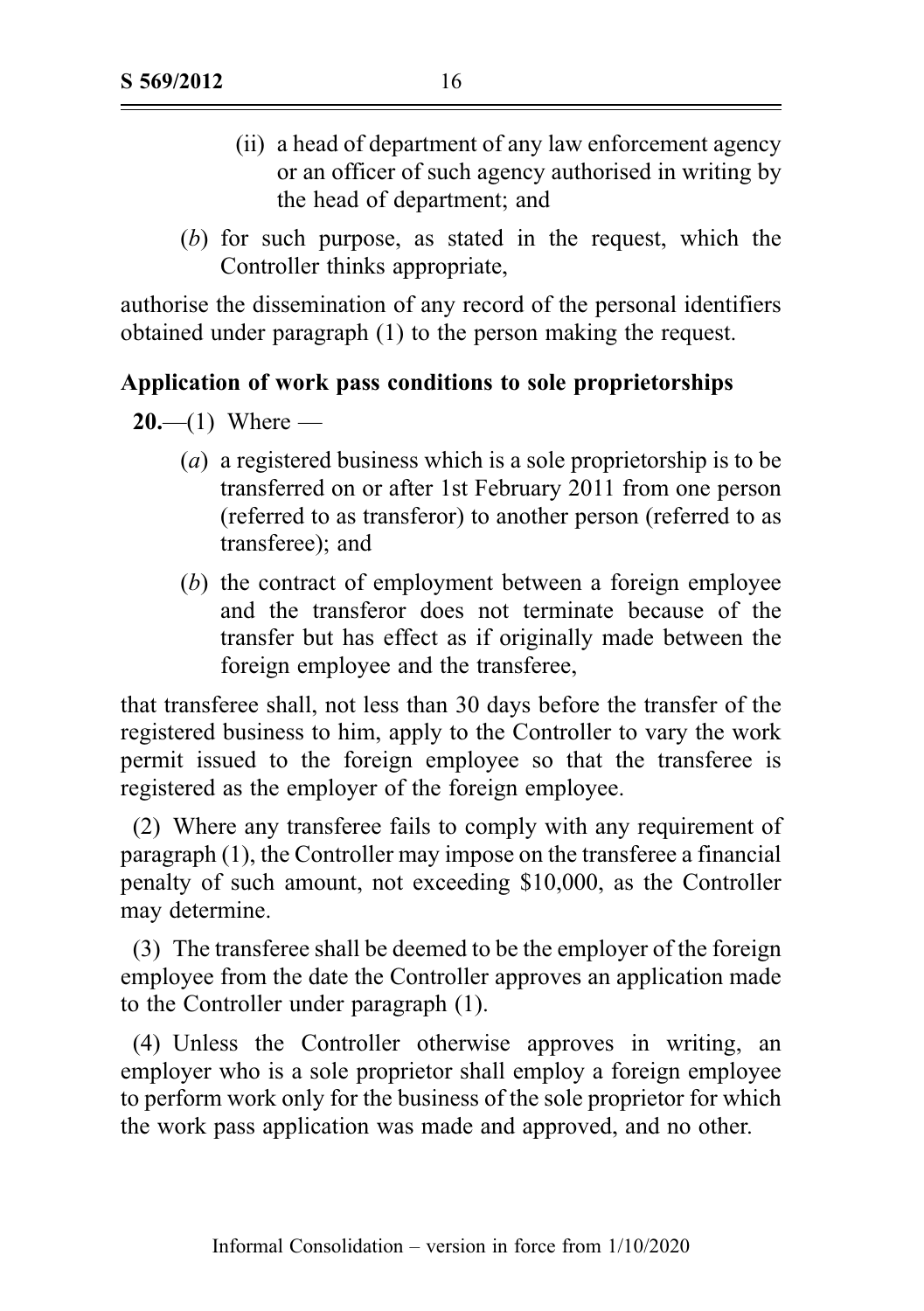# Matters that can be considered by Controller in determining debarment

20A. In determining whether a person should be debarred under section 7(4)(*d*) of the Act from applying for or being issued with a work pass, the Controller may have regard (but is not limited) to  $-$ 

(a) whether the person has contravened any provision in the Act, the Employment Act (Cap. 91), the Employment Agencies Act (Cap. 92), the Work Injury Compensation Act (Cap. 354) in force before 1 September 2020, the Work Injury Compensation Act 2019 (Act 27 of 2019) or the Workplace Safety and Health Act (Cap. 354A) which in the opinion of the Controller affects the suitability of the person as an employer; and

[S 736/2020 wef 01/09/2020]

(b) whether the person has made reasonable efforts to provide fair employment opportunities to citizens of Singapore, including efforts to attract and consider such citizens for employment or to train them and develop their careers and potential in the workforce.

[S 563/2013 wef 03/09/2013]

## Revocation

21. The Employment of Foreign Manpower (Work Passes) Regulations (Rg 2) are revoked.

## Transitional provisions

22.—(1) Any work pass which is in force immediately before 9th November 2012 shall be deemed to be a work pass issued under these Regulations.

(2) Where an application for a work pass has been made to the Controller before 9th November 2012, no work pass has been issued in respect of such application by that date and the application is not withdrawn, the application shall be dealt with by the Controller of Work Passes as if it were an application for a work pass made under these Regulations.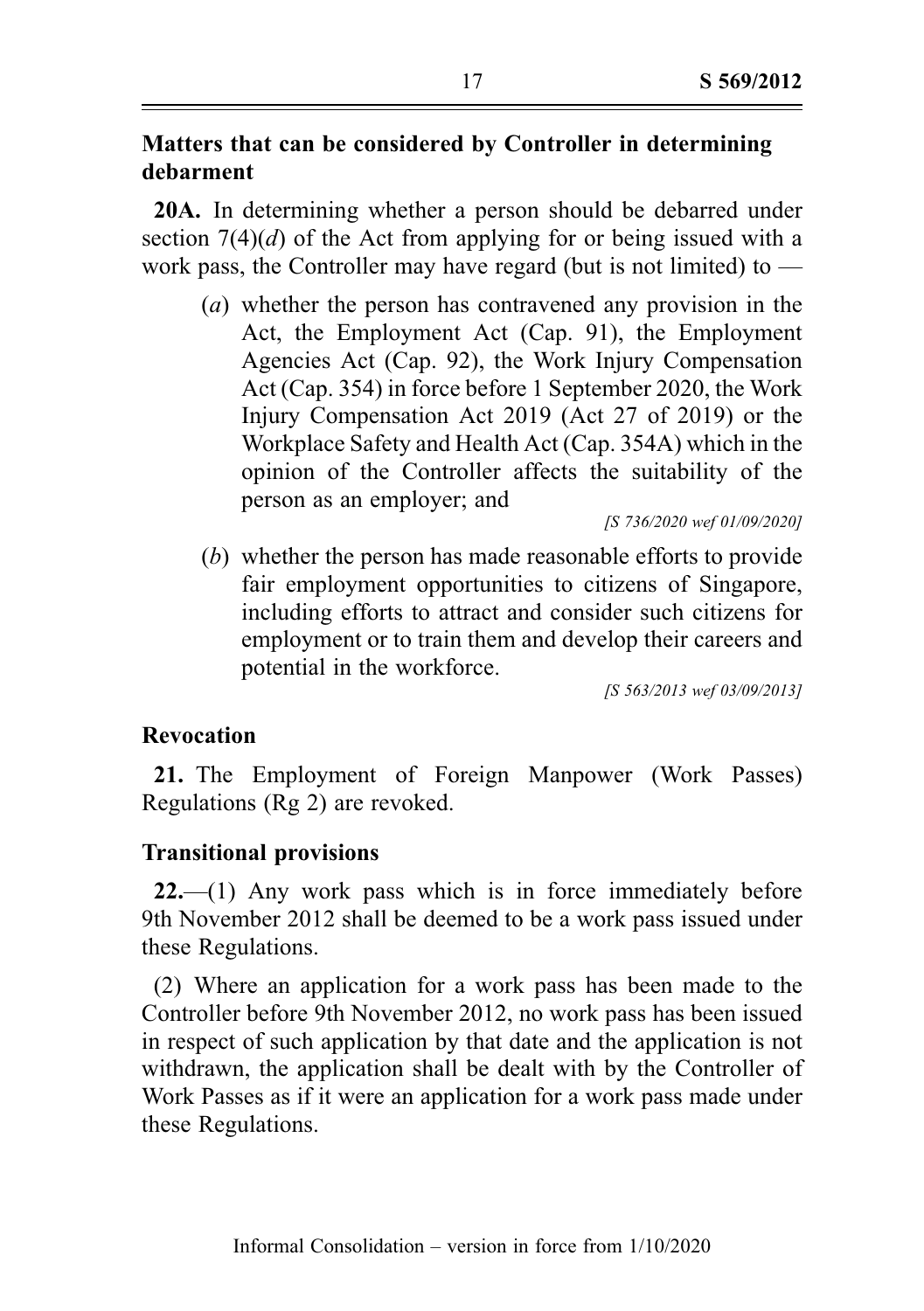(3) Where an appeal has been made to the Minister in connection with any work pass issued under the revoked Employment of Foreign Manpower (Work Passes) Regulations before 9th November 2012, the appeal has not been dealt with or disposed of by that date and the appeal is not withdrawn, the appeal shall continue to be dealt with in accordance with the revoked Regulations as if these Regulations had not been enacted.

(4) These Regulations shall not apply to any inquiry, investigation or other proceeding commenced before 9th November 2012 and the revoked Employment of Foreign Manpower (Work Passes) Regulations shall continue to apply to that inquiry, investigation or proceeding as if these Regulations had not been enacted.

(5) Nothing in this regulation shall be taken as prejudicing section 16 of the Interpretation Act (Cap. 1).

## FIRST SCHEDULE

Regulation 3(1) and (2)

## CONDITIONS AND REGULATORY CONDITIONS OF IN-PRINCIPLE APPROVAL FOR A WORK PERMIT

### PART I

## CONDITIONS TO BE COMPLIED WITH BY EMPLOYER OF FOREIGN EMPLOYEE WHO IS DOMESTIC WORKER ISSUED WITH IN-PRINCIPLE APPROVAL FOR WORK PERMIT

1. Except as the Controller specifies otherwise in writing, the employer is responsible for —

- (a) the upkeep and maintenance of the foreign employee in Singapore, including the provision of adequate food and medical treatment; and
- (b) bearing the costs of such upkeep and maintenance.

[S 143/2017 wef 01/04/2017]

2. The employer shall ensure that the foreign employee has acceptable accommodation. Such accommodation must be consistent with any written law, directive, guideline, circular or other similar instrument issued by any competent authority.

[S 563/2013 wef 03/09/2013]

3. The employer shall bear any medical expenses incurred by the foreign employee for any medical examination required by the Controller.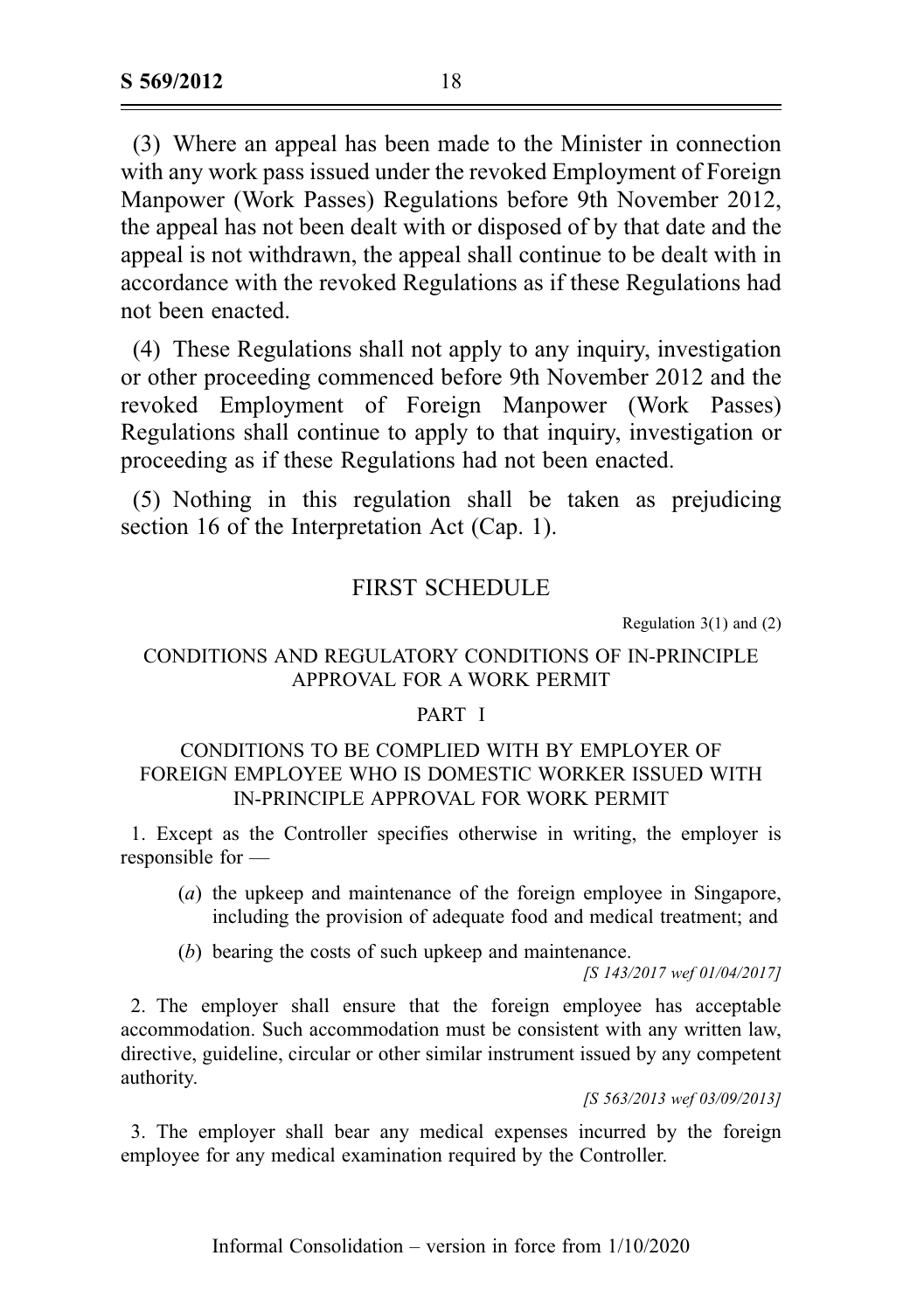4. The employer shall not cause or knowingly permit the foreign employee to be engaged in any illegal, immoral or undesirable conduct or activity.

5. An employer shall not demand or receive any sum or other benefit from any employment agency or person in connection with the employment or change in employment of the foreign employee.

6. If the foreign employee dies while in Singapore, the employer shall —

- (*a*) bear the cost of either
	- (i) burial of the body in Singapore;
	- (ii) cremation of the body in Singapore and return of the ashes to the country of origin; or
	- (iii) return of the body to the country of origin,

with the foreign employee's family deciding on burial, cremation or return of the body;

- (b) bear the cost of returning the foreign employee's belongings to the foreign employee's family; and
- (c) pay to the administrators of the foreign employee's estate any outstanding salaries or moneys due from the employer to the foreign employee.

7. Subject to paragraph 8, the employer shall repatriate the foreign employee to the international port of entry within the foreign employee's home country that affords reasonable access to the foreign employee's hometown if the in-principle approval for the foreign employee expires or is cancelled or revoked and if the employee is not earlier employed by another employer. In the event of any dispute about the international port of entry to which the foreign employee shall be repatriated, the dispute shall be referred to the Controller, whose decision shall be final.

[S 902/2018 wef 01/01/2019]

8. The employer may repatriate the foreign employee to a destination other than that specified in paragraph 7 —

- (a) if the foreign employee so requests, and the Controller is informed by the employer of the employer's intention to do so, before the repatriation occurs; or
- (b) if the Controller so determines.

9. The employer shall bear the costs associated with repatriating the foreign employee at any time except where the Controller permits otherwise. The employer shall ensure that all outstanding salaries or moneys due from the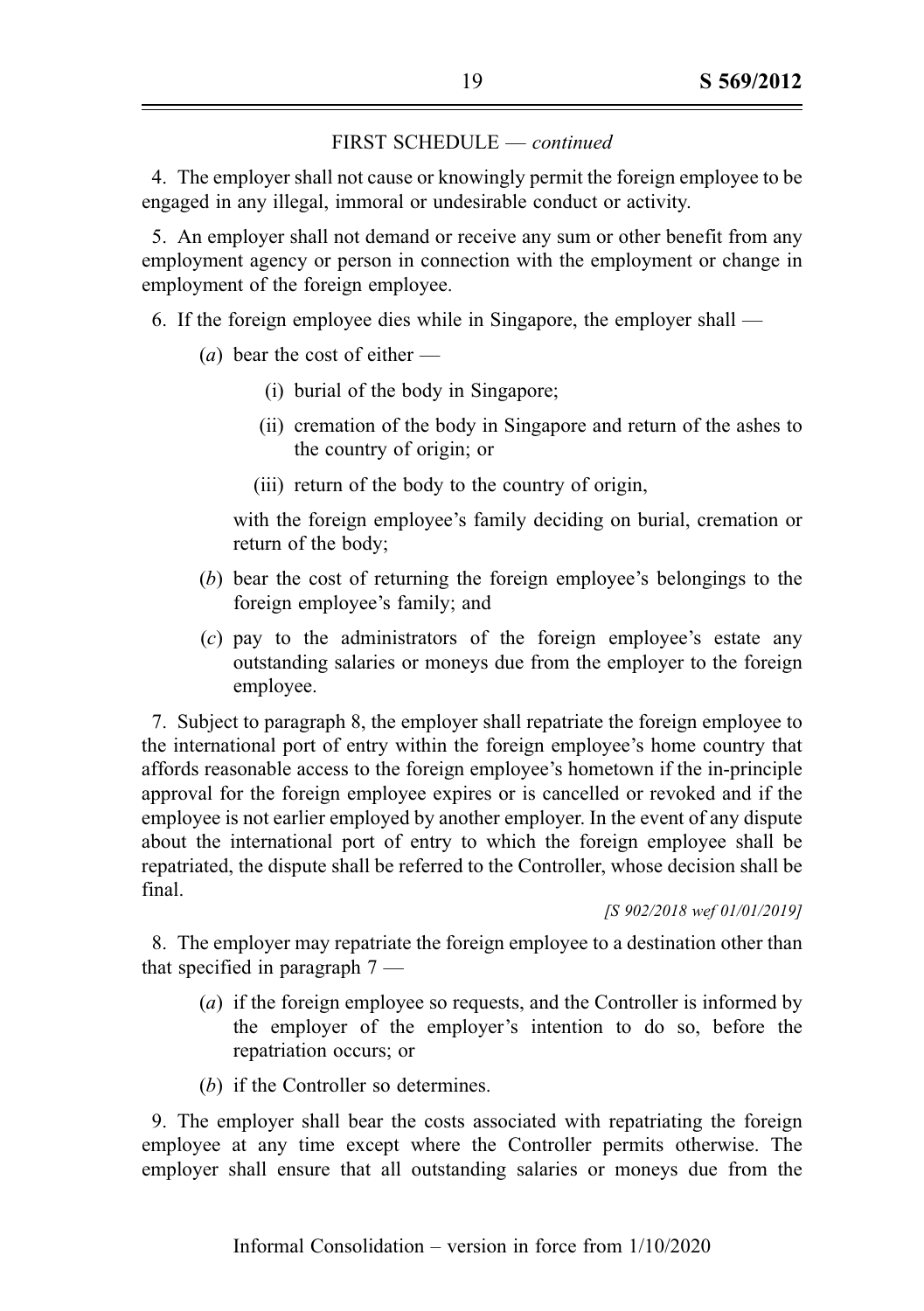employer to the foreign employee have been paid before the foreign employee's repatriation.

### PART II

## REGULATORY CONDITIONS TO BE COMPLIED WITH BY EMPLOYER OF FOREIGN EMPLOYEE WHO IS DOMESTIC WORKER ISSUED WITH IN-PRINCIPLE APPROVAL FOR WORK PERMIT

1. The employer must take all necessary steps to ensure that the foreign employee's copy of the in-principle approval letter, in its entirety as provided by the Ministry of Manpower, is received by the foreign employee at least 3 days before the foreign employee's departure for Singapore.

[S 865/2019 wef 01/01/2020]

1A. For the purposes of paragraph 1, the employer will be regarded as having taken all necessary steps —

- (a) where the employer does not engage the service of an employment agency — if the employer can provide sufficient evidence that the foreign employee has received, at least 3 days before the foreign employee's departure for Singapore, the foreign employee's copy of the in-principle approval letter, in its entirety as furnished by the Ministry of Manpower; or
- (b) where the employer engages the services of an employment agency if the employer can provide sufficient evidence that the employment agency informed the employer that the foreign employee has received, at least 3 days before the foreign employee's departure for Singapore, the foreign employee's copy of the in-principle approval letter, in its entirety as furnished by the Ministry of Manpower.

[S 865/2019 wef 01/01/2020]

1B. Where an in-principle approval is issued by the Controller in respect of a foreign employee who is in Singapore, the employer upon whose application the in-principle approval is issued must ensure that the foreign employee's copy of the in-principle approval letter, in its entirety as provided by the Ministry of Manpower, is received by the foreign employee within 7 days after the issue of the in-principle approval.

[S 865/2019 wef 01/01/2020]

2. The employer shall purchase and maintain medical insurance with coverage of at least \$15,000 per 12-month period of the foreign employee's employment (or for such shorter period where the foreign employee's period of employment is less than 12 months) for the foreign employee's in-patient care and day surgery except as the Controller may otherwise provide by notification in writing.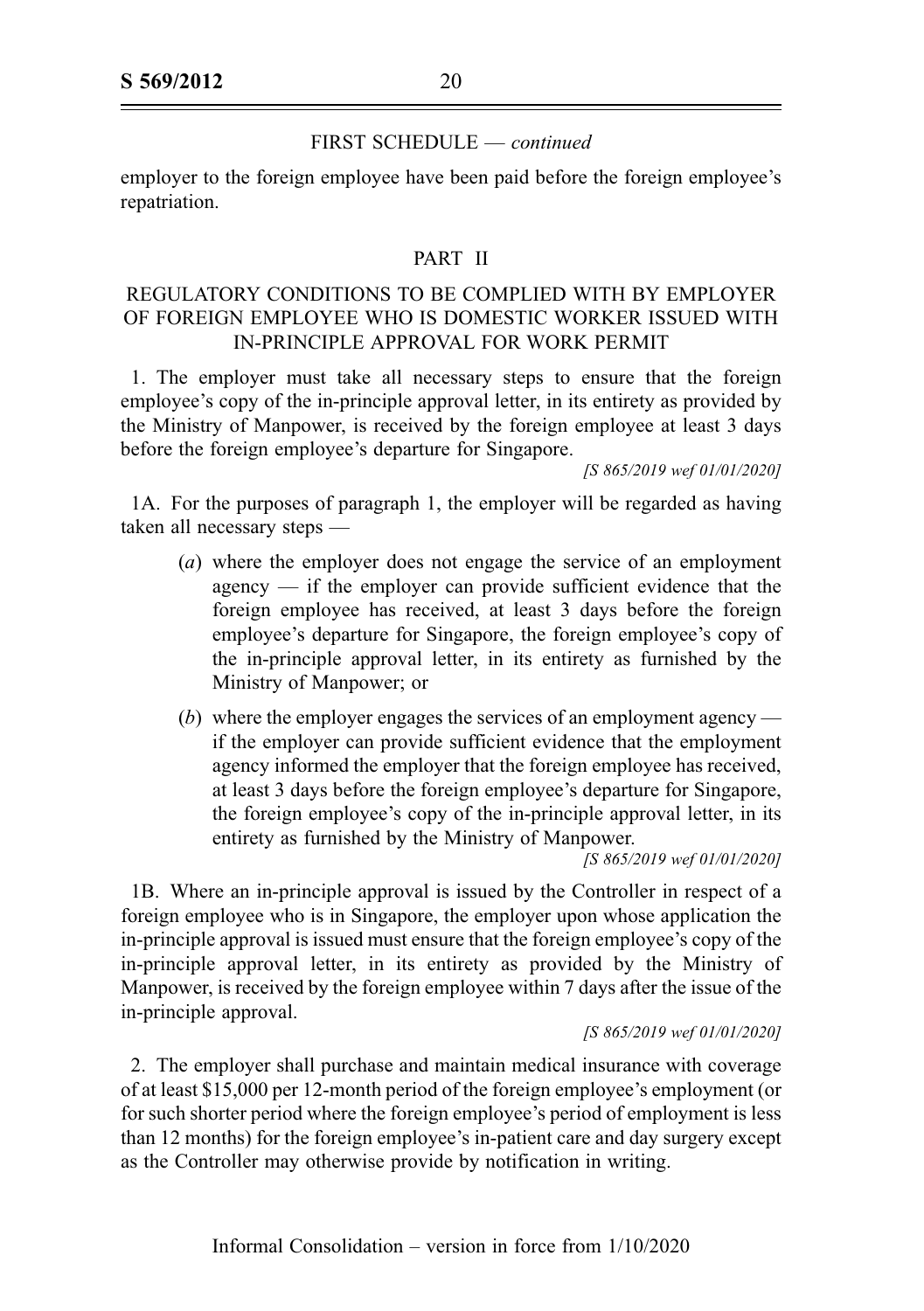2A. Except as the Controller specifies otherwise in writing, where an application for a work permit is made on or after 1 October 2017 in respect of a foreign employee, the employer must —

- (a) purchase and maintain personal accident insurance
	- (i) to cover permanent disability, or death, by accident to the foreign employee (called in this paragraph and paragraph 2B the insured foreign employee);
	- (ii) with coverage of at least \$60,000; and
	- (iii) to cover the period of the insured foreign employee's employment with the employer, until the insured foreign employee is repatriated or is employed by another employer; and
- (b) make a claim on behalf of the insured foreign employee in the event of such an accident within 30 days after the date of the accident. [S 547/2017 wef 01/10/2017]

2B. In paragraph 2A, "accident" means a sudden, unforeseen and unexpected event, whether or not arising out of or in the course of employment, and whether or not in Singapore, but does not include —

- (a) any pre-existing medical condition suffered by the insured foreign employee;
- (b) any psychiatric or nervous or mental disorder suffered by the insured foreign employee;
- (c) any sexually-transmitted disease, AIDS (Acquired Immune Deficiency Syndrome) or ARC (AIDS Related Complex) or other communicable disease, suffered by the insured foreign employee;
- (d) any pregnancy, childbirth, miscarriage, abortion, sterilisation, menopause, or any complication arising from any of these conditions, suffered by the insured foreign employee;
- (e) the effect or influence of any alcohol or drug on the insured foreign employee (other than when administered according to a prescription of a registered medical practitioner);
- (f) any ionising radiation or contamination by radioactivity from the combustion of nuclear fuel or nuclear waste or similar activity, suffered by the insured foreign employee;
- (g) any hazardous sport engaged in by the insured foreign employee, including any winter sport (such as skiing or snowboarding), underwater activity (such as snorkelling or scuba diving), aerial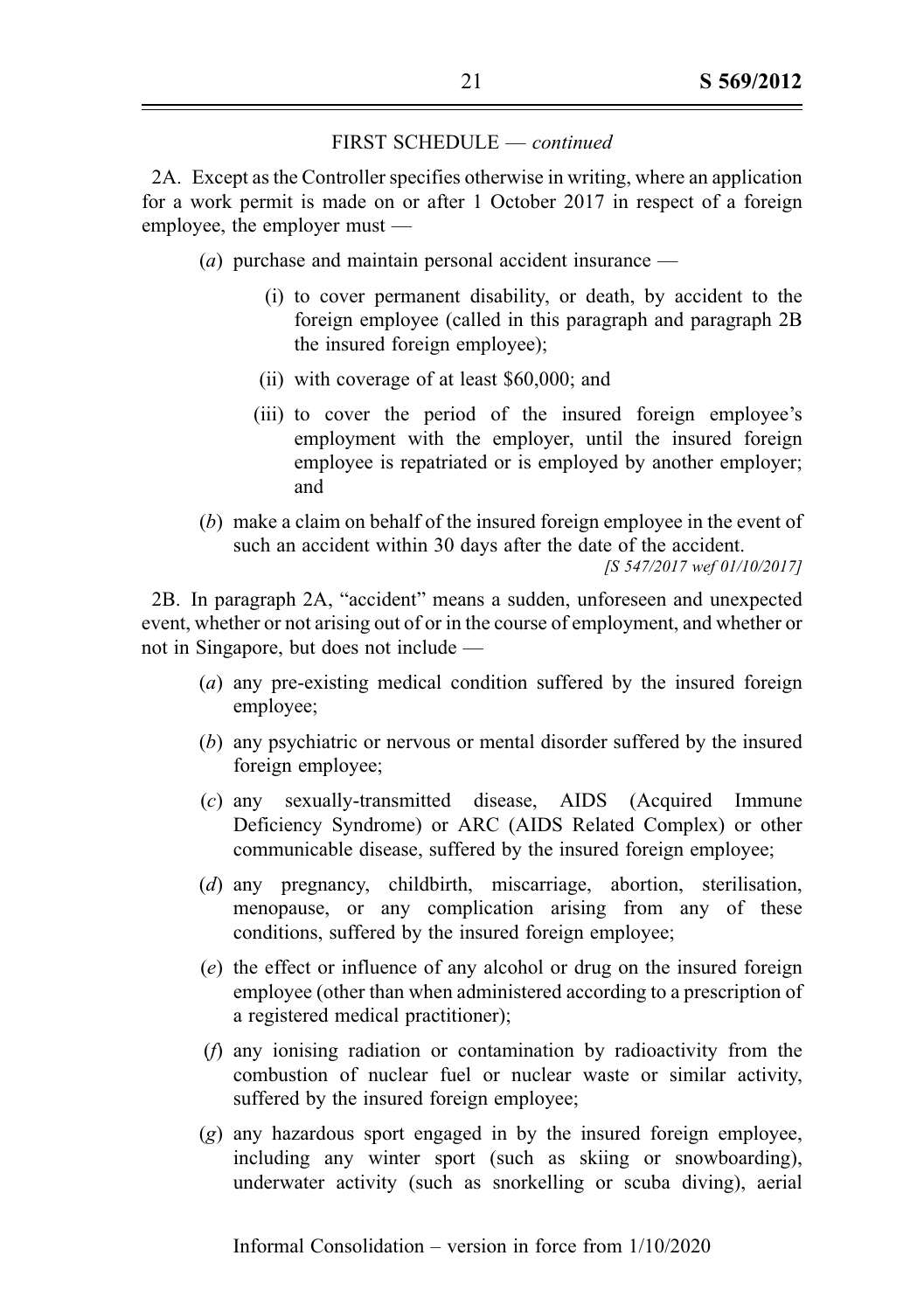activity (such as taking a helicopter tour or para-gliding) or motor sport (such as motorcycle racing or motor car racing);

- (h) any unlawful act of, or wilful exposure to danger (other than in an attempt to save human life) by, the insured foreign employee;
- $(i)$  any suicide, attempted suicide or any self-inflicted injury by the insured foreign employee, or any attempt by the insured foreign employee to cause self-inflicted injury;
- (j) any war, war-like situation, civil war, mutiny, rebellion, revolution or act of terrorism; or
- (k) any foreseeable strike, riot or civil commotion.

[S 547/2017 wef 01/10/2017]

3. The employer shall send the foreign employee for a medical examination by a medical practitioner registered under the Medical Registration Act (Cap. 174) as and when directed by the Controller.

4. If the foreign employee goes missing, the employer shall inform the Controller within 7 days after the employer becomes aware of the foreign employee going missing.

5. If the foreign employee dies while in Singapore, the employer shall inform the Controller within 12 hours after the employer becomes aware of the foreign employee's death.

### PART III

## CONDITIONS TO BE COMPLIED WITH BY EMPLOYER OF FOREIGN EMPLOYEE WHO IS NOT DOMESTIC WORKER, WHO IS ISSUED WITH IN-PRINCIPLE APPROVAL FOR WORK PERMIT

1. Except as the Controller specifies otherwise in writing, the employer is responsible for —

- (a) the upkeep and maintenance of the foreign employee in Singapore, including the provision of adequate food and medical treatment; and
- (b) bearing the costs of such upkeep and maintenance.

[S 143/2017 wef 01/04/2017]

2. The employer shall also bear any medical expenses incurred by the foreign employee for any medical examination required by the Controller.

3. The employer shall register or update the foreign employee's accommodation address in such form or manner as the Controller may determine prior to issuance of the work permit.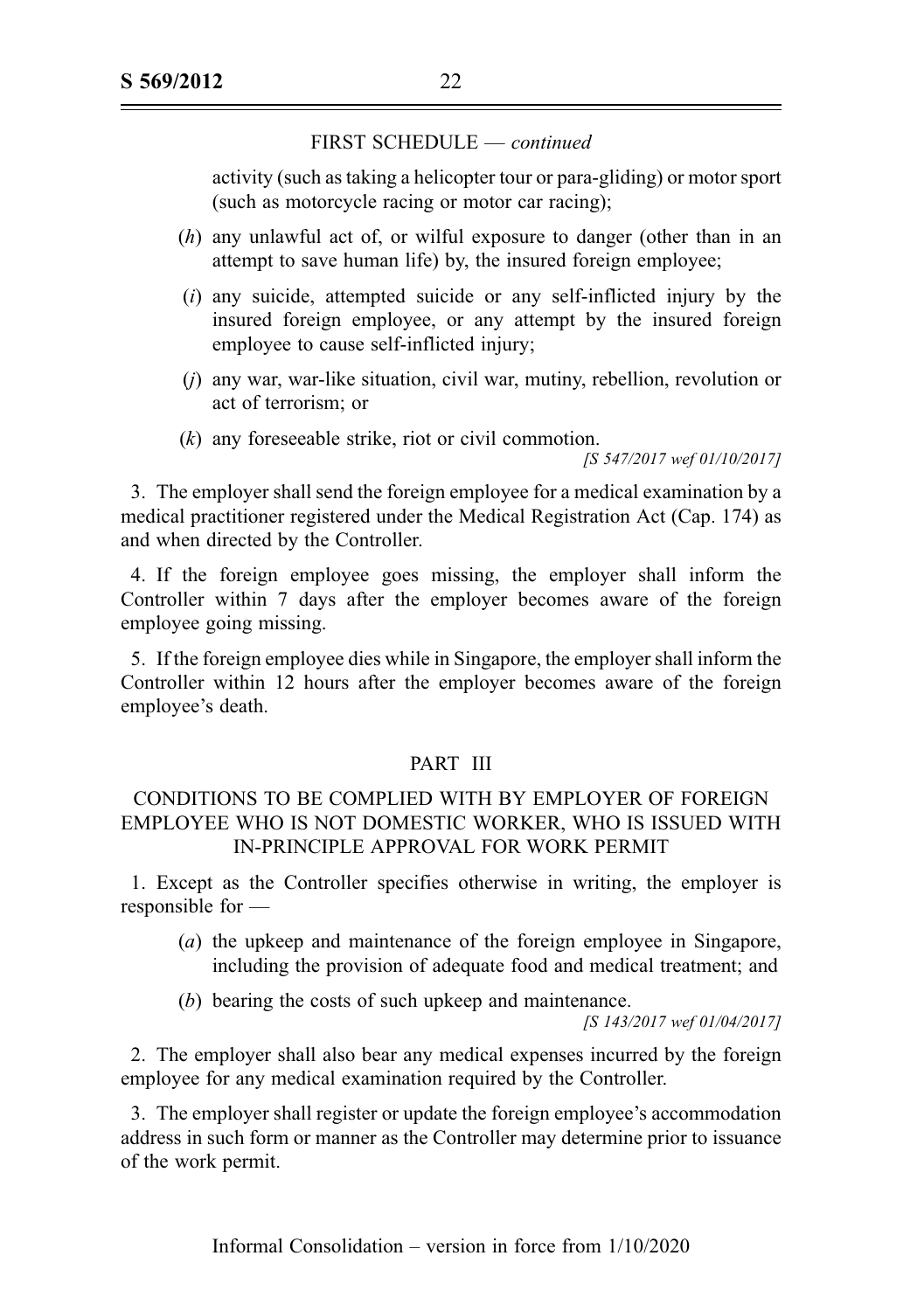4. The employer shall ensure that the foreign employee has acceptable accommodation. Such accommodation must be consistent with any written law, directive, guideline, circular or other similar instrument issued by any competent authority.

[S 563/2013 wef 03/09/2013]

5. An employer shall not demand or receive any sum or other benefit from an employment agency or any other person in connection with the employment or change in employment of a foreign employee.

6. If the foreign employee dies while in Singapore, the employer shall —

- (*a*) bear the cost of either
	- (i) burial of the body in Singapore;
	- (ii) cremation of the body in Singapore and return of the ashes to the country of origin; or
	- (iii) return of the body to the country of origin,

with the foreign employee's family deciding on burial, cremation or return of the body;

- (b) bear the cost of returning the foreign employee's belongings to the foreign employee's family; and
- (c) pay to the administrators of the foreign employee's estate any outstanding salaries or moneys due from the employer to the foreign employee.

7. Subject to paragraph 8, the employer shall repatriate the foreign employee to the international port of entry within the foreign employee's home country that affords reasonable access to the foreign employee's hometown if the in-principle approval for the foreign employee expires or is cancelled or revoked and if the employee is not earlier employed by another employer. In the event of any dispute about the international port of entry to which the foreign employee shall be repatriated, the dispute shall be referred to the Controller, whose decision shall be final.

[S 902/2018 wef 01/01/2019]

8. The employer may repatriate the foreign employee to a destination other than that specified in paragraph 7 —

- (a) if the foreign employee so requests, and the Controller is informed by the employer of the employer's intention to do so, before the repatriation occurs; or
- (b) if the Controller so determines.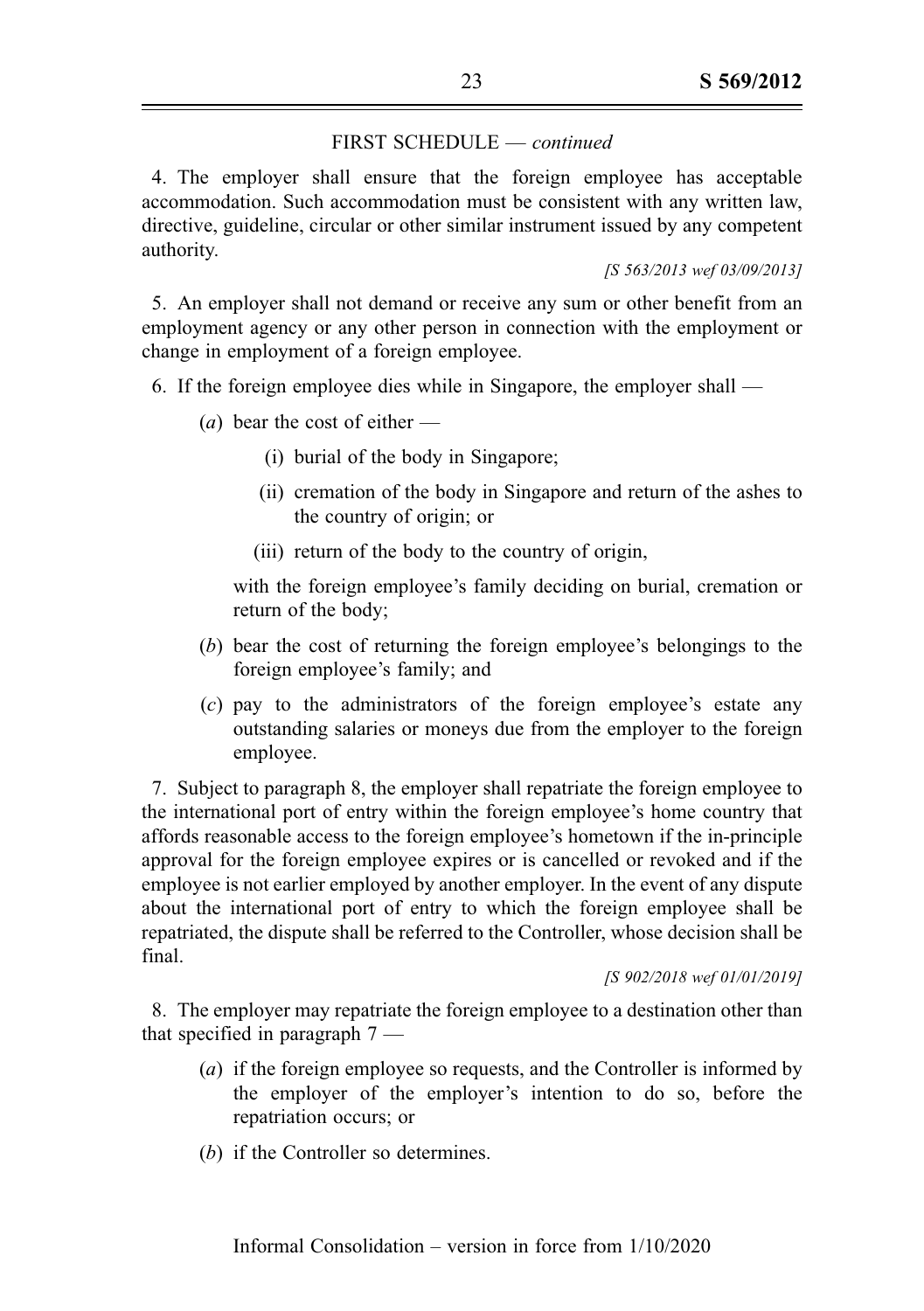9. The employer shall bear the costs associated with repatriating the foreign employee at any time except where the Controller permits otherwise. The employer shall ensure that all outstanding salaries or moneys due from the employer to the foreign employee have been paid before the foreign employee's repatriation.

#### PART IV

## REGULATORY CONDITIONS TO BE COMPLIED WITH BY EMPLOYER OF FOREIGN EMPLOYEE WHO IS NOT DOMESTIC WORKER, WHO IS ISSUED WITH IN-PRINCIPLE APPROVAL FOR WORK PERMIT

1. The employer must take all necessary steps to ensure that the foreign employee's copy of the in-principle approval letter, in its entirety as provided by the Ministry of Manpower, is received by the foreign employee at least 3 days before the foreign employee's departure for Singapore.

[S 865/2019 wef 01/01/2020]

1A. For the purposes of paragraph 1, the employer will be regarded as having taken all necessary steps —

- (a) where the employer does not engage the service of an employment agency — if the employer can provide sufficient evidence that the foreign employee has received, at least 3 days before the foreign employee's departure for Singapore, the foreign employee's copy of the in-principle approval letter, in its entirety as furnished by the Ministry of Manpower; or
- (b) where the employer engages the services of an employment agency if the employer can provide sufficient evidence that the employment agency informed the employer that the foreign employee has received, at least 3 days before the foreign employee's departure for Singapore, the foreign employee's copy of the in-principle approval letter, in its entirety as furnished by the Ministry of Manpower.

[S 865/2019 wef 01/01/2020]

1B. Where an in-principle approval is issued by the Controller in respect of a foreign employee who is in Singapore, the employer upon whose application the in-principle approval is issued must ensure that the foreign employee's copy of the in-principle approval letter, in its entirety as provided by the Ministry of Manpower, is received by the foreign employee within 7 days after the issue of the in-principle approval.

#### [S 865/2019 wef 01/01/2020]

2. The employer shall purchase and maintain medical insurance with coverage of at least \$15,000 per 12-month period of the foreign employee's employment (or for such shorter period where the foreign employee's period of employment is less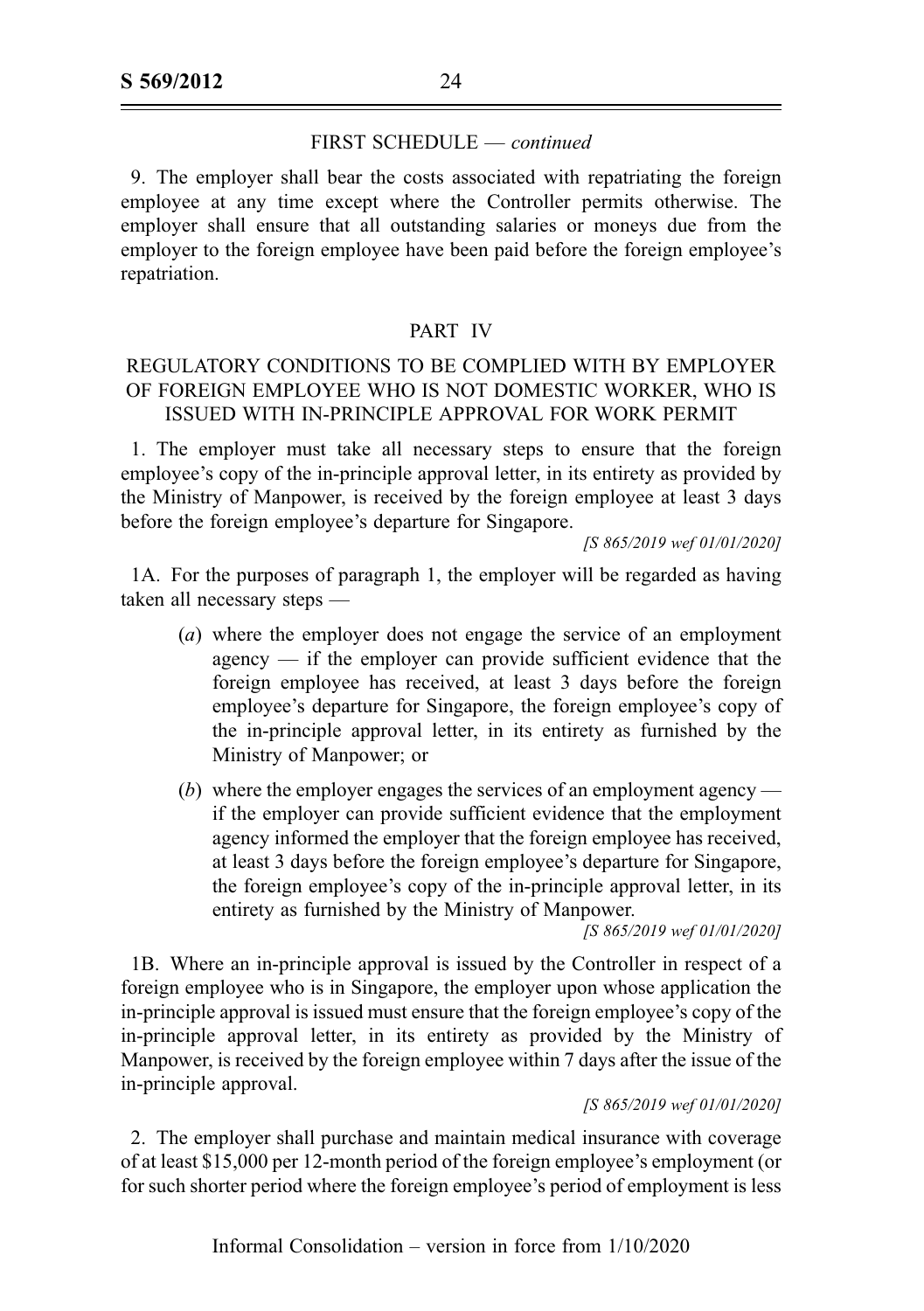than 12 months) for the foreign employee's in-patient care and day surgery except as the Controller may otherwise provide by notification in writing. Where the employer purchases group medical insurance policy for his foreign employees, the employer shall not be considered to have satisfied the obligation under this condition unless the terms of the employer's group medical insurance policy are such that each and every individual foreign employee is concurrently covered to the extent required under the conditions in this Part.

3. The employer shall send the foreign employee for a medical examination by a medical practitioner registered under the Medical Registration Act (Cap. 174) as and when directed by the Controller.

4. If the foreign employee goes missing, the employer shall inform the Controller within 7 days after the employer becomes aware of the foreign employee going missing.

5. If the foreign employee dies while in Singapore, the employer shall inform the Controller within 12 hours after the employer becomes aware of the foreign employee's death.

## SECOND SCHEDULE

Regulation 3(3)

## CONDITIONS AND REGULATORY CONDITIONS OF IN-PRINCIPLE APPROVAL FOR S PASS

#### PART I

### CONDITIONS TO BE COMPLIED WITH BY EMPLOYER OF FOREIGN EMPLOYEE ISSUED WITH IN-PRINCIPLE APPROVAL FOR S PASS

1. Except as the Controller specifies otherwise in writing, the employer is responsible for and must bear the costs of the foreign employee's medical treatment in Singapore.

[S 143/2017 wef 01/04/2017]

2. The employer shall bear any medical expenses incurred by the foreign employee for any medical examination required by the Controller.

3. The employer shall not demand or receive any sum or other benefit from an employment agency or any other person in connection with the employment or change in employment of a foreign employee.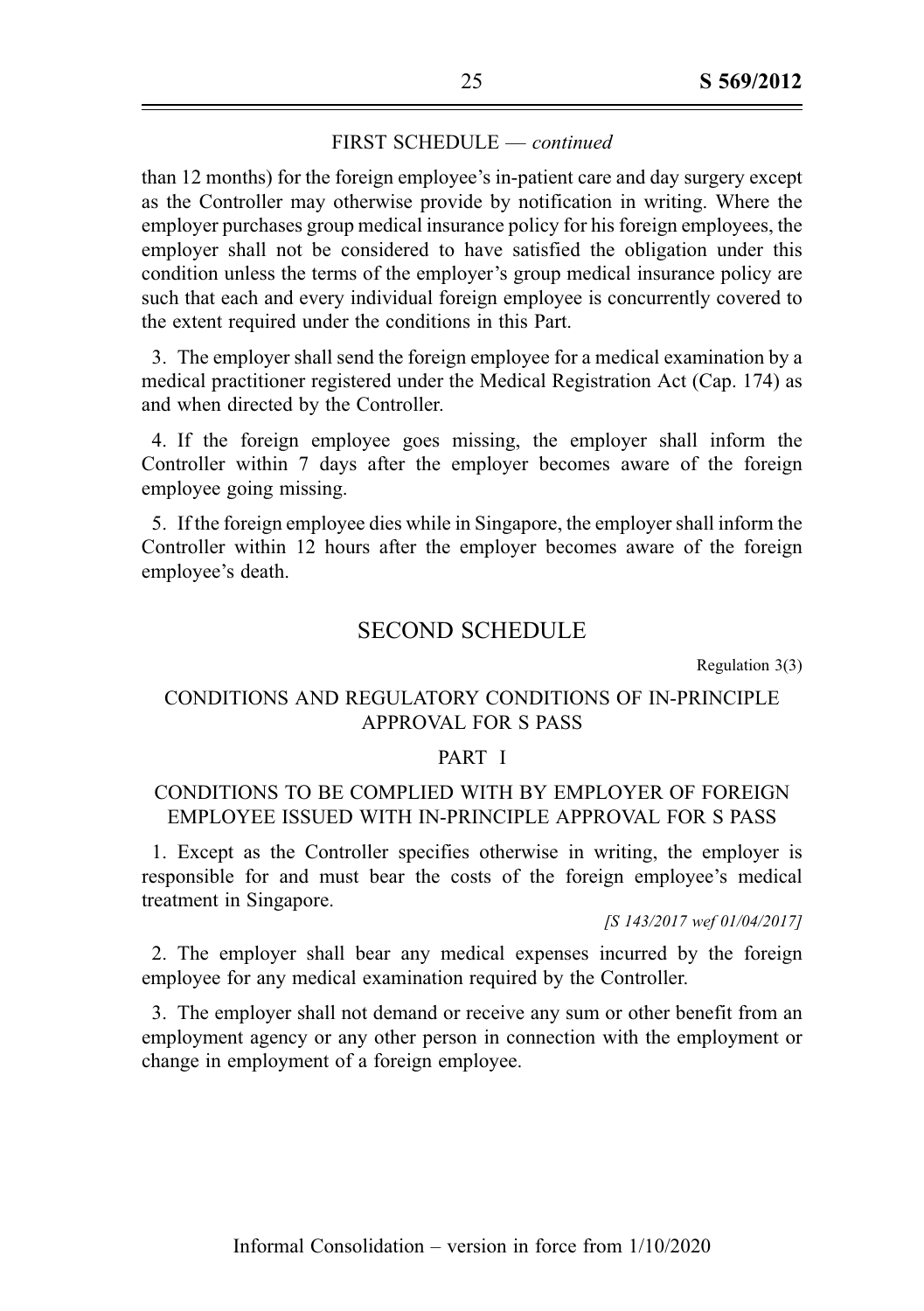#### SECOND SCHEDULE — continued

#### PART II

## REGULATORY CONDITIONS TO BE COMPLIED WITH BY EMPLOYER OF FOREIGN EMPLOYEE ISSUED WITH IN-PRINCIPLE APPROVAL FOR S PASS

1. The employer shall purchase and maintain medical insurance with coverage of at least \$15,000 per 12-month period of the foreign employee's employment (or for such shorter period where the foreign employee's period of employment is less than 12 months) for the foreign employee's in-patient care and day surgery except as the Controller may otherwise provide by notification in writing. Where the employer purchases group medical insurance policy for his foreign employees, the employer shall not be considered to have satisfied the obligation under this condition unless the terms of the group medical insurance policy are such that each and every individual foreign employee is concurrently covered to the extent required under the conditions in this Part.

2. The employer shall send the foreign employee for a medical examination by a medical practitioner registered under the Medical Registration Act (Cap. 174) as and when directed by the Controller.

3. If the foreign employee goes missing, the employer shall inform the Controller within 7 days after the employer becomes aware of the foreign employee going missing.

4. If the foreign employee dies while in Singapore, the employer shall inform the Controller within 12 hours after the employer becomes aware of the foreign employee's death.

### THIRD SCHEDULE

Regulation 3(4)

#### CONDITIONS OF IN-PRINCIPLE APPROVAL FOR EMPLOYMENT PASS

#### PART I

### CONDITIONS TO BE COMPLIED WITH BY EMPLOYER OF FOREIGN EMPLOYEE ISSUED WITH IN-PRINCIPLE APPROVAL FOR EMPLOYMENT PASS

1. The employer shall not demand or receive any sum or other benefit from an employment agency or any other person in connection with the employment or change in employment of a foreign employee.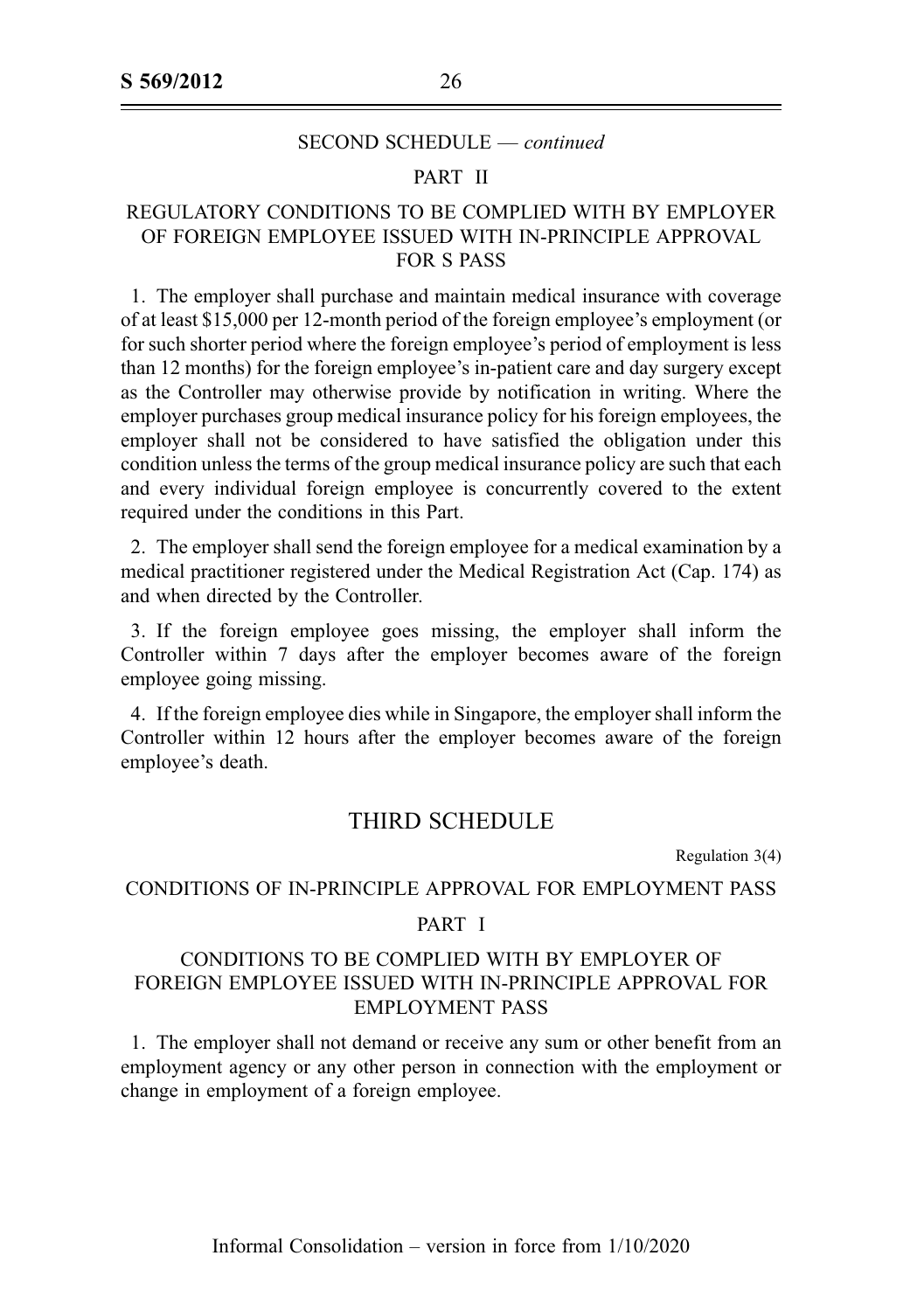# FOURTH SCHEDULE

Regulation  $4(2)$  to  $(5)$ 

### CONDITIONS AND REGULATORY CONDITIONS OF WORK PERMIT

#### PART I

## CONDITIONS TO BE COMPLIED WITH BY EMPLOYER OF FOREIGN EMPLOYEE WHO IS DOMESTIC WORKER ISSUED WITH WORK PERMIT

1. Except as the Controller specifies otherwise in writing, the employer is responsible for —

- (a) the upkeep and maintenance of the foreign employee in Singapore, including the provision of adequate food and medical treatment; and
- (b) bearing the costs of such upkeep and maintenance.

[S 143/2017 wef 01/04/2017]

2. The employer shall provide safe working conditions and take such measures as are necessary to ensure the safety and health of the foreign employee at work. This includes —

- (a) not permitting the foreign employee to clean the outward facing side of any window not located on the ground level or not facing a common corridor if the window is not fitted with a grille securing against any adult extending any part of his body beyond the window ledge except his arms; and
- (b) in the case of a window referred to in sub-paragraph  $(a)$  fitted with a grille of the description specified in that sub-paragraph, not permitting the foreign employee to clean the outward facing side of the window unless at all times during the cleaning process —
	- (i) the grille is locked or secured in a manner that prevents the grille from being opened;
	- (ii) the foreign employee remains inside the room;
	- (iii) no part of the foreign employee's body extends beyond the window ledge except the arms; and
	- (iv) the foreign employee is supervised by the employer, or an adult representative of the employer, who is reasonably capable of conducting such supervision and is aware of the requirements in sub-paragraphs (i), (ii) and (iii).

3. Subject to paragraph 2, the employer shall, so far as is reasonably practicable, ensure that the life or personal safety of the foreign employee is not endangered during and in the course of employment, and that the foreign employee acts in a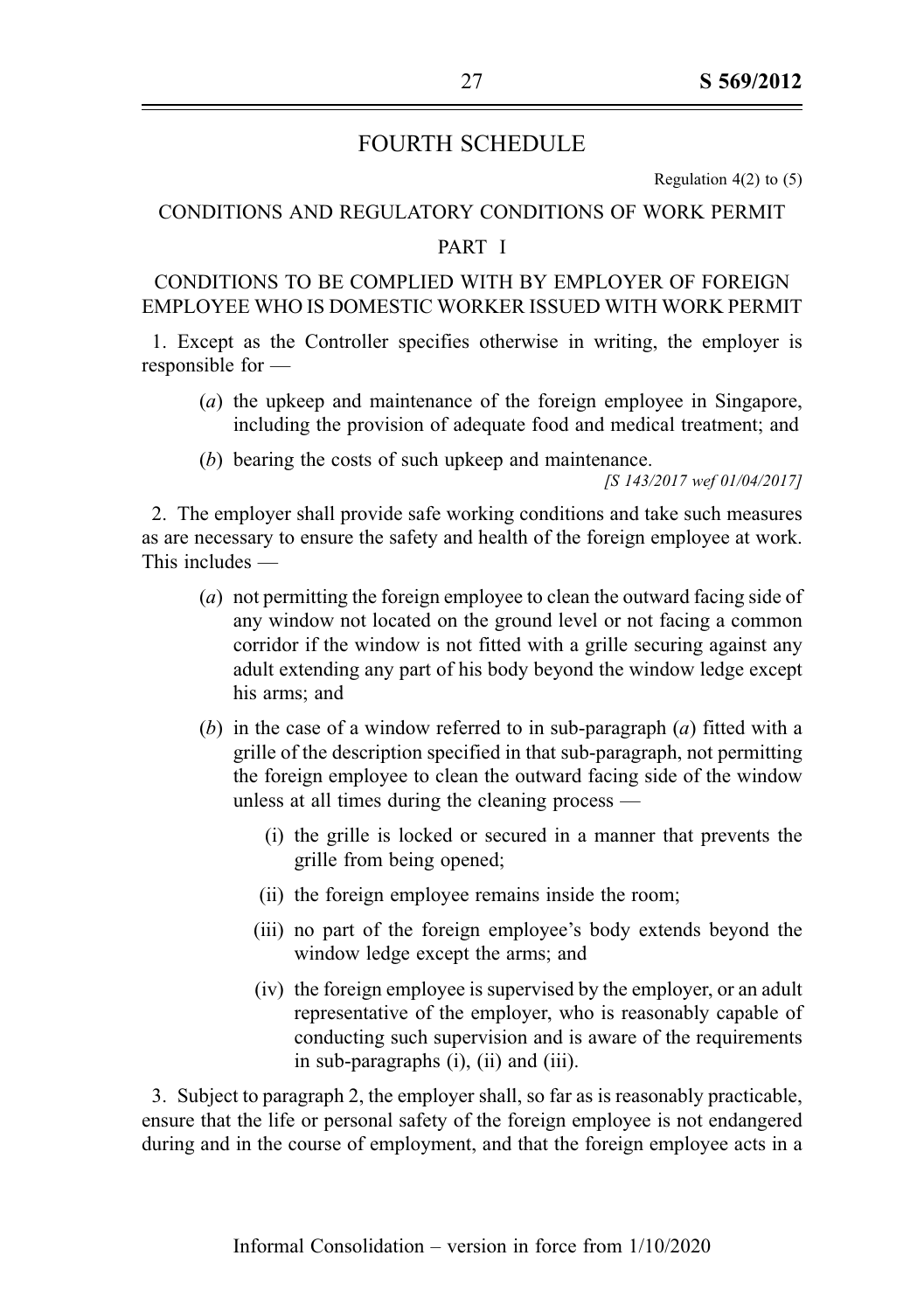manner which is in accordance with the work practices stipulated by the Controller in its training courses and relevant safety and training materials.

4. The employer shall provide acceptable accommodation for the foreign employee. Such accommodation must be consistent with any written law, directive, guideline, circular or other similar instrument issued by any competent authority.

[S 563/2013 wef 03/09/2013]

5. The employer must ensure that the foreign employee resides only at one or more of the following addresses:

- (a) the residential address stated in the work permit;
- (b) any other residential address approved in writing by the Controller. [S 143/2017 wef 01/04/2017]

6. The employer shall pay not less than the fixed monthly salary due to the foreign employee not later than 7 days after the last day of the salary period. Any salary period agreed between the employer and foreign employee shall not exceed one month.

#### [S 563/2013 wef 03/09/2013]

7. Except where the foreign employee is on no-pay leave outside Singapore, the employer shall, regardless of whether there is actual work for the foreign employee but subject to any other written law, pay the foreign employee not less than —

- (a) the amount declared as the fixed monthly salary in the work pass application submitted to the Controller in relation to the foreign employee; or
- (b) if the amount of fixed monthly salary is at any time subsequently revised in accordance with paragraph 5A of Part II, the last revised amount.

Such payment must be made not later than 7 days after the end of each salary period, which shall be agreed between the employer and the employee and which in no case shall exceed one month.

[S 563/2013 wef 03/09/2013]

7A. In paragraphs 6, 7 and 7B, "fixed monthly salary" means the sum of basic monthly salary and fixed monthly allowances.

[S 563/2013 wef 03/09/2013]

7B. In paragraph 7, "revised amount" means the fixed monthly salary that is revised in accordance with paragraph 5A of Part II.

[S 563/2013 wef 03/09/2013]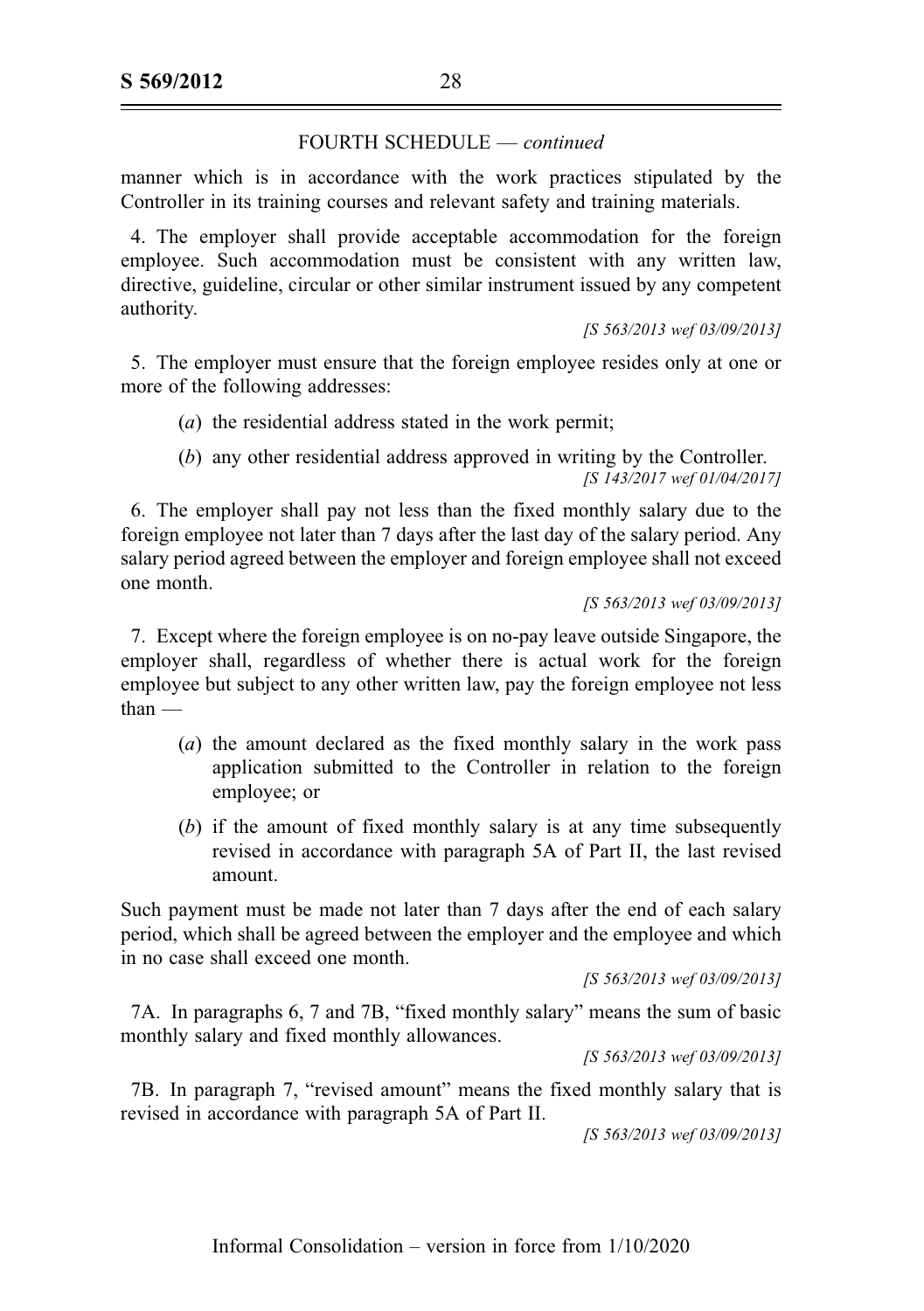7C. "Basic monthly salary" means all remuneration payable monthly to a foreign employee that does not vary from month to month on any basis in respect of work done under his contract of service. However, basic monthly salary does not include —

- (a) any allowances however described;
- (b) any form of overtime payment, bonus, commission or annual wage supplements;
- (c) any in-kind payments;
- (d) any form of reimbursements, including for expenses incurred by the foreign employee in the course of his employment;
- (e) any productivity incentive payments;
- (f) any contributions payable by the employer to any pension or provident fund, including any contributions made on the foreign employee's behalf; or
- (g) any gratuity payable on the discharge, retrenchment or retirement of the foreign employee.

[S 563/2013 wef 03/09/2013]

7D. "Fixed monthly allowances" means all allowances payable monthly to a foreign employee that do not vary from month to month on any basis. However, fixed monthly allowances shall not include any payments listed in paragraph  $7C(b)$  to  $(g)$ .

[S 563/2013 wef 03/09/2013]

8. The employer shall bear any medical expenses incurred by the foreign employee for any medical examination required by the Controller.

9. The employer shall not ill-treat the foreign employee, and shall not cause or knowingly permit the foreign employee to be ill-treated by any other person. A foreign employee is ill-treated if —

- (a) the foreign employee is subjected to physical or sexual abuse, or to criminal intimidation;
- (b) the employer or other person does, or causes the foreign employee to do, any act which causes or is likely to cause injury to the health or safety of the foreign employee;
- (c) the employer or other person neglects or abandons the foreign employee in circumstances which cause or are likely to cause injury to the health or safety of the foreign employee; or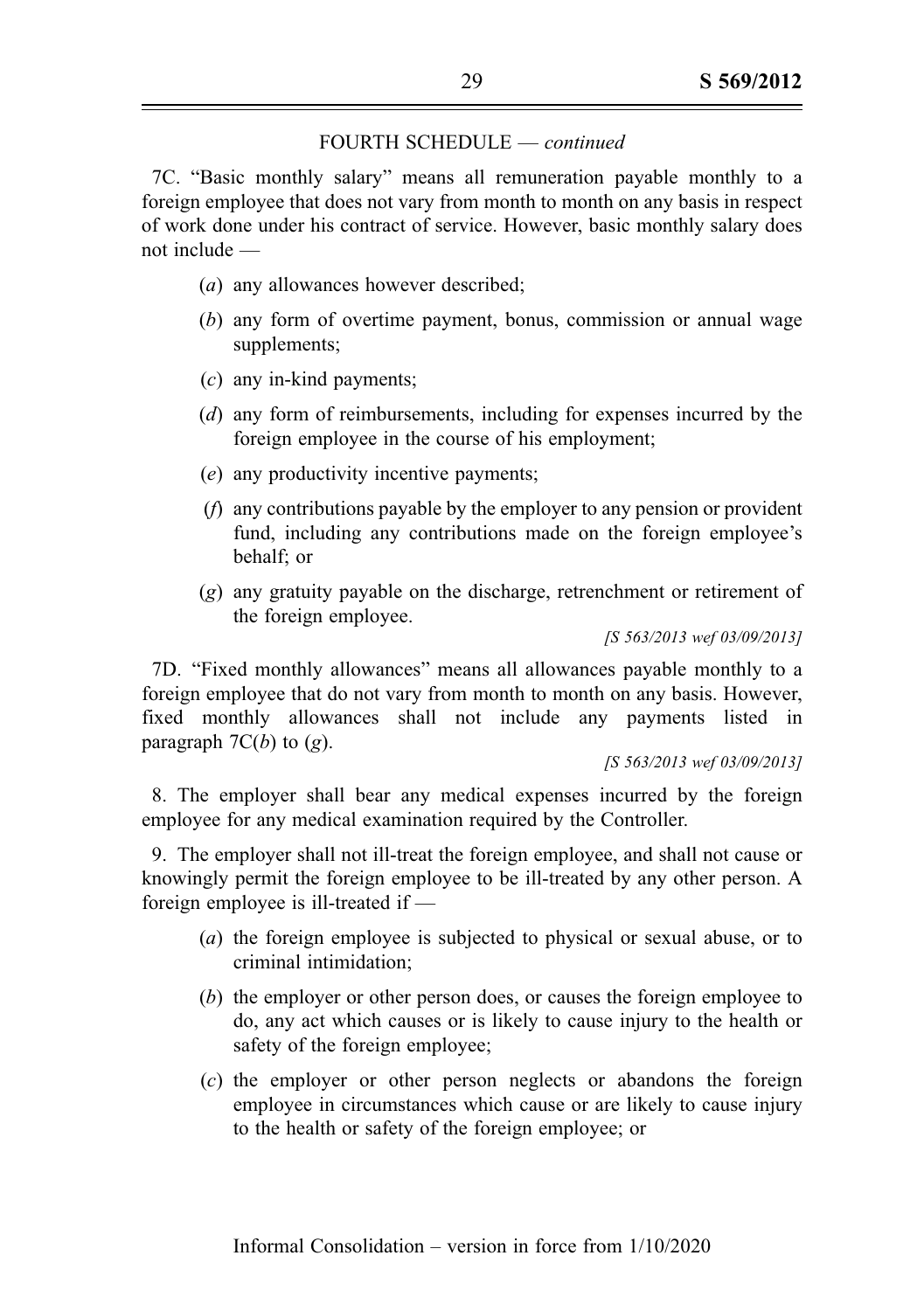- (d) the employer or other person commits an act detrimental to the welfare of the foreign employee.
- 10. The employer of the foreign employee shall grant the foreign employee
	- (a) adequate rest daily; and
	- (b) where the work permit is issued or renewed before 1st January 2013, rest day(s) in accordance with the terms of the employment contract between them.

11. Paragraphs 12, 13 and 14 shall apply to any work permit issued on or after 1st January 2013 pursuant to any application for new or renewal work permit.

12. Subject to paragraph 13, the employer shall grant the foreign employee a rest day without pay for every 7-day period (including Sunday and public holidays). The rest day must be any day within the 7-day period and must be mutually agreed between the employer and the foreign employee.

13. Notwithstanding paragraph 12, the employer does not have to grant a rest day to the foreign employee if there is a prior written agreement mutually agreed between the employer and the foreign employee —

- (a) for the foreign employee to work in lieu of the rest day; and
- (b) for the foreign employee to be compensated for working in lieu of the rest day with either —
	- (i) a replacement rest day without pay. The replacement rest day must be a day within the same month as the rest day to be taken and must be mutually agreed between the employer and the foreign employee; or
	- (ii) a monetary compensation which shall not be less than the rate of pay for one day's work of the foreign employee,

and the foreign employee is compensated in accordance with the prior written agreement.

14. For the purposes of paragraphs 12 and 13 —

- (a) a Sunday or public holiday shall be regarded as a rest day only if the employer and foreign employee mutually agree that the Sunday or public holiday is a rest day;
- (b) if a 7-day period referred to in paragraph 12 falls between 2 months, the employer and the foreign employee shall mutually agree on a day within either of the 2 months to be the replacement rest day;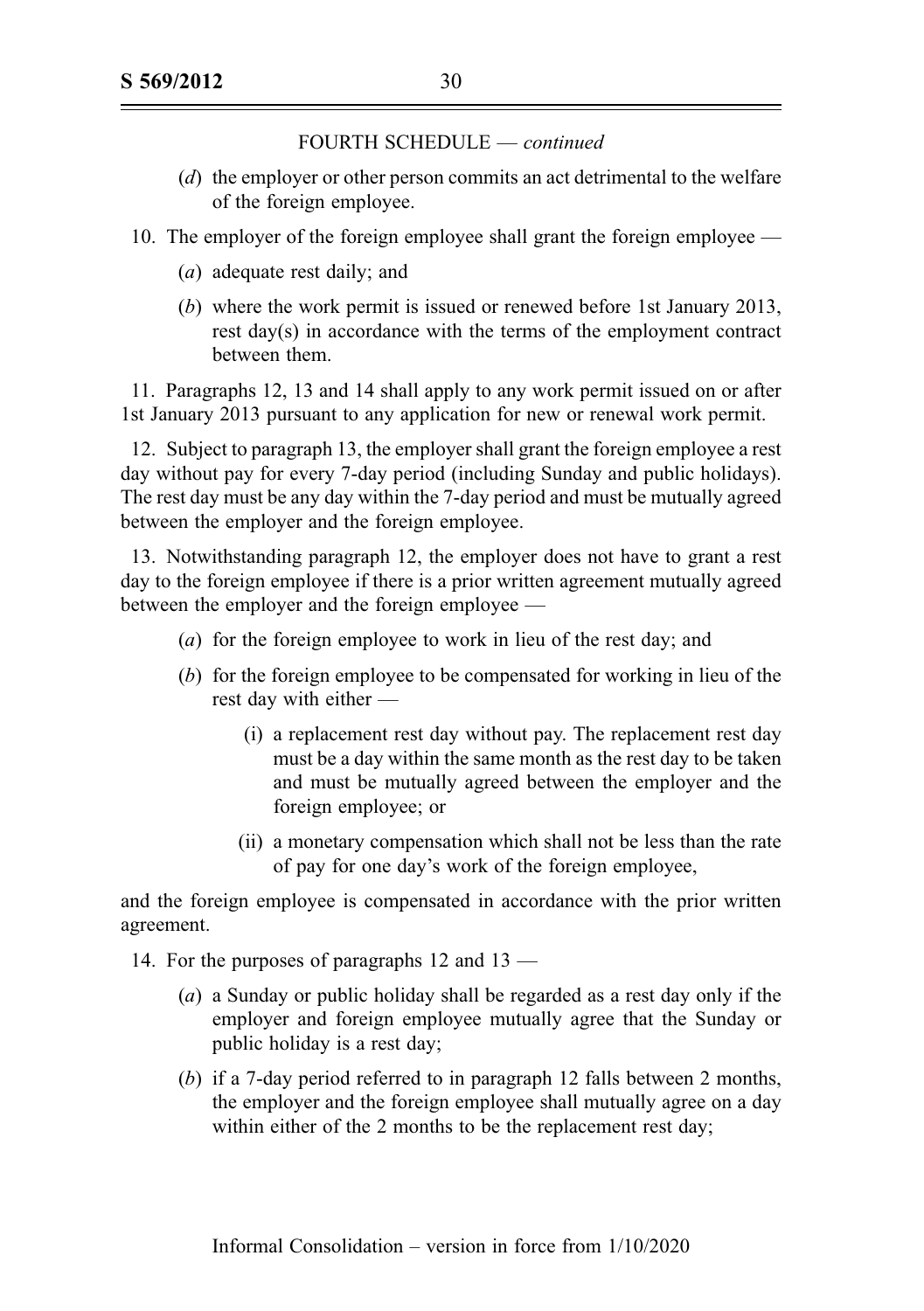- (c) the prior written agreement referred to in paragraph 13 must be mutually agreed between the employer and the foreign employee prior to the foreign employee working in lieu of the rest day;
- (d) in calculating the rate of pay for one day's work under paragraph  $13(b)(ii)$ , the rate of pay for one day's work shall be the foreign employee's monthly rate of pay divided by 26; and
- (e) any monetary compensation provided in lieu of the rest day must be paid by the employer to the foreign employee together with the next earliest monthly salary due to the foreign employee.

15. The employer shall not cause or knowingly permit the foreign employee to be engaged in any illegal, immoral or undesirable conduct or activity.

16. The employer shall not retain possession of the foreign employee's original work permit and visit pass and shall allow the foreign employee to retain possession of the foreign employee's work permit and visit pass.

17. The employer shall inform the Controller of any change to the employer's residential address stated in the work pass application form within 14 days after such a change.

- 18. If the foreign employee dies while in Singapore, the employer shall
	- (*a*) bear the cost of either
		- (i) burial of the body in Singapore;
		- (ii) cremation of the body in Singapore and return of the ashes to the country of origin; or
		- (iii) return of the body to the country of origin,

with the foreign employee's family deciding on burial, cremation or return of the body;

- (b) bear the cost of returning the foreign employee's belongings to the foreign employee's family; and
- (c) pay to the administrators of the foreign employee's estate any outstanding salaries or moneys due from the employer to the foreign employee.

19. The employer shall not demand or receive any sum or other benefit from an employment agency or any other person in connection with the employment or change in employment of a foreign employee.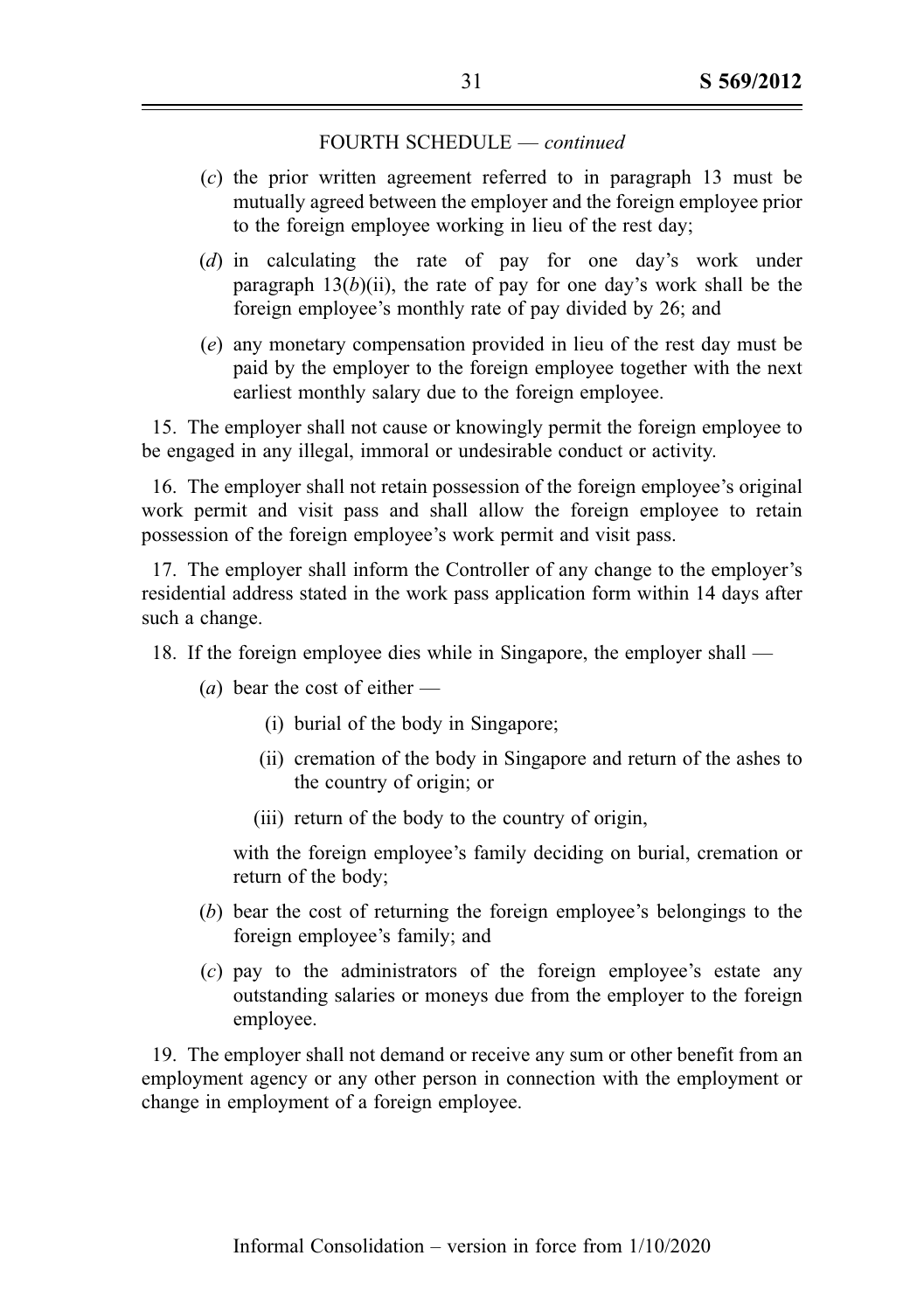### Cancellation of work permit and visit pass and duties before or upon repatriation of foreign employee

20. The employer shall return the work permit and visit pass to the Controller within 7 days after the cancellation of the work permit.

20A. Except as the Controller specifies otherwise in writing, the employer is responsible for —

- (a) the upkeep and maintenance of the foreign employee in Singapore, including the provision of adequate food and medical treatment; and
- (b) bearing the costs of such upkeep and maintenance.

[S 143/2017 wef 01/04/2017]

20B. The employer shall ensure that the foreign employee has acceptable accommodation in Singapore. Such accommodation must be in accordance with the requirements in any written law, directive, guideline, circular or other similar instrument issued by any competent authority.

[S 563/2013 wef 03/09/2013]

21. Subject to paragraph 22, the employer shall repatriate the foreign employee to the international port of entry within the foreign employee's home country that affords reasonable access to the foreign employee's hometown when the work permit or visit pass of the employee expires or is cancelled or revoked and if the employee is not earlier employed by another employer. In the event of any dispute about the international port of entry to which the foreign employee shall be repatriated, the dispute shall be referred to the Controller, whose decision shall be final.

[S 902/2018 wef 01/01/2019]

22. The employer may repatriate the foreign employee to a destination other than that specified in paragraph 21 —

- (a) if the foreign employee so requests, and the Controller is informed by the employer of the employer's intention to do so, before the repatriation occurs; or
- (b) if the Controller so determines.

23. The employer shall bear the cost associated with repatriating the foreign employee at any time except where the Controller permits otherwise. The employer shall ensure that all outstanding salaries or moneys due from the employer to the foreign employee have been paid before the foreign employee's repatriation.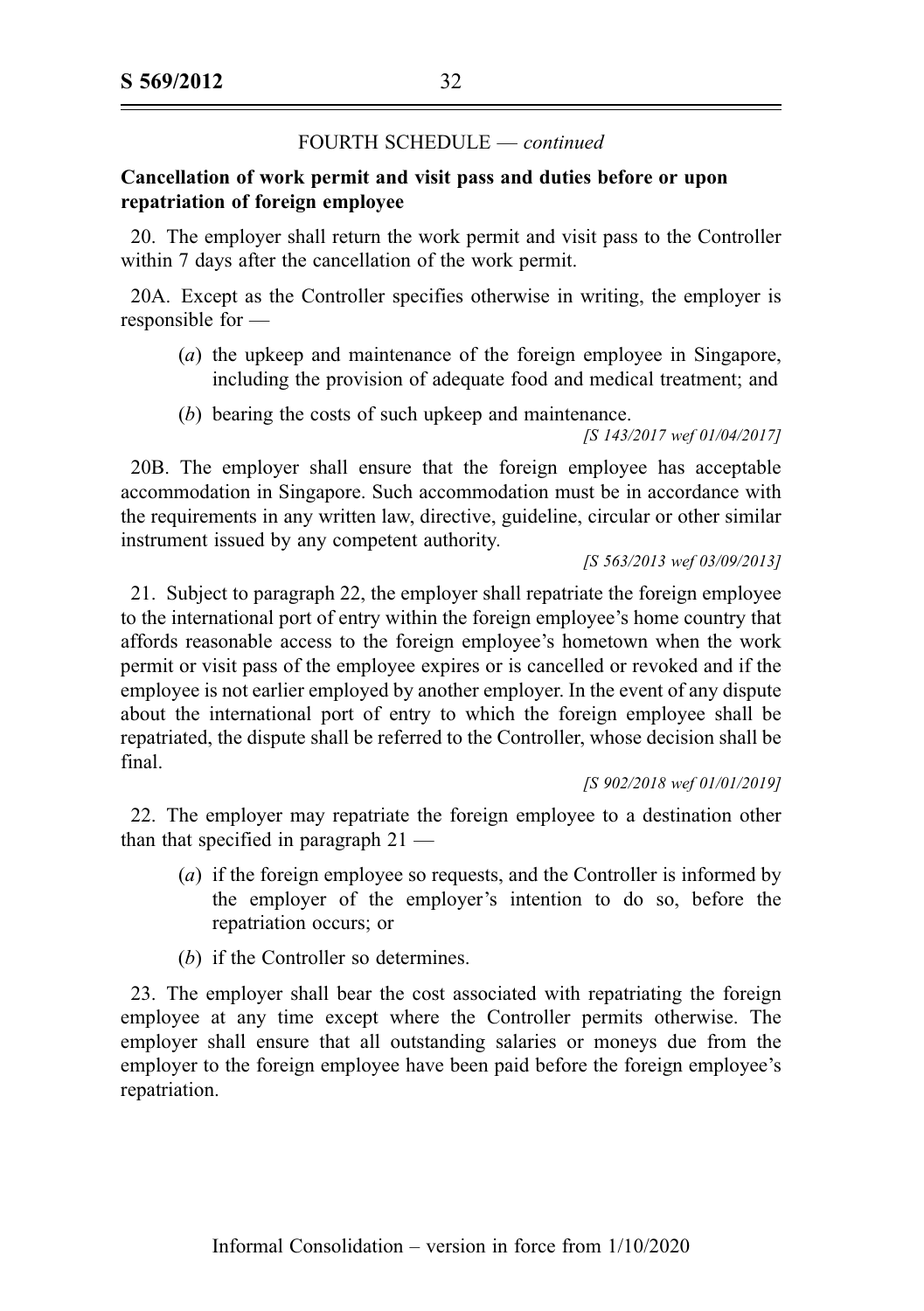#### PART II

## REGULATORY CONDITIONS TO BE COMPLIED WITH BY EMPLOYER OF FOREIGN EMPLOYEE WHO IS DOMESTIC WORKER ISSUED WITH WORK PERMIT

1. The employer shall control and supervise the foreign employee. The foreign employee shall be under the employer's direct employment.

2. The employer shall not permit the foreign employee to be employed by or contracted to any other person or business to do work for that person or business.

3. The employer must employ the foreign employee to perform only household and domestic duties at one or more of the following addresses:

(a) the residential address stated in the work permit;

(b) any other residential address approved in writing by the Controller. [S 143/2017 wef 01/04/2017]

4. The employer shall purchase and maintain medical insurance with coverage of at least \$15,000 per 12-month period of the foreign employee's employment (or for such shorter period where the foreign employee's period of employment is less than 12 months) for the foreign employee's in-patient care and day surgery except as the Controller may otherwise provide by notification in writing.

4A. Except as the Controller specifies otherwise in writing, where an application for a work permit is made on or after 1 October 2017 in respect of a foreign employee, the employer must —

- (a) purchase and maintain personal accident insurance
	- (i) to cover permanent disability, or death, by accident to the foreign employee (called in this paragraph and paragraph 4B the insured foreign employee);
	- (ii) with coverage of at least \$60,000; and
	- (iii) to cover the period of the insured foreign employee's employment with the employer, until the insured foreign employee is repatriated or is employed by another employer; and
- (b) make a claim on behalf of the insured foreign employee in the event of such an accident within 30 days after the date of the accident.

[S 547/2017 wef 01/10/2017]

4B. In paragraph 4A, "accident" means a sudden, unforeseen and unexpected event, whether or not arising out of or in the course of employment, and whether or not in Singapore, but does not include —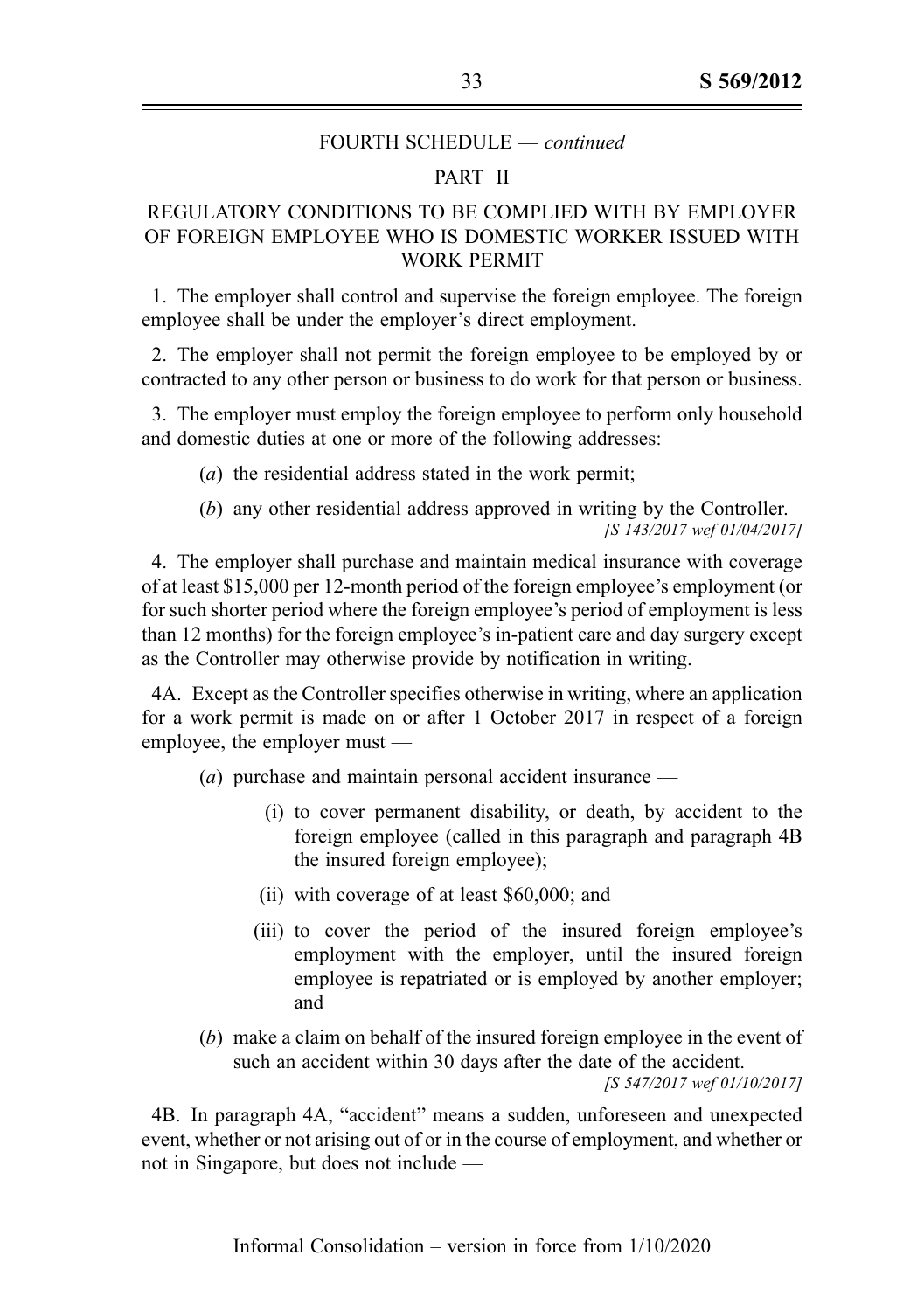- (a) any pre-existing medical condition suffered by the insured foreign employee;
- (b) any psychiatric or nervous or mental disorder suffered by the insured foreign employee;
- (c) any sexually-transmitted disease, AIDS (Acquired Immune Deficiency Syndrome) or ARC (AIDS Related Complex) or other communicable disease, suffered by the insured foreign employee;
- (d) any pregnancy, childbirth, miscarriage, abortion, sterilisation, menopause, or any complication arising from any of these conditions, suffered by the insured foreign employee;
- (e) the effect or influence of any alcohol or drug on the insured foreign employee (other than when administered according to a prescription of a registered medical practitioner);
- (f) any ionising radiation or contamination by radioactivity from the combustion of nuclear fuel or nuclear waste or similar activity, suffered by the insured foreign employee;
- (g) any hazardous sport engaged in by the insured foreign employee, including any winter sport (such as skiing or snowboarding), underwater activity (such as snorkelling or scuba diving), aerial activity (such as taking a helicopter tour or para-gliding) or motor sport (such as motorcycle racing or motor car racing);
- (h) any unlawful act of, or wilful exposure to danger (other than in an attempt to save human life) by, the insured foreign employee;
- $(i)$  any suicide, attempted suicide or any self-inflicted injury by the insured foreign employee, or any attempt by the insured foreign employee to cause self-inflicted injury;
- (j) any war, war-like situation, civil war, mutiny, rebellion, revolution or act of terrorism; or
- (k) any foreseeable strike, riot or civil commotion.

[S 547/2017 wef 01/10/2017]

5. If the foreign employee so requests, the foreign employee's salary shall be paid through direct transfer into the foreign employee's bank account in a bank established in Singapore. The employer shall maintain a record of the monthly salary paid to the foreign employee that is accessible to the foreign employee upon request and produce the record upon request by any public officer acting in his official capacity.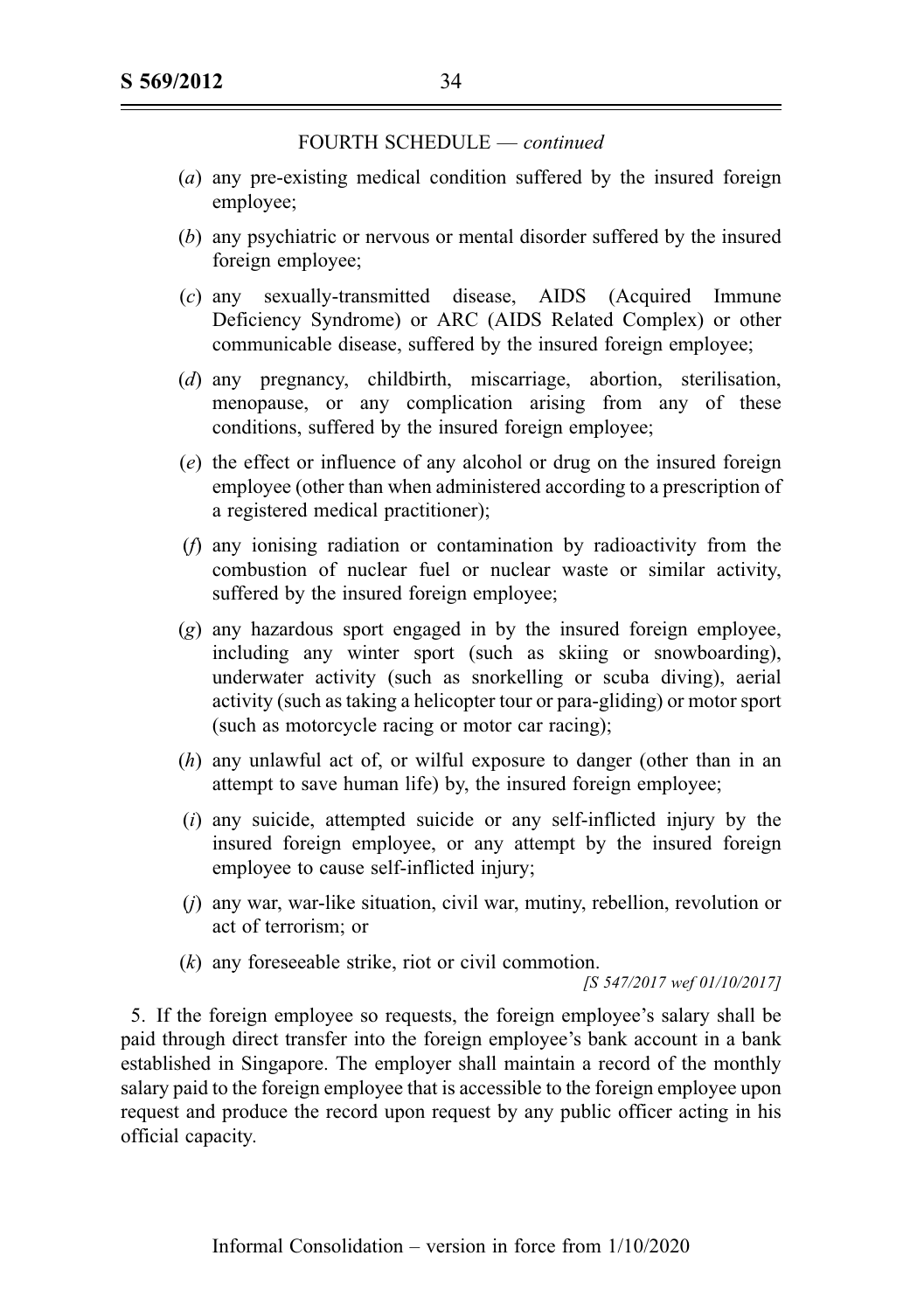- $5A.$ —(1) The employer shall not
	- (a) reduce the foreign employee's basic monthly salary or fixed monthly allowances to an amount less than that declared as such in the work pass application submitted to the Controller in relation to the foreign employee; or
	- (b) increase the amount of fixed monthly deductions to more than that declared as such in the work pass application submitted to the Controller in relation to the foreign employee,

except with the foreign employee's prior written agreement.

(2) Before implementing such reduction or increase, as the case may be, the employer shall inform the Controller in writing of the proposed reduction or increase, as the case may be.

[S 563/2013 wef 03/09/2013]

- 5B. In paragraph 5A
	- "basic monthly salary" means all remuneration payable monthly to a foreign employee that does not vary from month to month on any basis in respect of work done under his contract of service. However, basic monthly salary does not include —
		- (a) any allowances however described;
		- (b) any form of overtime payment, bonus, commission or annual wage supplements;
		- (c) any in-kind payments;
		- (d) any form of reimbursements, including for expenses incurred by the foreign employee in the course of his employment;
		- (e) any productivity incentive payments;
		- (f) any contributions payable by the employer to any pension or provident fund, including any contributions made on the foreign employee's behalf; or
		- (g) any gratuity payable on the discharge, retrenchment or retirement of the foreign employee;
	- "fixed monthly allowances" means all allowances payable monthly to a foreign employee that do not vary from month to month on any basis. However, fixed monthly allowances shall not include any payments listed in paragraphs  $(b)$  to  $(g)$  of the definition of "basic monthly salary".

[S 563/2013 wef 03/09/2013]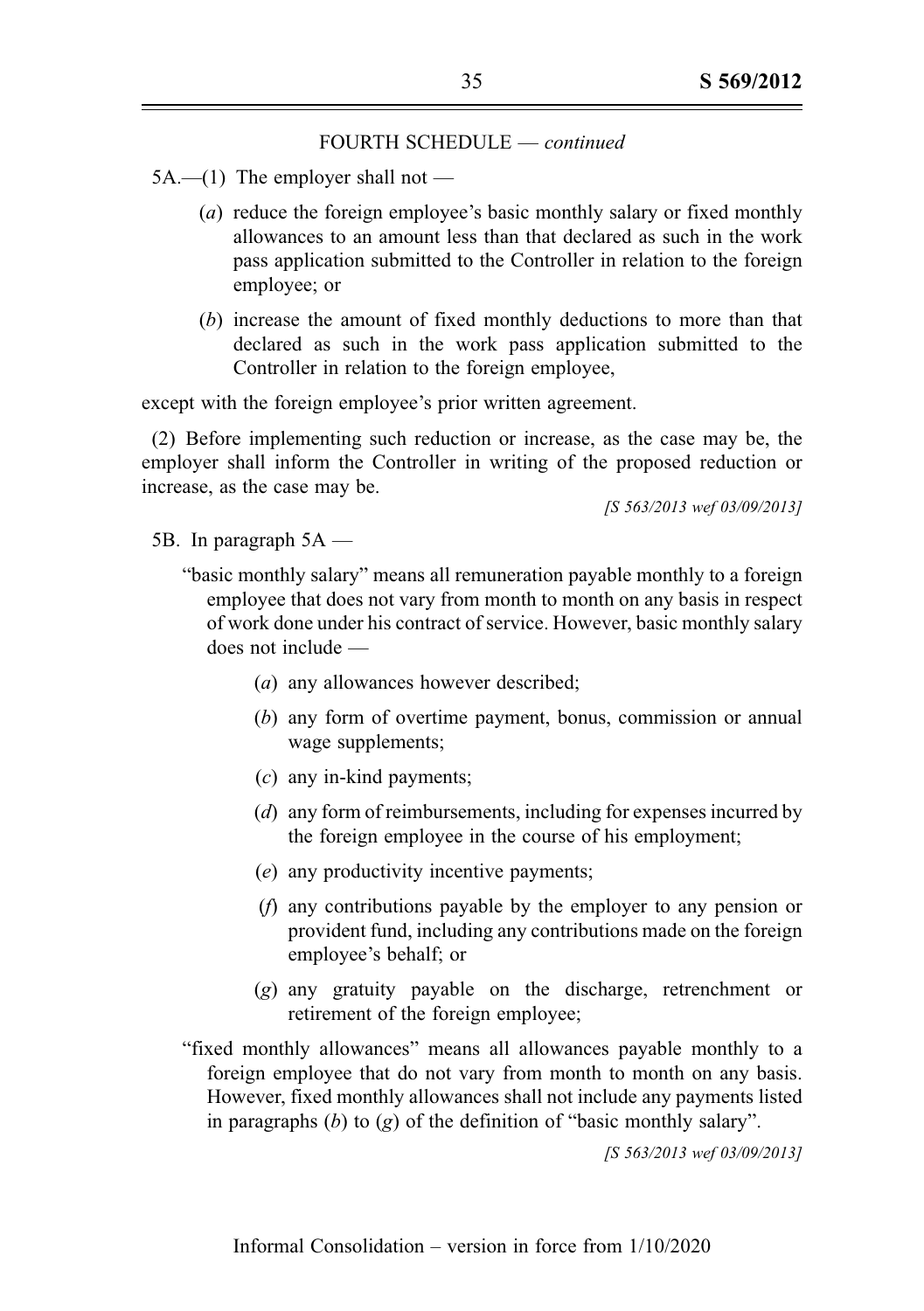5C. The employer must not by any means (and with or without the assistance of another) prevent or restrict the access to or use by the foreign employee of any salary or moneys belonging to the foreign employee, regardless of any consent by the foreign employee.

[S 902/2018 wef 01/01/2019]

6. Where directed by the Controller to do any of the following, the employer must comply:

- (a) arrange for the foreign employee to undergo a medical examination by a medical practitioner registered under the Medical Registration Act (Cap. 174);
- (b) arrange for the foreign employee to undergo any blood test conducted by an approved licensed healthcare institution for the purpose of detecting any infectious disease or testing for pregnancy.

 $\sqrt{S}$  865/2019 wef 01/01/2020]

6A. In paragraph  $6$  —

- "approved licensed healthcare institution" means a healthcare institution licensed under the Private Hospitals and Medical Clinics Act (Cap. 248) and approved by the Controller for the purposes of that paragraph;
- "infectious disease" has the meaning given by section 2 of the Infectious Diseases Act (Cap. 137).

[S 865/2019 wef 01/01/2020]

7. If the foreign employee contravenes any of the work permit conditions applicable to the foreign employee, and the employer has knowledge of the contravention, the employer shall inform the Controller and, if required by the Controller, apply for the cancellation of the foreign employee's work permit and visit pass and comply with any other instruction from the Controller with respect to the contravention.

8. The employer shall pay the monthly foreign employee levy through General Interbank Recurring Order (GIRO) or by such other means as may be approved by the Controller in writing.

9. If the foreign employee goes missing, the employer shall inform the Controller within 7 days after the employer becomes aware of the foreign employee going missing.

10. If the foreign employee dies while in Singapore, the employer shall inform the Controller within 12 hours after the employer becomes aware of the foreign employee's death.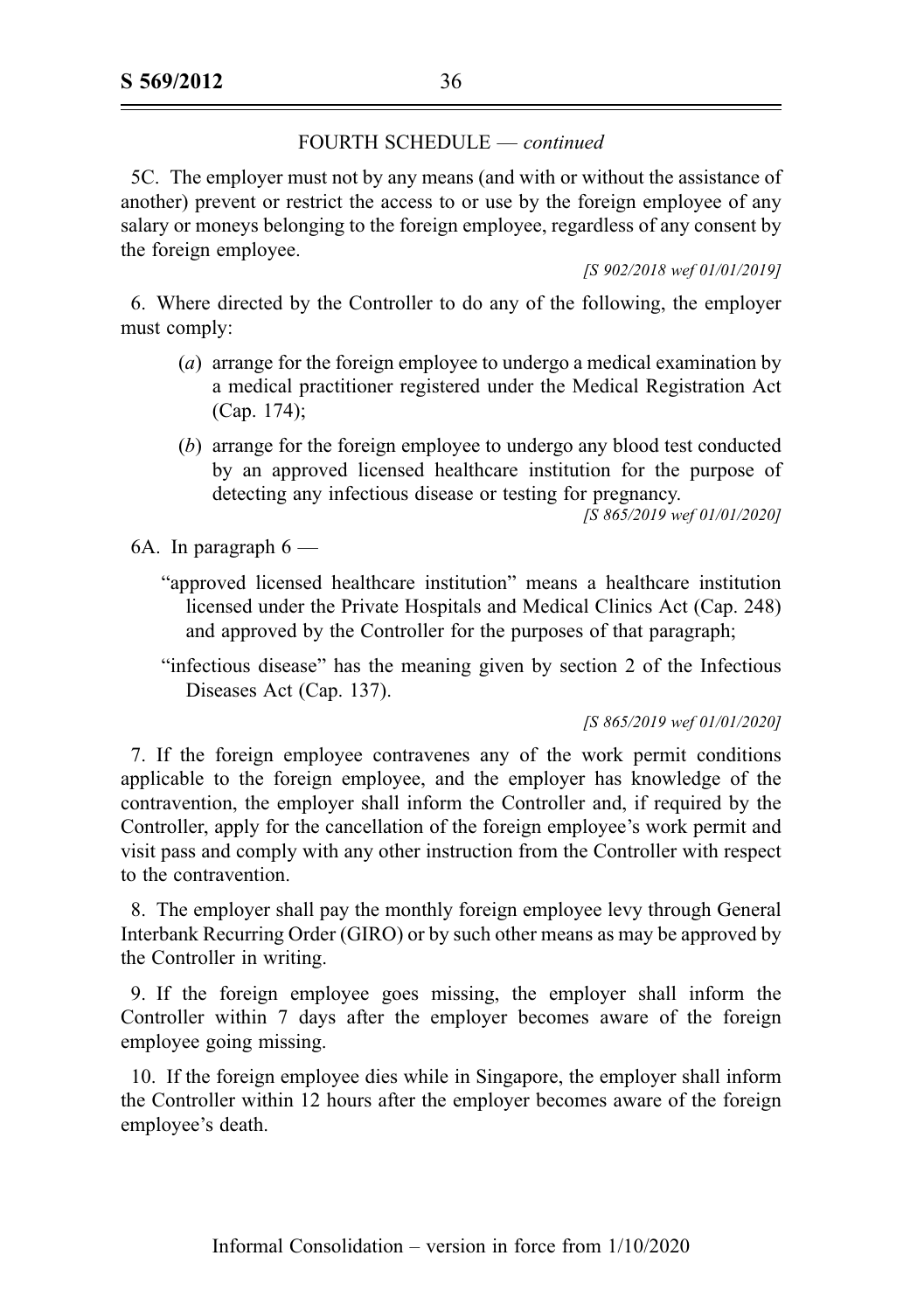# Cancellation of work permit and visit pass and duties before or upon repatriation of foreign employee

11. The employer shall apply for the cancellation of the work permit and visit pass of the foreign employee when the employment of the foreign employee ceases. The employer shall inform the Controller in writing within 7 days after such cessation of employment.

12. The employer shall give the foreign employee reasonable notice of the foreign employee's repatriation.

## PART III

# CONDITIONS TO BE COMPLIED WITH BY EMPLOYER OF FOREIGN EMPLOYEE WHO IS NOT DOMESTIC WORKER, WHO IS ISSUED WITH WORK PERMIT

## Upkeep, maintenance and well-being

1. Except as the Controller specifies otherwise in writing, the employer is responsible for and must bear the costs of the foreign employee's upkeep (excluding the provision of food) and maintenance in Singapore. This includes the provision of medical treatment, except that and subject to paragraphs 1A and 1B, the foreign employee may be made to bear part of any medical costs in excess of the minimum mandatory coverage if —

- (a) the part of the medical costs to be paid by the foreign employee forms not more than 10% of the employee's fixed monthly salary per month;
- (b) the period for which the foreign employee has to pay part of any medical costs must not exceed an aggregate of 6 months of his period of employment with the same employer; and
- (c) the foreign employee's agreement to pay part of any medical costs is stated explicitly in the foreign employee's employment contract or collective agreement.

[S 563/2013 wef 03/09/2013] [S 143/2017 wef 01/04/2017]

1A. In the case where a foreign employee has, prior to 3rd September 2013, been made to bear part of any medical costs in excess of the minimum mandatory coverage in accordance with paragraph  $1(a)$  and (c) for an aggregate period of less than 6 months (referred to as the first period) during his employment with an employer, the foreign employee may continue to be made to bear part of such medical costs in accordance with paragraph  $1(a)$  and  $(c)$  on or after 3rd September 2013 for an aggregate period not exceeding the difference between 6 months and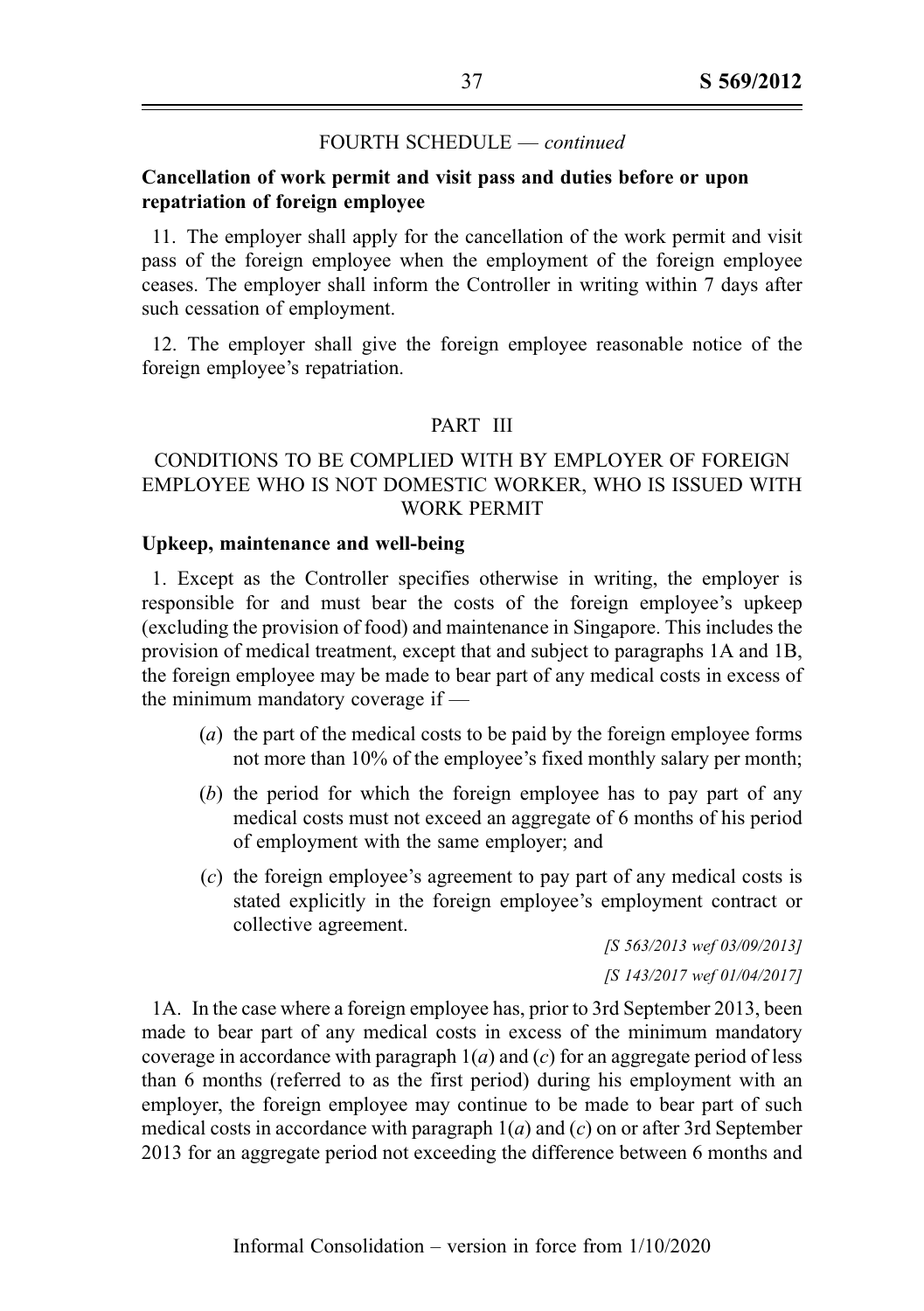the first period if the foreign employee continues in the employment of the same employer.

[S 563/2013 wef 03/09/2013]

1B. In the case where a foreign employee has, prior to 3rd September 2013, been made to bear part of any medical costs in excess of the minimum mandatory coverage in accordance with paragraph  $1(a)$  and  $(c)$  for an aggregate period of 6 months or more during his employment with an employer, the foreign employee shall not be made to bear any more medical costs with effect from 3rd September 2013 while he remains in the employment of the same employer.

[S 563/2013 wef 03/09/2013]

2. The employer shall provide safe working conditions and take such measures as are necessary to ensure the safety and health of the foreign employee at work. The employer shall also ensure the foreign employee has acceptable accommodation. Such accommodation must be consistent with any written law, directive, guideline, circular or other similar instrument issued by any competent authority.

[S 563/2013 wef 03/09/2013]

# Accommodation in unregulated dormitories

2A.—(1) Without limiting paragraph 2, where the employer provides accommodation to the foreign employee in an unregulated dormitory that the employer operates or rents from another, the employer must have, or rent an unregulated dormitory the operation of which involves, appropriate policies, procedures and controls that conform to requirements by or under the COVID-19 (Temporary Measures) (Control Order) Regulations 2020 (G.N. No. S 254/2020) and the Foreign Employee Dormitories Act 2015 (Act 3 of 2015) on the operation of dormitories.

- (2) In this paragraph and paragraphs 2B, 2C and 2D
	- "boarding premises" has the meaning given by section 2(1) of the Foreign Employee Dormitories Act 2015;
	- "licensed dormitory" means any boarding premises that is the subject of a licence under the Foreign Employee Dormitories Act 2015;
	- "resident", in relation to an unregulated dormitory or a licensed dormitory, means any individual, who occupies or enjoys a right to occupy one or more beds or rooms, or spaces within a room, in the dormitory as the individual's main or only residence in Singapore;
	- "unregulated dormitory" means boarding premises providing accommodation to 7 or more foreign employees and includes any place converted (temporarily or otherwise) for use as accommodation for 7 or more foreign employees, but excludes —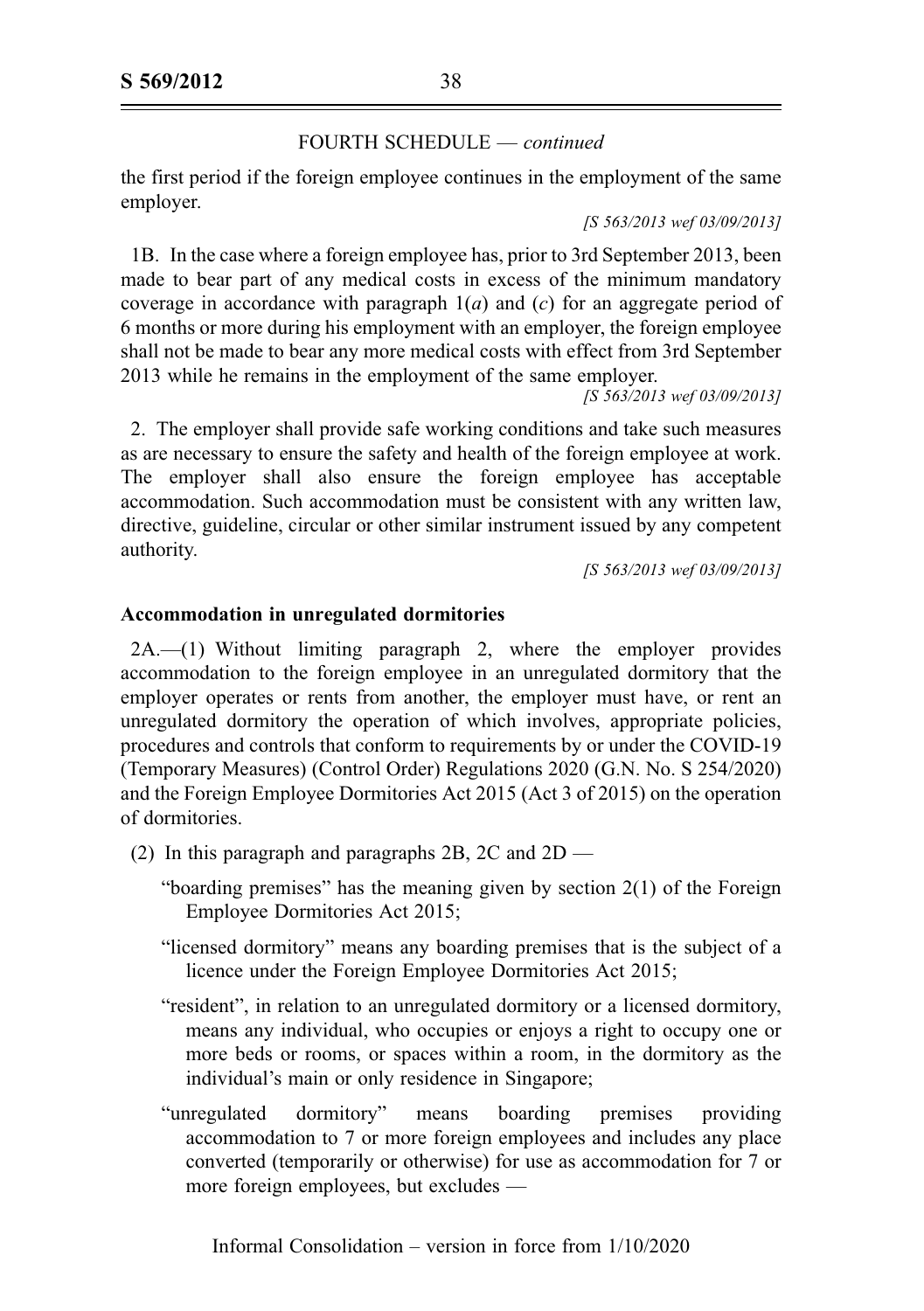- (a) any boarding premises to which the Foreign Employee Dormitories Act 2015 applies; and
- (b) an isolation area within the meaning of section 17 of the Infectious Diseases Act (Cap. 137).

[S 427/2020 wef 02/06/2020]

#### Provision of food and daily supplies

2B. The employer must ensure that a foreign employee has access to food and daily supplies when the foreign employee is a resident of an unregulated dormitory or a licensed dormitory.

[S 427/2020 wef 02/06/2020]

#### Movement to and from dormitory, etc.

 $2C$ .—(1) If the foreign employee is a resident of an unregulated dormitory or a licensed dormitory, the employer must not stop or prevent, and must not cause the stopping or preventing of, the foreign employee leaving and remaining outside the dormitory —

- (a) on any rest day of the foreign employee where the foreign employee has permission from the Controller (given by way of an electronic notification or otherwise) to do so; or
- (b) at any other time where the foreign employee
	- (i) is doing so for a special purpose approved by the Controller after giving prior notice to the employer, and to the Controller unless the Controller waives the notice;
	- (ii) is seeking medical treatment or help in an emergency; or
	- (iii) is required by lawful authority to evacuate the dormitory.

(2) This paragraph does not prevent an employer stopping or preventing, or causing the stopping or preventing of, the foreign employee who is the subject  $of -$ 

- (a) an order made under regulation  $3(1)$  of the Infectious Diseases (COVID-19 — Stay Orders) Regulations 2020 (G.N. No. S 182/2020);
- (b) regulation  $3(2)$  of the Infectious Diseases (COVID-19 Stay Orders) Regulations 2020; or
- (c) an order under section 15 or 17 of the Infectious Diseases Act,

from leaving the unregulated dormitory or licensed dormitory the foreign employee is required by the order or written law to not leave.

[S 783/2020 wef 14/09/2020]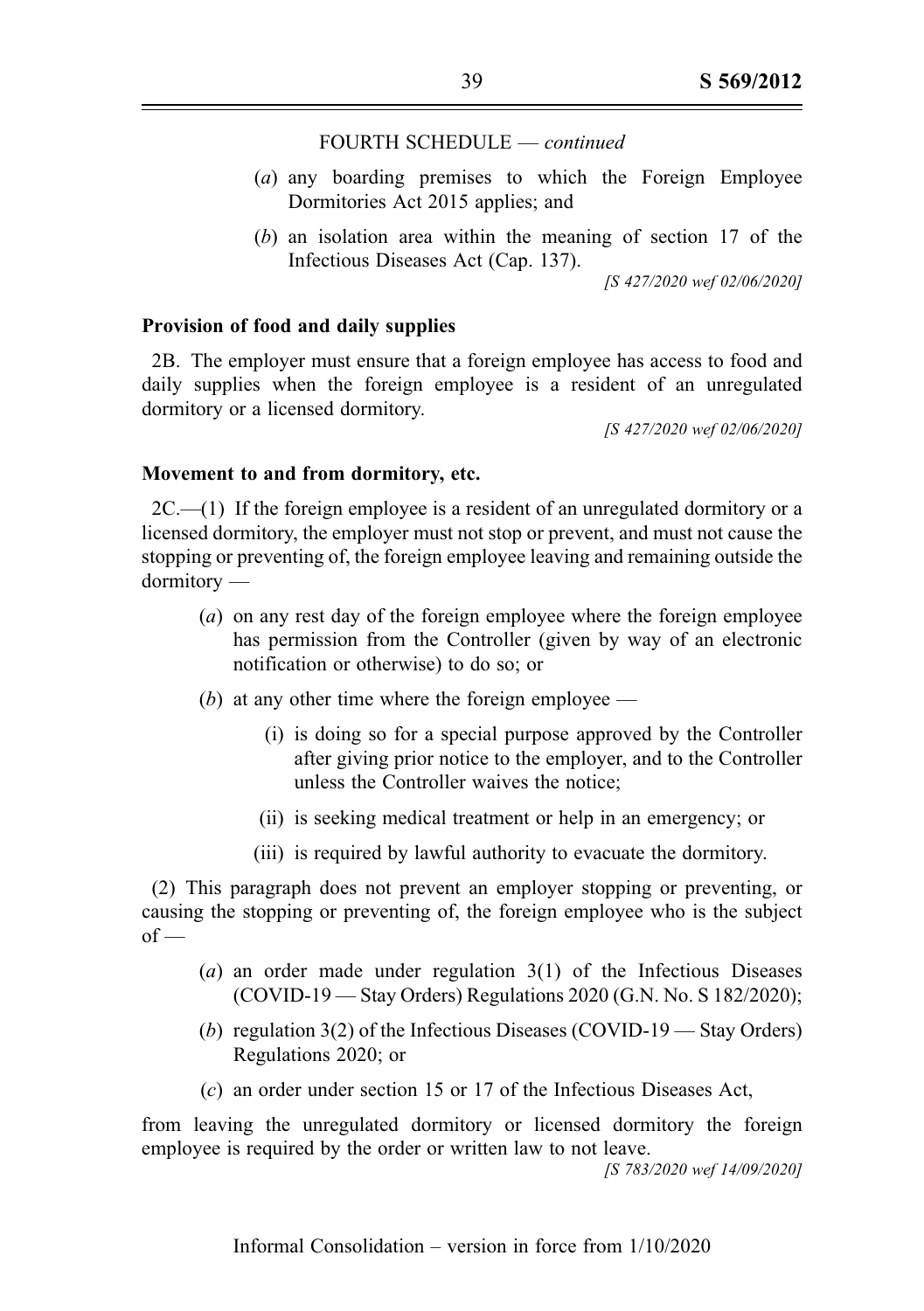### Cooperating with dormitory operator

2D. If the foreign employee is a resident of an unregulated dormitory or a licensed dormitory, and the employer is not the operator of that dormitory, the employer must cooperate with the operator of that dormitory to enable the operator and the foreign employee to carry out their respective obligations under the COVID-19 (Temporary Measures) (Control Order) Regulations 2020, the Foreign Employee Dormitories Act 2015 and any other relevant written law, in relation to the foreign employee, which may include giving suitable directions to the foreign employee on minimising physical contact with others and social interactions.

#### [S 427/2020 wef 02/06/2020]

3. The employer shall pay not less than the fixed monthly salary due to the foreign employee not later than 7 days after the last day of the salary period. Any salary period agreed between the employer and the foreign employee shall not exceed one month.

#### [S 563/2013 wef 03/09/2013]

4. Except where the foreign employee is on no-pay leave outside Singapore, the employer shall, regardless of whether there is actual work for the foreign employee but subject to any other written law, pay the foreign employee not less than —

- (a) the amount declared as the fixed monthly salary in the work pass application submitted to the Controller in relation to the foreign employee; or
- (b) if the amount of fixed monthly salary is at any time subsequently revised in accordance with paragraph 6A of Part IV, the last revised amount.

Such payment must be made not later than 7 days after the end of each salary period, which shall be agreed between the employer and the employee and which in no case shall exceed one month.

```
[S 563/2013 wef 03/09/2013]
```
4A. In paragraphs 1, 3, 4 and 4B, "fixed monthly salary" means the sum of basic monthly salary and fixed monthly allowances.

[S 563/2013 wef 03/09/2013]

4B. In paragraph 4, "revised amount" means the fixed monthly salary that is revised in accordance with paragraph 6A of Part IV.

[S 563/2013 wef 03/09/2013]

4C. "Basic monthly salary" means all remuneration payable monthly to a foreign employee that does not vary from month to month on any basis in respect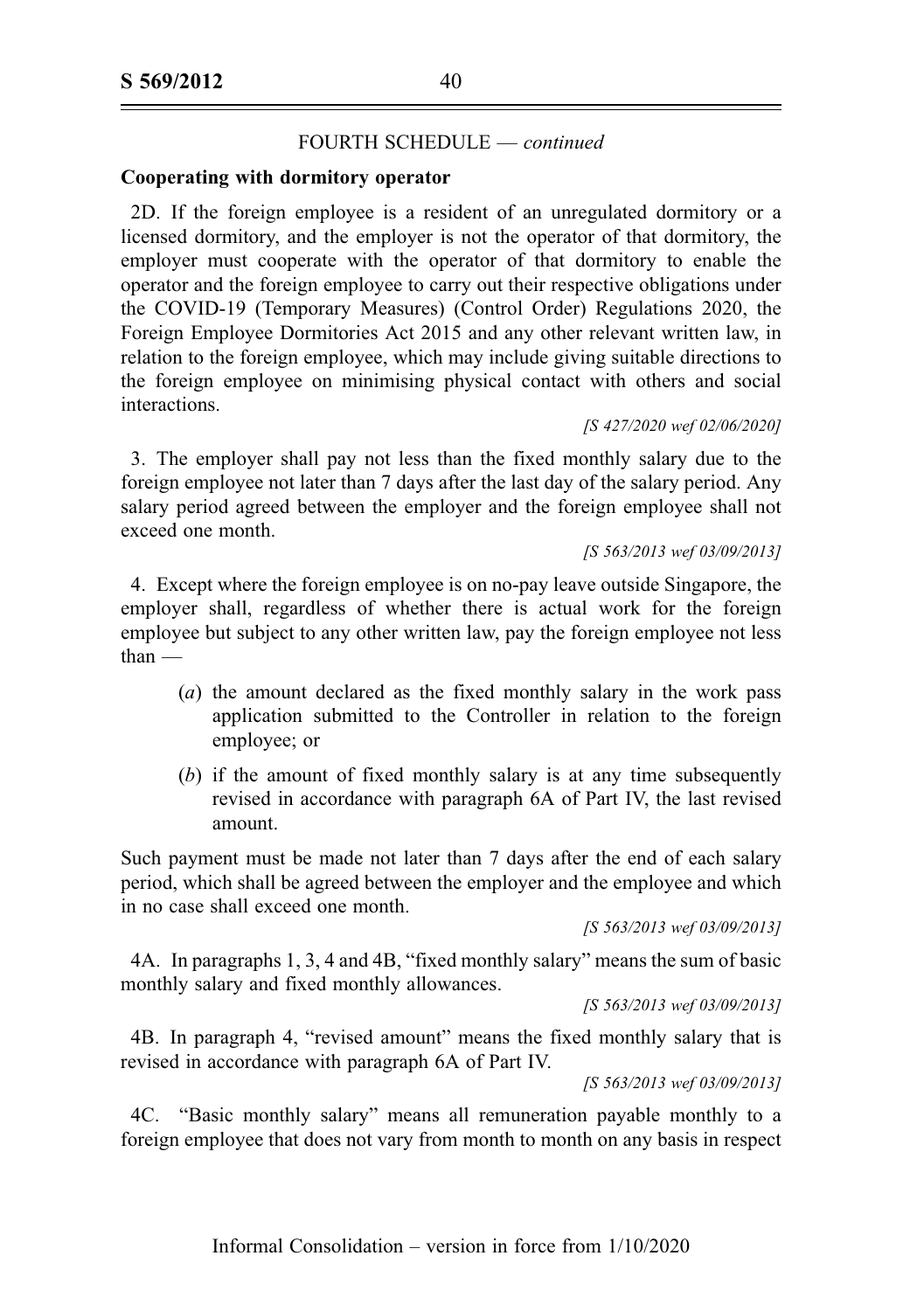of work done under his contract of service. However, basic monthly salary does not include —

- (a) any allowances however described;
- (b) any form of overtime payment, bonus, commission or annual wage supplements;
- $(c)$  any in-kind payments:
- (d) any form of reimbursements, including for expenses incurred by the foreign employee in the course of his employment;
- (e) any productivity incentive payments;
- (f) any contributions payable by the employer to any pension or provident fund, including any contributions made on the foreign employee's behalf; or
- (g) any gratuity payable on the discharge, retrenchment or retirement of the foreign employee.

[S 563/2013 wef 03/09/2013]

4D. "Fixed monthly allowances" means all allowances payable monthly to a foreign employee that do not vary from month to month on any basis. However, fixed monthly allowances shall not include any payments listed in paragraph  $4C(b)$  to  $(g)$ .

[S 563/2013 wef 03/09/2013]

5. The employer shall bear any medical expense incurred by the foreign employee for any medical examination required by the Controller.

6. The employer of a foreign employee must register or update the address of the foreign employee's accommodation in Singapore and the foreign employee's mobile telephone number in the form and manner determined by the Controller —

(a) where the foreign employee does not ordinarily commute daily between Singapore and another country or territory — within 5 days after the foreign employee has moved to a new address in Singapore, for so long as the foreign employee is not repatriated;

[S 427/2020 wef 02/06/2020]

(b) where the foreign employee ordinarily commutes daily between Singapore and another country or territory, and has stayed in Singapore at least 5 days in any month — within 5 days after the 5th day of the foreign employee's stay in Singapore in that month; and

[S 427/2020 wef 02/06/2020]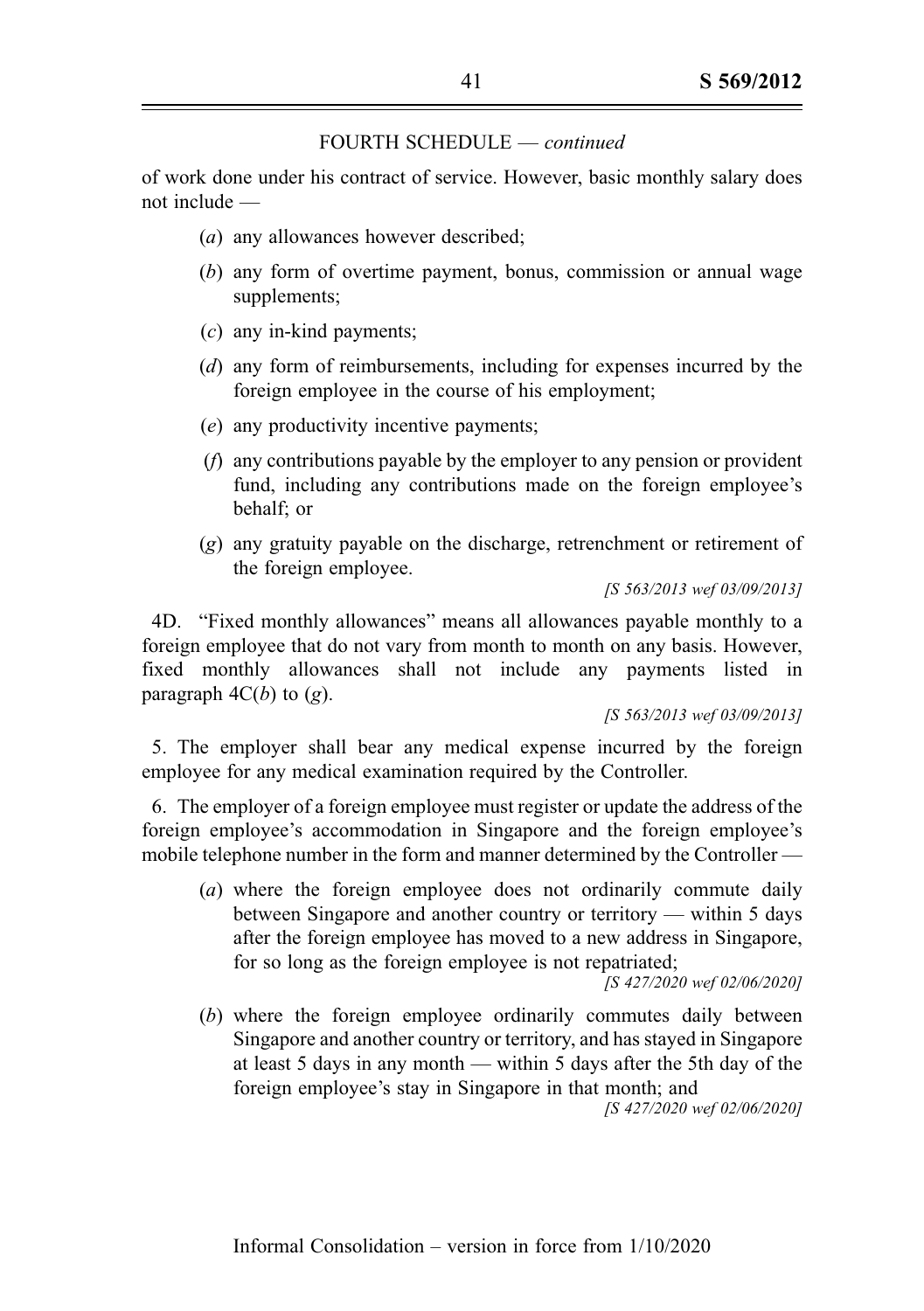(c) within 5 days after the foreign employee informs the employer of the change in his mobile telephone number, for so long as the foreign employee is not repatriated.

> [S 427/2020 wef 02/06/2020] [S 865/2019 wef 01/01/2020] [S 427/2020 wef 02/06/2020]

6A. For the purposes of paragraph  $6$  —

- (a) a reference to the accommodation in Singapore of a foreign employee mentioned in paragraph  $6(b)$  is a reference to the accommodation in Singapore of the foreign employee on the 5th day of the foreign employee's stay in Singapore in the month in question; and
- (b) a foreign employee stays in Singapore for a day if the foreign employee is in Singapore for 24 consecutive hours.

[S 865/2019 wef 01/01/2020]

7. The employer shall not retain possession of the foreign employee's original work permit and visit pass and shall allow the foreign employee to retain possession of the foreign employee's work permit and visit pass.

8. The employer shall inform the Controller of any change to the business address stated in the work pass application form within 14 days after such a change.

- 9. If the foreign employee dies while in Singapore, the employer shall
	- (*a*) bear the cost of either  $-$ 
		- (i) burial of the body in Singapore;
		- (ii) cremation of the body in Singapore and return of the ashes to the country of origin; or
		- (iii) return of the body to the country of origin,

with the foreign employee's family deciding on burial, cremation or return of the body;

- (b) bear the cost of returning the foreign employee's belongings to the foreign employee's family; and
- (c) pay to the administrators of the foreign employee's estate any outstanding salaries or moneys due from the employer to the foreign employee.

10. The employer shall not demand or receive any sum or other benefit from an employment agency or any other person in connection with the employment or change in employment of a foreign employee.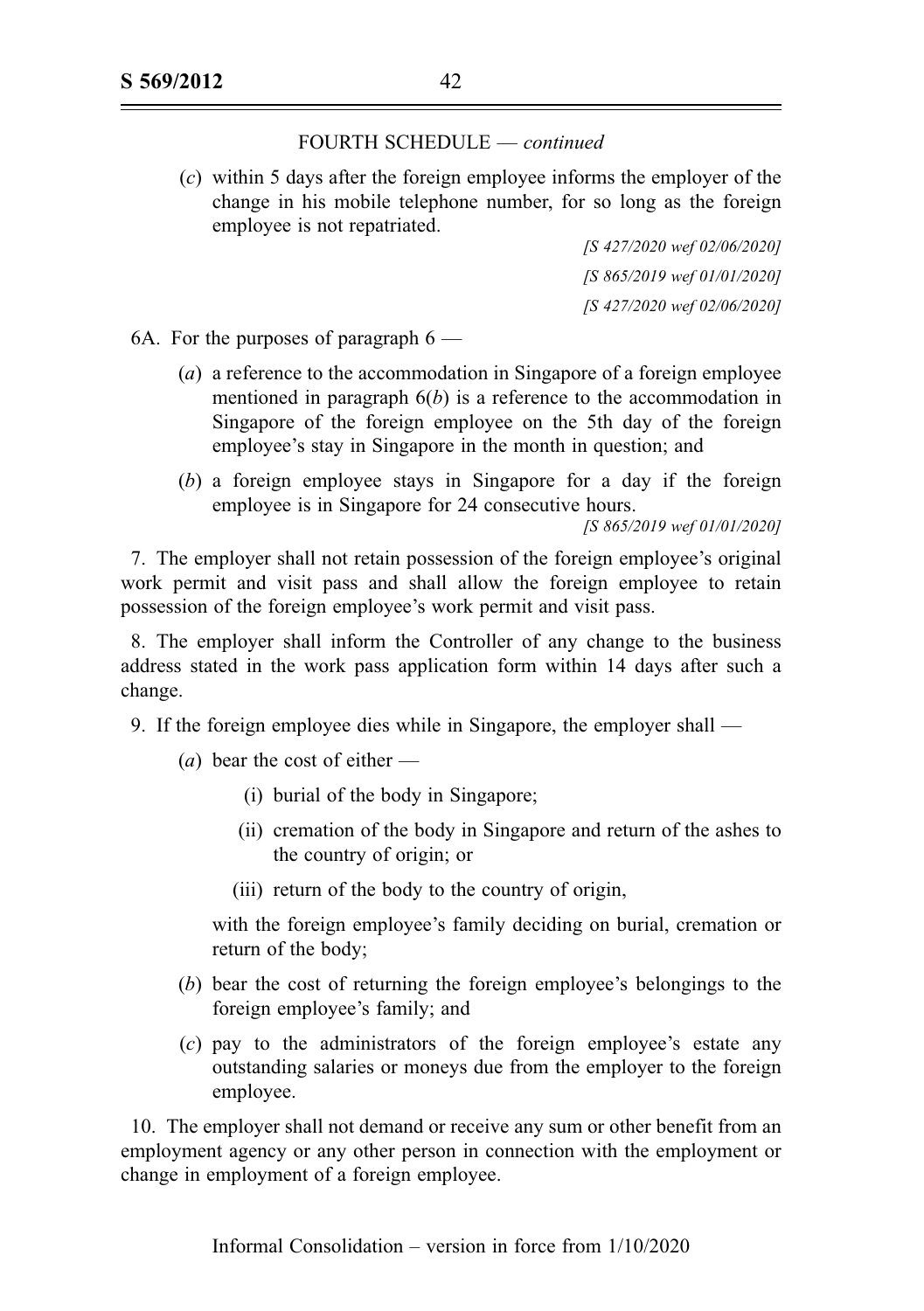## Contact tracing and monitoring employee movements

10A. The employer must, as far as is reasonably practicable, establish and apply appropriate procedures and controls (jointly with another or otherwise), in accordance with any written law, advisory, guideline or other similar instrument issued by any competent authority, that —

- (a) enable or facilitate contact tracing (within the meaning of the Infectious Diseases Act) of all foreign employees of the employer; and
- (b) help determine and facilitate compliance by the foreign employee with paragraphs 9, 10, 11 and 12 of Part VI.

[S 427/2020 wef 02/06/2020]

# Cancellation of work permit and visit pass and duties before or upon repatriation of foreign employee

11. The employer shall return the work permit and visit pass to the Controller within 7 days after the cancellation of the work permit.

11A. Except as the Controller specifies otherwise in writing, the employer is responsible for —

- (a) the upkeep and maintenance of the foreign employee in Singapore, including the provision of adequate food and medical treatment; and
- (b) bearing the costs of such upkeep and maintenance.

[S 143/2017 wef 01/04/2017]

11B. The employer shall ensure that the foreign employee has acceptable accommodation in Singapore. Such accommodation must be in accordance with the requirements in any written law, directive, guideline, circular or other similar instrument issued by any competent authority.

#### [S 563/2013 wef 03/09/2013]

12. Subject to paragraphs 13 and 17, the employer shall repatriate the foreign employee to the international port of entry within the foreign employee's home country that affords reasonable access to the foreign employee's hometown when the foreign employee's work permit or visit pass expires or is cancelled or revoked and if the foreign employee is not earlier employed by another employer. In the event of any dispute about the international port of entry to which the foreign employee shall be repatriated, the dispute shall be referred to the Controller, whose decision shall be final.

> [S 143/2017 wef 01/04/2017] [S 902/2018 wef 01/01/2019]

13. The employer may repatriate the foreign employee to a destination other than that specified in paragraph 12 —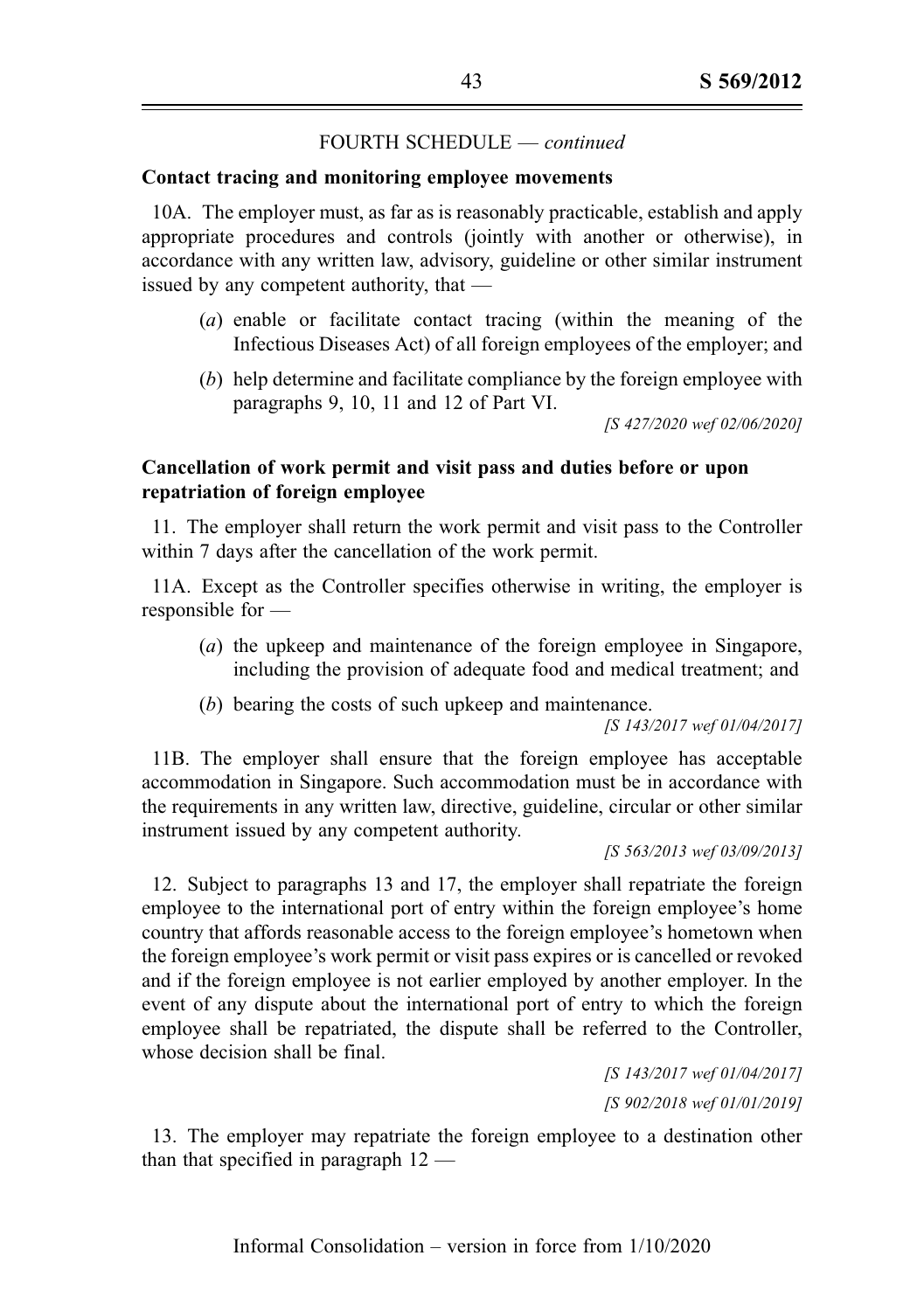- (a) if the foreign employee so requests, and the Controller is informed by the employer of the employer's intention to do so, before the repatriation occurs; or
- (b) if the Controller so determines.

14. The employer shall bear the costs associated with repatriating the foreign employee at any time except where the Controller permits otherwise. The employer shall ensure that all outstanding salaries or moneys due from the employer to the foreign employee have been paid before the foreign employee's repatriation.

15. Unless requested by the Controller of Immigration or the Controller of Work Passes, the employer shall not repatriate the foreign employee when such repatriation would frustrate or deny any statutory claim that has been filed before 1 April 2017 by the foreign employee for salary arrears under the Employment Act (Cap. 91), any claim lodged or intended to be lodged by the foreign employee for salary arrears under the Employment Claims Act 2016 (Act 21 of 2016), or work injury compensation under the Work Injury Compensation Act (Cap. 354) in force before 1 September 2020 or the Work Injury Compensation Act 2019.

[S 143/2017 wef 01/04/2017]

[S 736/2020 wef 01/09/2020]

16. Except as the Controller specifies otherwise in writing, the employer continues to be responsible for and must bear the costs of the upkeep (including the provision of food and medical treatment) and maintenance of the foreign employee in Singapore who is awaiting resolution and payment of any statutory claim filed before 1 April 2017 for salary arrears under the Employment Act, any tripartite mediation for salary arrears sought under the Industrial Relations Act (Cap. 136), any mediation request submitted or claim lodged for salary arrears under the Employment Claims Act 2016, or any claim for work injury compensation under the Work Injury Compensation Act in force before 1 September 2020 or the Work Injury Compensation Act 2019. The employer must ensure that the foreign employee has acceptable accommodation in Singapore. Such accommodation must be in accordance with the requirements in any written law, directive, guideline, circular or other similar instrument issued by any competent authority. These responsibilities cease upon resolution and payment of the claim for salary arrears or the work injury compensation.

[S 143/2017 wef 01/04/2017]

[S 736/2020 wef 01/09/2020]

17. Despite paragraph 12, the employer must not repatriate a foreign employee if, before the repatriation, the Controller —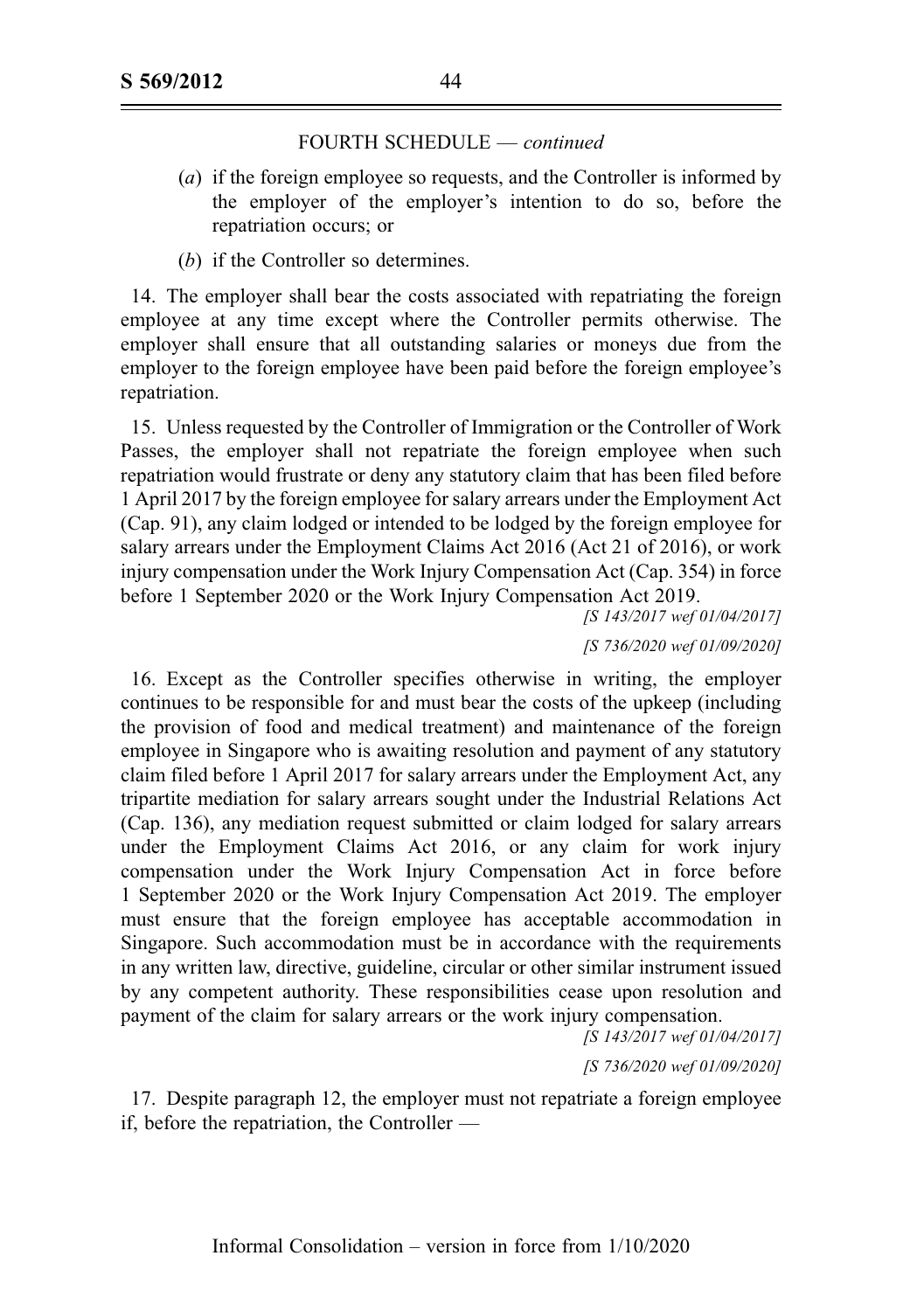- (a) notifies the employer that an in-principle approval has been issued for the foreign employee to be employed by another employer (called in this Part the second-mentioned employer); and
- (b) directs the employer not to repatriate the foreign employee, which direction has not been withdrawn.

[S 143/2017 wef 01/04/2017]

18. Where the foreign employee is not repatriated by virtue of paragraph 17, the obligations of the employer to the foreign employee under paragraphs 11A, 11B and 16 survive until —

- (a) the date of expiry of the foreign employee's work permit, or the date a work permit is issued for that foreign employee with the second-mentioned employer, whichever is earlier, unless a notice mentioned in sub-paragraph  $(b)$  is given to the employer; or
- (b) if a notice is given by the Controller to the employer before the date of expiry of the work permit requiring the employer to continue to be responsible for the foreign employee, the date stated on the notice (which date must not be later than 30 days after the date of expiry of the work permit), or the date a work permit is issued for that foreign employee with the second-mentioned employer, whichever is earlier. [S 143/2017 wef 01/04/2017]

# PART IV

# REGULATORY CONDITIONS TO BE COMPLIED WITH BY EMPLOYER OF FOREIGN EMPLOYEE WHO IS NOT DOMESTIC WORKER, WHO IS ISSUED WITH WORK PERMIT

#### Employment

1. The employer shall control and supervise the foreign employee. Except as provided in paragraphs 6 to 12 of Part V, the foreign employee shall be under the employer's direct employment.

2. The employer shall not permit the foreign employee to be employed by or contracted to any other person or business to do work for that person or business.

3. The employer shall not employ the foreign employee in either an occupation or a sector which is different from that specified in the work permit.

4. The employer shall purchase and maintain medical insurance with coverage of at least \$15,000 per 12-month period of the foreign employee's employment (or for such shorter period where the foreign employee's period of employment is less than 12 months) for the foreign employee's in-patient care and day surgery except as the Controller may otherwise provide by notification in writing. Where the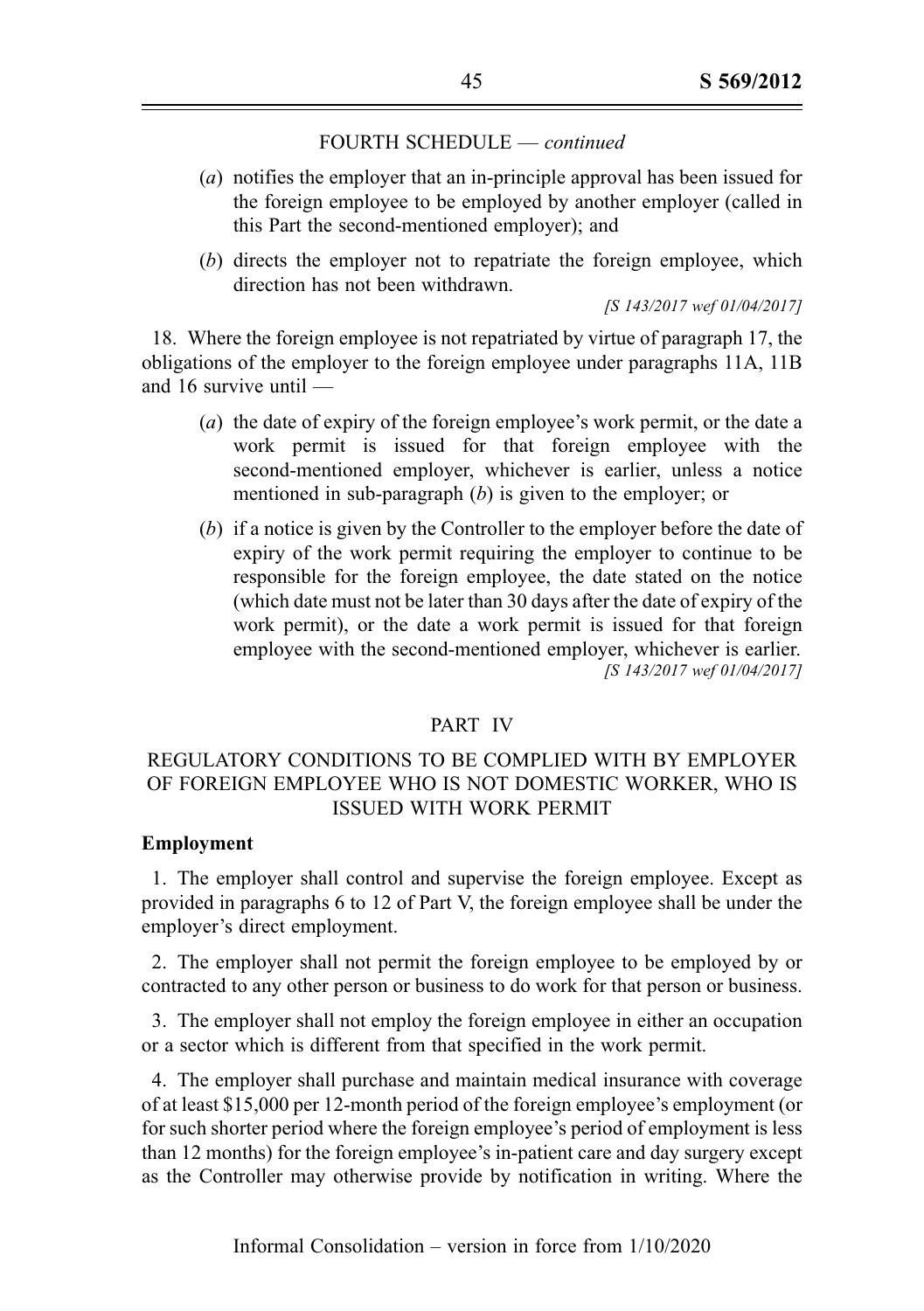employer purchases group medical insurance policy for his foreign employees, the employer shall not be considered to have satisfied the obligation under this condition unless the terms of the employer's group medical insurance policy are such that each and every individual foreign employee is concurrently covered to the extent required under the conditions in this Part.

5. If the foreign employee so requests, the foreign employee's salary shall be paid via direct transfer into the foreign employee's bank account in a bank established in Singapore.

6. The employer shall maintain a record of the monthly salary paid to the foreign employee and produce the record upon request by any public officer acting in his official capacity.

 $6A.$ —(1) The employer shall not —

- (a) reduce the foreign employee's basic monthly salary or fixed monthly allowances to an amount less than that declared as such in the work pass application submitted to the Controller in relation to the foreign employee; or
- (b) increase the amount of fixed monthly deductions to more than that declared as such in the work pass application submitted to the Controller in relation to the foreign employee,

except with the foreign employee's prior written agreement.

(2) Before implementing such reduction or increase, as the case may be, the employer shall inform the Controller in writing of the proposed reduction or increase, as the case may be.

[S 563/2013 wef 03/09/2013]

6B. In paragraph  $6A$  —

"basic monthly salary" means all remuneration payable monthly to a foreign employee that does not vary from month to month on any basis in respect of work done under his contract of service. However, basic monthly salary does not include —

- (a) any allowances however described;
- (b) any form of overtime payment, bonus, commission or annual wage supplements;
- (c) any in-kind payments;
- (d) any form of reimbursements, including for expenses incurred by the foreign employee in the course of his employment;
- (e) any productivity incentive payments;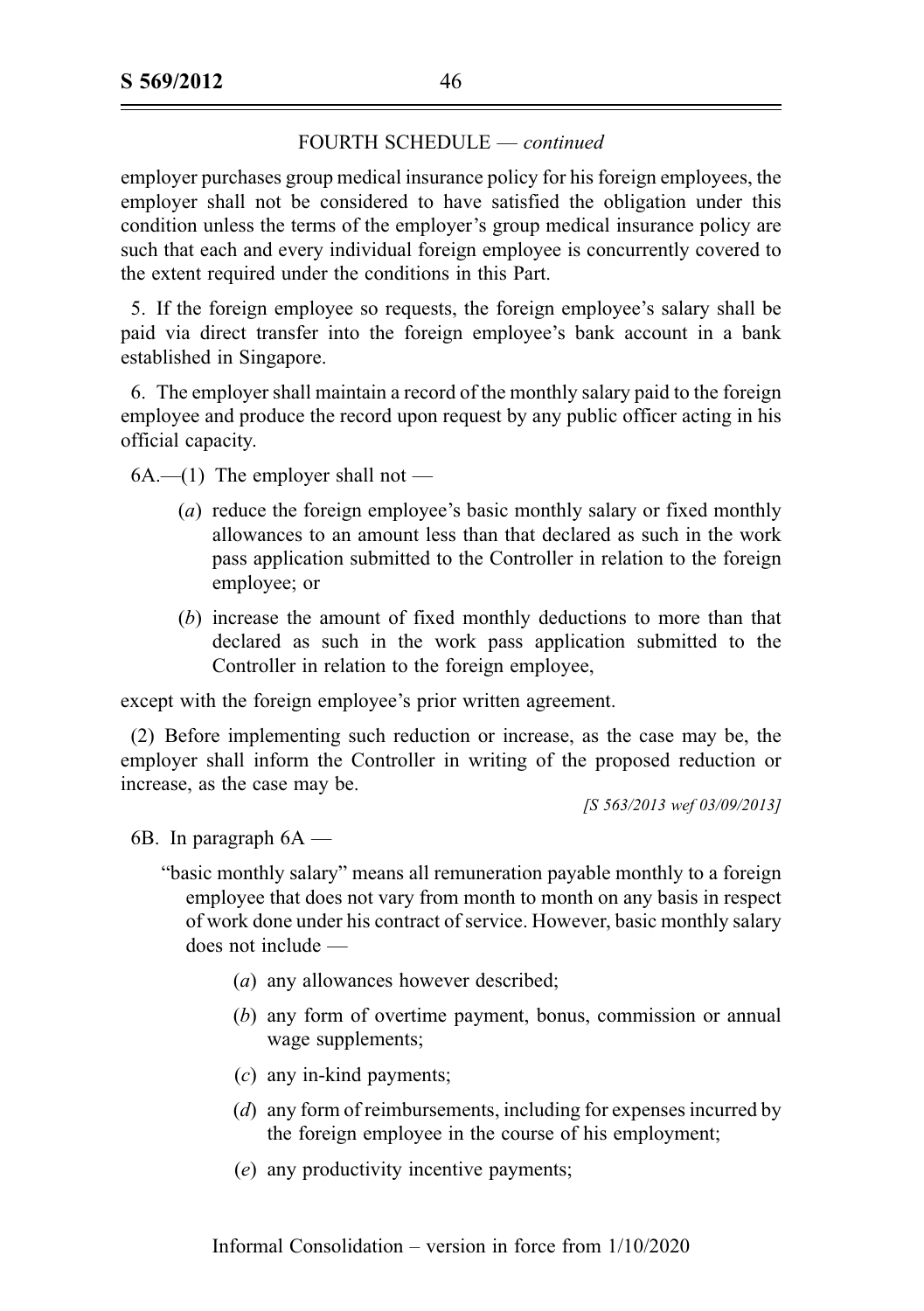- (f) any contributions payable by the employer to any pension or provident fund, including any contributions made on the foreign employee's behalf; or
- (g) any gratuity payable on the discharge, retrenchment or retirement of the foreign employee;

"fixed monthly allowances" means all allowances payable monthly to a foreign employee that do not vary from month to month on any basis. However, fixed monthly allowances shall not include any payments listed in paragraphs  $(b)$  to  $(g)$  of the definition of "basic monthly salary".

[S 563/2013 wef 03/09/2013]

7. The employer shall send the foreign employee for a medical examination by a medical practitioner registered under the Medical Registration Act (Cap. 174) as and when directed by the Controller.

8. If the foreign employee contravenes any of the work permit conditions applicable to the foreign employee, and the employer has knowledge of the contravention, the employer shall inform the Controller and, if required by the Controller, apply for the cancellation of the foreign employee's work permit and visit pass and comply with any other instruction from the Controller with respect to the contravention.

9. The employer shall pay the monthly foreign employee levy through General Interbank Recurring Order (GIRO) or by such other means as may be approved by the Controller in writing.

10. If the foreign employee goes missing, the employer shall inform the Controller within 7 days after the employer becomes aware of the foreign employee going missing.

11. If the foreign employee dies while in Singapore, the employer shall inform the Controller within 12 hours after the employer becomes aware of the foreign employee's death.

## Cancellation of work permit and visit pass and duties before or upon repatriation of foreign employee

12. The employer shall apply for the cancellation of the work permit and visit pass of the foreign employee when the employment of the foreign employee ceases. The employer shall inform the Controller in writing within 7 days after such cessation of employment.

13. The employer shall give the foreign employee reasonable notice of the foreign employee's repatriation.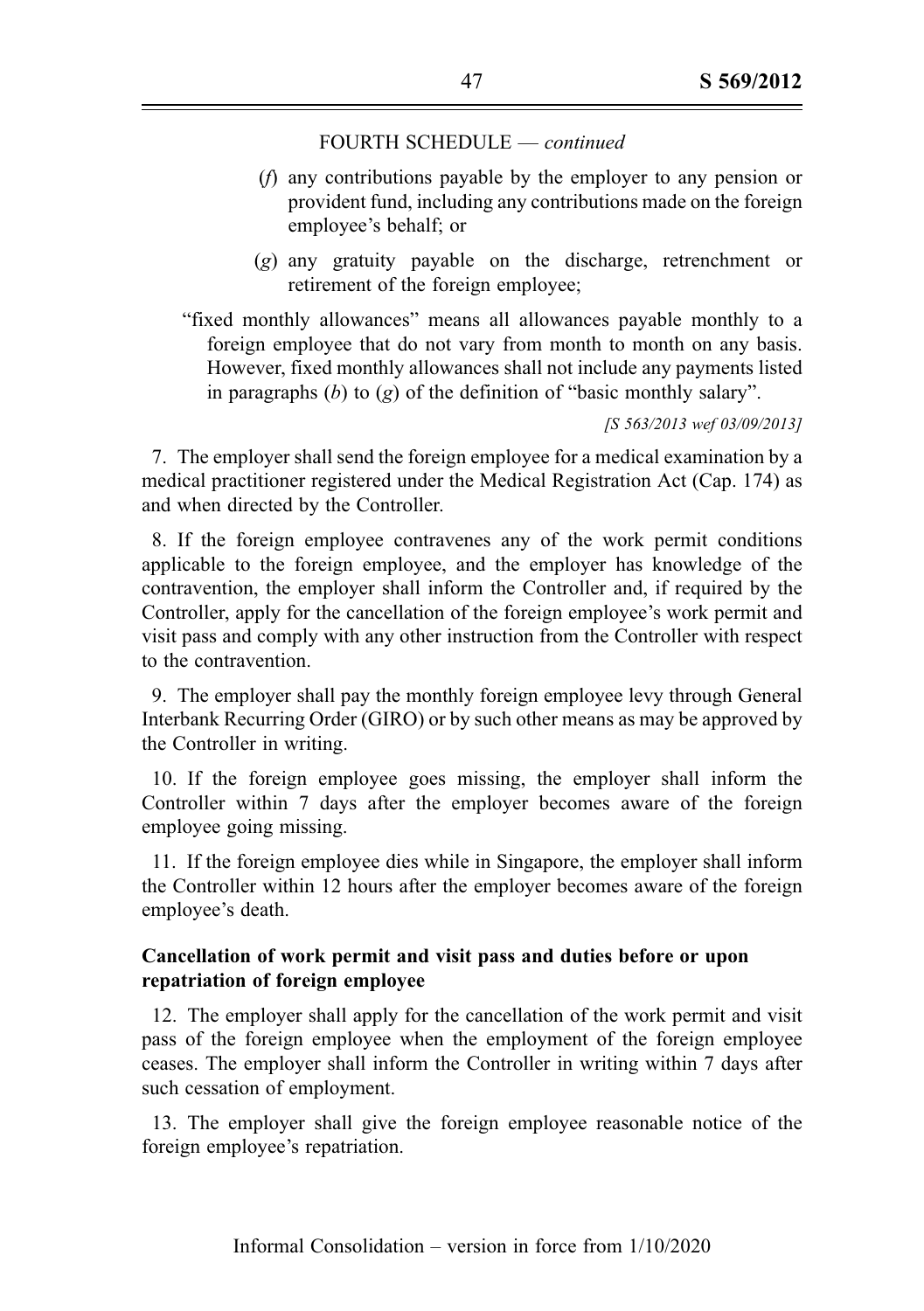### PART V

# ADDITIONAL REGULATORY CONDITIONS TO BE COMPLIED WITH BY EMPLOYER OF FOREIGN EMPLOYEE WHO IS CONSTRUCTION WORKER OR CONSTRUCTION WORKER-CUM-DRIVER

[S 333/2015 wef 01/06/2015]

### Definitions of this Part

1. In this Part —

- "construction site" means any worksite for the purpose of general building construction or civil engineering works;
- "employer" means the employer of a foreign employee to whom these conditions apply.

### Specified activities

2. The employer may only allow the foreign employee to perform the following specified activities at or within a construction site:

Basic construction

- (1) erection of any building or part thereof;
- (2) renovation of any building or part thereof;
- (3) installation of roofs;
- (4) waterproofing of basement, roofs and wall;
- (5) erection of perimeter fences and gates;
- (6) concrete repairs, which encompass the reinforcement of structures and joints through the use of cement-sand-mortar mix, the injection of slurry into the joints and cracks in concrete structures, and the application of spraying of cement-sand-mortar onto surfaces of reinforced concrete works:
- (7) repainting and minor non-structural repair of buildings and existing structures;

# Roadworks

- (8) marking and painting of roads;
- (9) laying asphalt;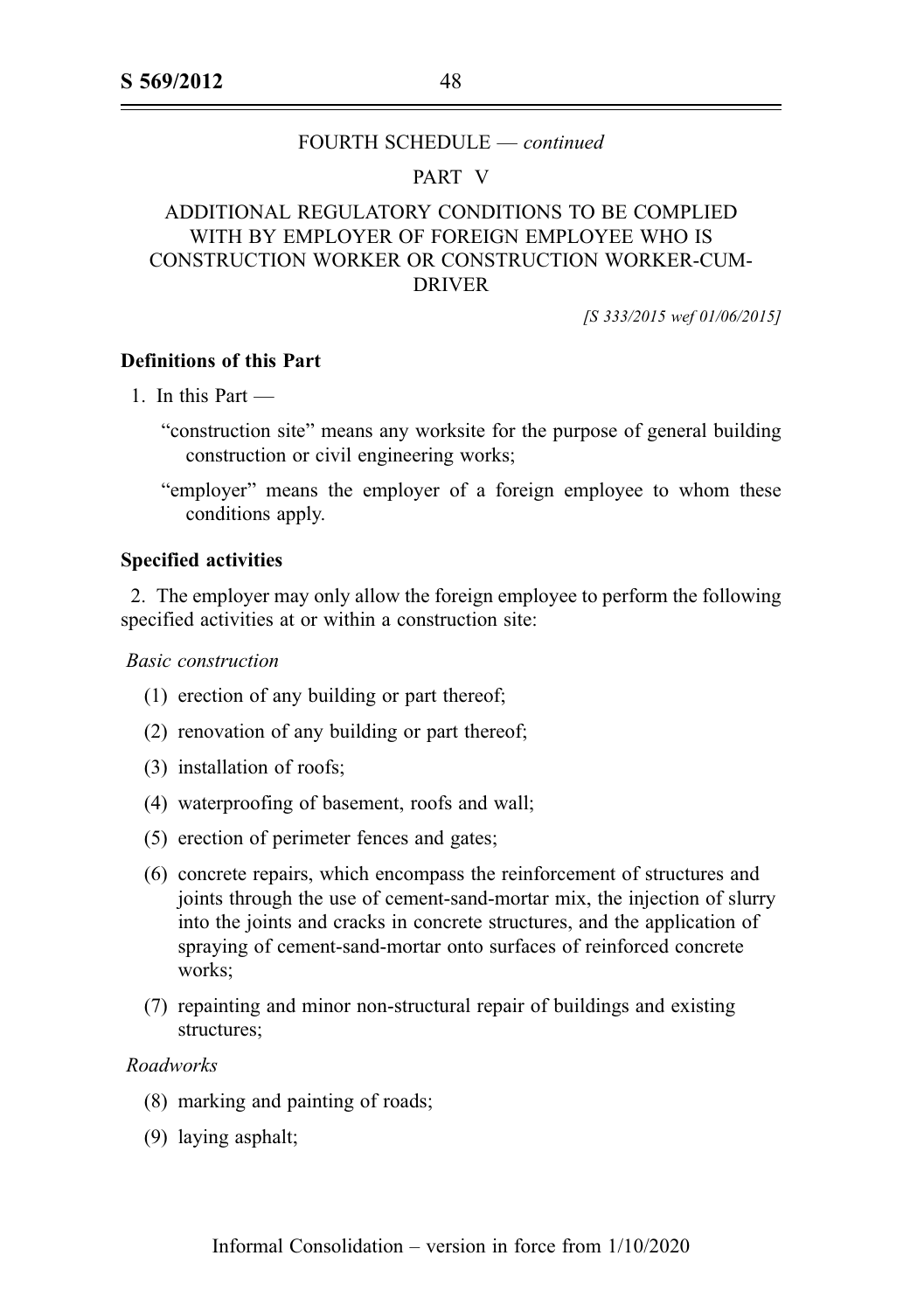- (10) laying underground pipes and the subsequent reinstatement of roads and other surfaces;
- (11) installation of underground cables and subsequent reinstatement of roads and other surfaces;

### Specialised installation activities

- (12) installation of integrated signposting systems for complexes, airports and shopping centres;
- (13) installation of cold rooms and ventilation systems;
- (14) installation of microprocessor or computer based control systems, such as integrated environmental control, fire and security computer control systems, and industrial process control systems;
- (15) installation of communications system, such as intercom and wireless radio, and security systems, such as closed circuit television, security alarms, car park security control and card access systems;
- (16) installation of central antenna television systems;
- (17) installation of electrical based systems such as switch gears, transformers and large generators, including electrical installations in buildings;
- (18) installation of fire alarms, fire prevention and fire protection systems;
- (19) installation of low-tension and high-tension overhead wires, and poles for overhead cable and street lighting;
- (20) installation of lifts, escalators and travelators;
- (21) installation of mechanical plant, machinery, power generators and turbines systems;
- (22) installation of aluminium, steel, steel alloy and timber structural components, metal scaffolds and curtain walls;
- (23) installation of water and gas pipes, sanitary works and plumbing fixtures;
- (24) installation of traffic light systems, and the setting-up of signs along roads;
- (25) installation of all heavy sheet piles, driven precast reinforced and prestressed concrete piles, bored cast-in-situ piles and timber piles;

Telecommunication works

- (26) laying underground telecommunication cables;
- (27) laying underground pipes for the purposes of telecommunications;
- (28) wiring work within a building for telecommunication purposes;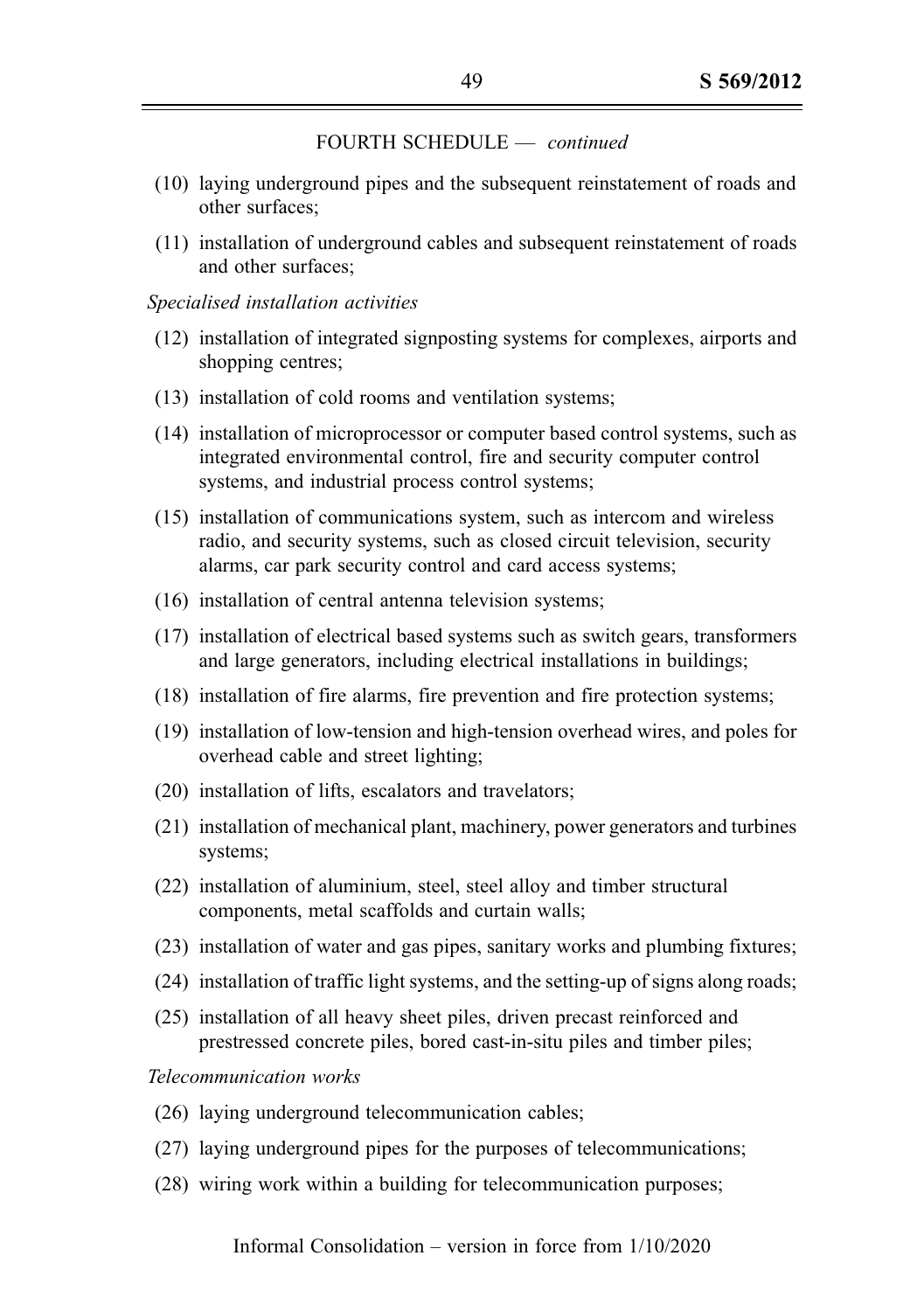## Earthworks and soil sampling

- (29) excavation and earthmoving works;
- (30) collection of or removing earth samples for the purpose of investigation and testing services to determine soil classification, strength and composition, and soil stabilisation works such as micro piling, ground anchoring, sand drains and ground grouting;

## Landscaping works

(31) provision of landscaping works, excluding grass cutting and nursery works;

## Demolition works

(32) general demolition works;

## Marine construction works

(33) works involving marine piling and the construction of marine structures such as jetties, wharves, sea and river walls;

## Dredging and land reclamation works

- (34) works involving the dredging of canals, rivers and offshore waters for the purpose of deepening;
- (35) works involving the reclamation of land;

#### Corrosion protection works

(36) corrosion protection works on metal surfaces and structures, including processes such as cathodic, anodic and electrolytic protection;

#### Driving

(37) driving vehicles;

# Fabrication works

- (38) the fabrication of structural precast concrete products, such as slab panels, wall panels, column and beams;
- (39) the fabrication of prefabricated steel reinforcement products, such as beam cages and pile cap cages.

#### [S 333/2015 wef 01/06/2015]

3. The employer may allow the foreign employee to perform the following activities outside a construction site:

(a) in any case, fabrication works referred to in paragraph  $2(38)$  and  $(39)$ ;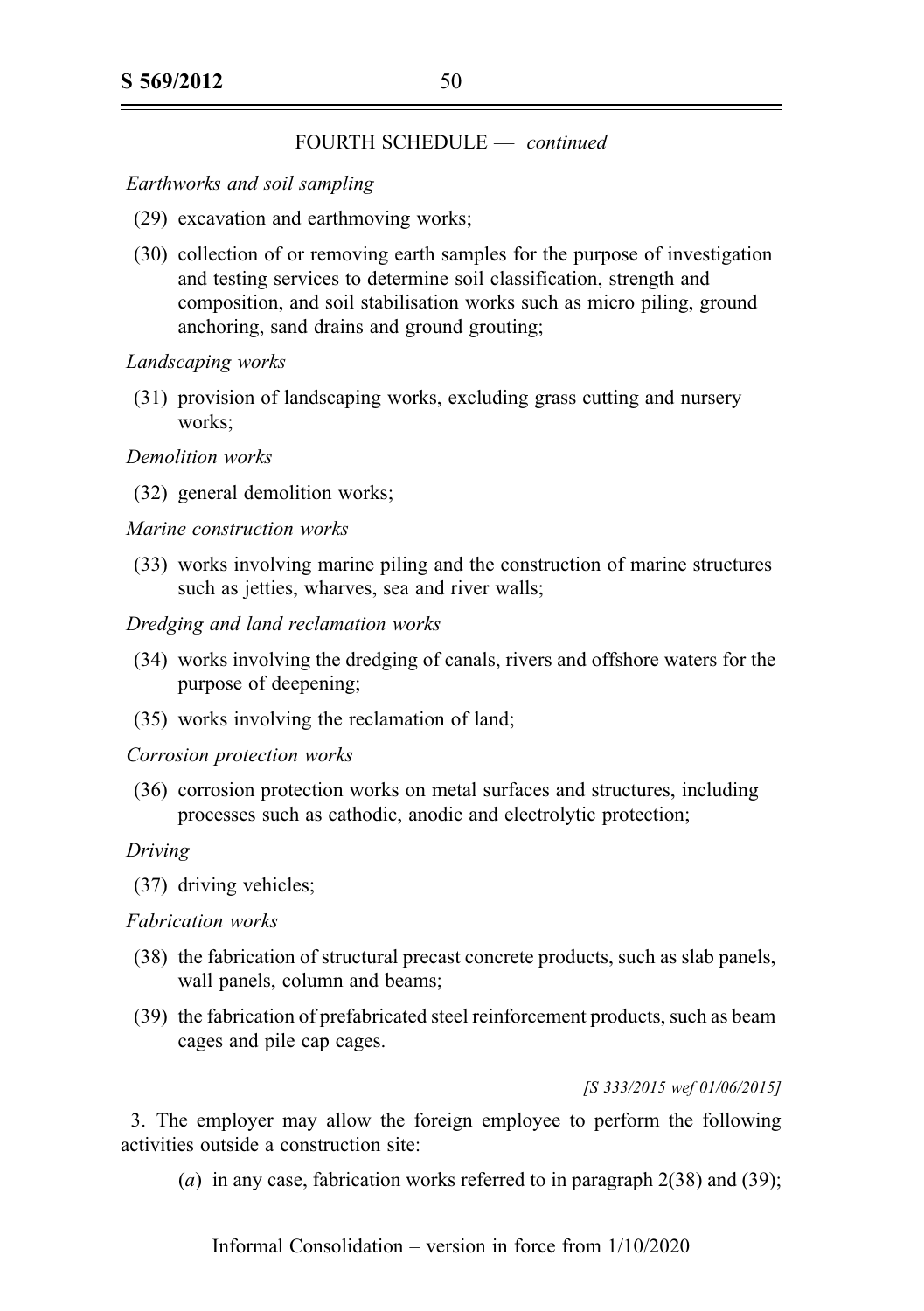(b) in the case where the foreign employee's work permit states the occupation as "construction worker-cum-driver" and the employee is in possession of a valid driving licence, driving vehicles on public roads in the course of work.

#### [S 333/2015 wef 01/06/2015]

4. Subject to paragraph 6, the employer shall not permit the foreign employee to be employed by or contracted to any other person or business to do work for that person or business.

5. Subject to paragraph  $8(b)$ , the foreign employee shall be under the employer's direct employment, and the employer shall control and supervise the foreign employee and ensure that the foreign employee performs only the specified activities.

6. Notwithstanding paragraph 4, an employer may, with the consent of the foreign employee, enter into a contract for the supply of labour with an eligible third party engaged in the construction industry, in relation to a foreign employee to whom the regulatory conditions in this Part and the conditions in Part VI apply.

7. The employer shall verify the eligibility of the third party with the Controller, through such means as may be provided by the Controller, before entering into any such contract for the supply of labour.

8. Any such contract for the supply of labour shall provide that —

- (a) the third party shall ensure that the foreign employee is not sent to work for any other person or business;
- (b) the third party or his employees shall supervise the foreign employee and ensure that the foreign employee performs only the specified activities as work for the third party;
- (c) the third party shall notify and update the employer of the particular specified activities that the foreign employee will perform;
- (d) the third party shall notify and update the employer of the worksite address where the foreign employee will work;
- (e) the third party shall produce the foreign employee to the employer once the foreign employee's services are no longer required, and the contract for the supply of labour in respect of the foreign employee shall be deemed terminated;
- (f) the third party shall produce the foreign employee to the employer if the contract for the supply of labour is terminated by either party, for whatsoever reason;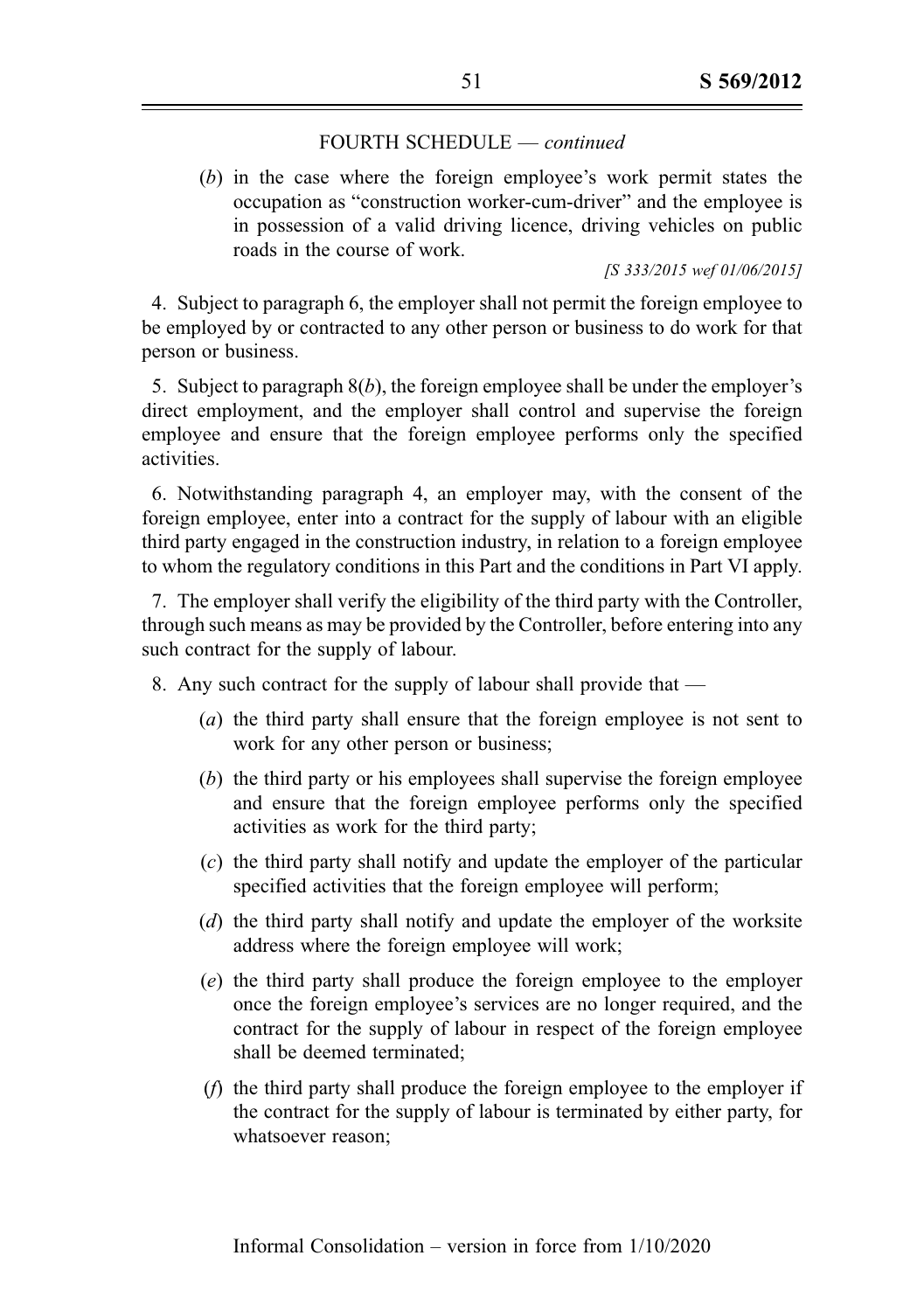- (g) the third party shall inform the employer immediately if the foreign employee goes missing; and
- $(h)$  the third party shall not retain the original work permit and visit pass and shall allow the foreign employee to retain the foreign employee's work permit and visit pass.

9. The employer shall specify in the contract for the supply of labour that any breach by the third party of the contractual provisions stated in paragraph 8 shall be a material breach of the contract between them and the contract for the supply of labour for all foreign employees shall be deemed terminated.

10. Subject to the terms specified in paragraph 8, no other responsibilities of the employer as specified in the conditions in this Schedule shall be delegated to the third party.

11. The contract for the supply of labour shall be in writing, a copy of which shall be retained for a period of no less than 2 years from the date of execution.

12. Where the contract for the supply of labour is terminated or where the foreign employee is no longer working for the third party for any reason, the employer shall take all necessary measures to resume compliance with paragraphs 4 and 5 as if there was no contract for the supply of labour.

# PART VI

# CONDITIONS TO BE COMPLIED WITH BY FOREIGN EMPLOYEE ISSUED WITH WORK PERMIT

# Employment

1. The foreign employee shall work only for the employer specified and in the occupation and sector specified in the work permit.

2. A foreign employee whose occupation is stated in the work permit as a "domestic worker" may perform only household and domestic duties and reside only at one or more of the following addresses:

- (a) the residential address stated in the work permit;
- (b) any other residential address approved in writing by the Controller. [S 143/2017 wef 01/04/2017]

3. If the foreign employee's work permit does not state his occupation as that of a "domestic worker", the foreign employee must —

(a) reside at the address in Singapore indicated by the employer to the foreign employee upon the start of the employment of the foreign employee;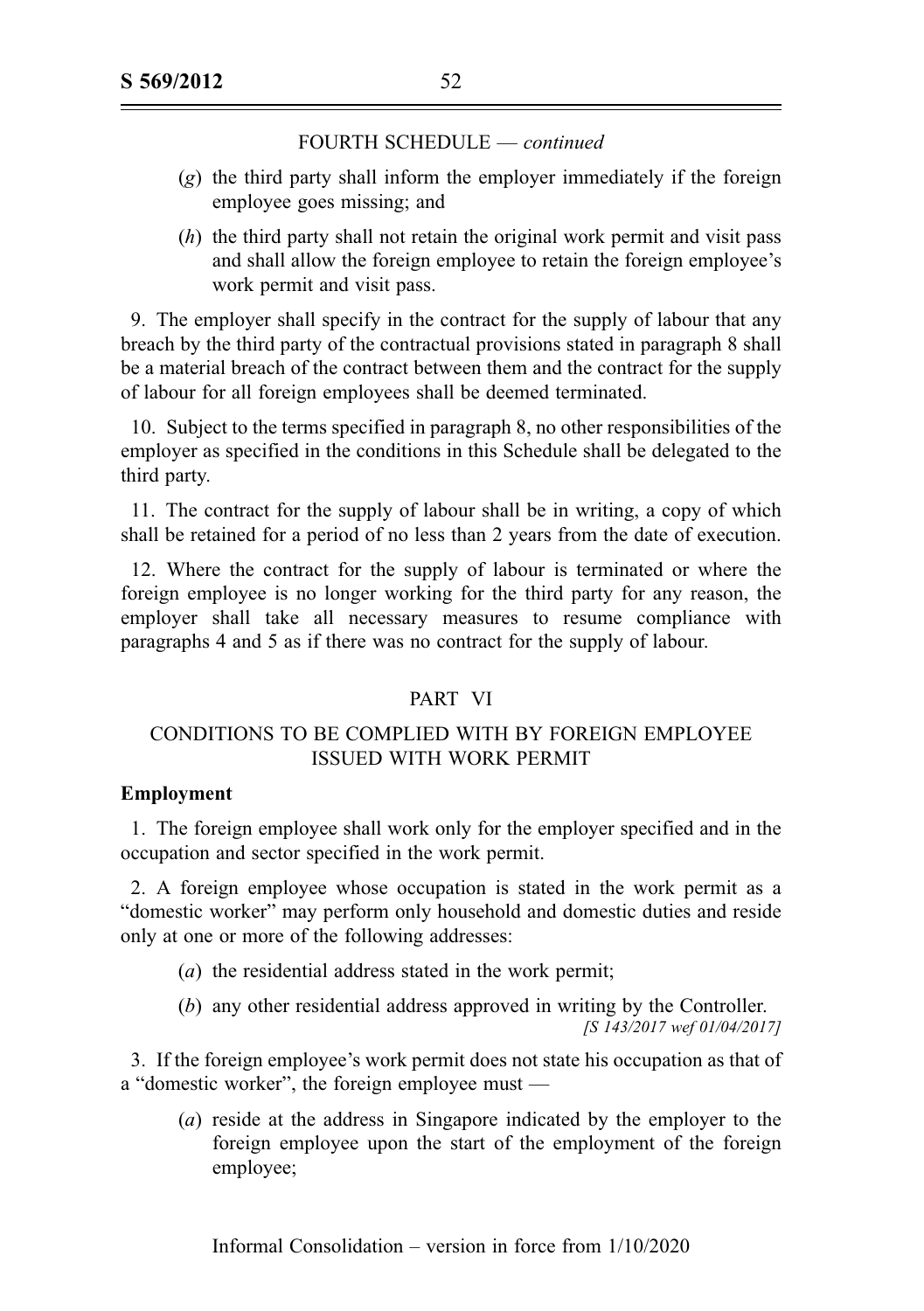- (b) inform without delay his employer of his mobile telephone number after first acquiring for his use a mobile telephone; and
- (c) for so long as the foreign employee's work permit is valid, inform his employer about any change to the address of his place of residence (other than on the direction of the employer) or to his mobile telephone number, within 5 days after that change.

[S 427/2020 wef 02/06/2020]

4. The foreign employee shall undergo a medical examination by a medical practitioner registered under the Medical Registration Act (Cap. 174) as and when directed by the Controller.

5. The foreign employee shall report to the Controller as and when required by the Controller to do so.

## Conduct

6. The foreign employee shall not go through any form of marriage or apply to marry under any law, religion, custom or usage with a Singapore citizen or permanent resident in or outside Singapore, without the prior approval of the Controller, while the foreign employee holds a work permit, and also after the foreign employee's work permit has expired or has been cancelled or revoked.

7. If the foreign employee is a female foreign employee, the foreign employee shall not become pregnant or deliver any child in Singapore during and after the validity period of her work permit, unless she is a work permit holder who is already married to a Singapore citizen or permanent resident with the approval of the Controller, or as the Controller allows in any particular case.

[S 143/2017 wef 01/04/2017]

8. The foreign employee shall not be involved in any illegal, immoral or undesirable activities, including breaking up families in Singapore.

### Movement to and from dormitory, etc.

 $9-(1)$  If the foreign employee is a resident of an unregulated dormitory or a licensed dormitory, the foreign employee must not leave and remain outside the dormitory unless —

(a) it is a rest day of the foreign employee and the foreign employee is doing so in accordance with the permission from the Controller given by way of an electronic notification or otherwise; or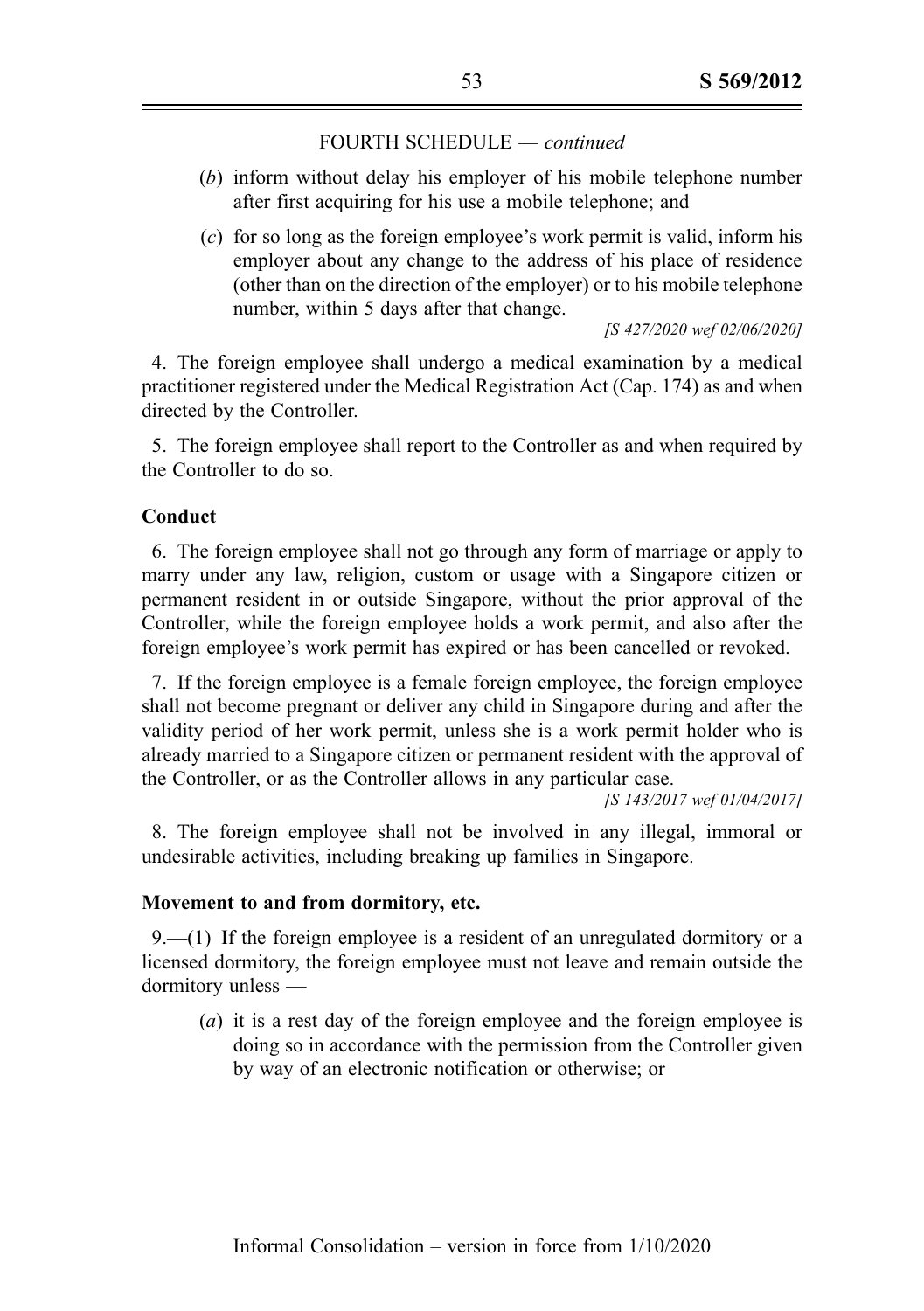- (b) it is any other time and the foreign employee
	- (i) is doing so for a special purpose approved by the Controller after giving prior notice to the employer, and to the Controller unless the Controller waives the notice;
	- (ii) is seeking medical treatment or help in an emergency; or
	- (iii) is required by lawful authority to evacuate the dormitory. [S 783/2020 wef 14/09/2020]
- (2) In this paragraph and paragraphs 10 and  $11 -$ 
	- "boarding premises" has the meaning given by section 2(1) of the Foreign Employee Dormitories Act 2015;
	- "licensed dormitory" means any boarding premises that is the subject of a licence under the Foreign Employee Dormitories Act 2015;
	- "resident", in relation to an unregulated dormitory or a licensed dormitory, means any individual, who occupies or enjoys a right to occupy one or more beds or rooms, or spaces within a room, in the dormitory as the individual's main or only residence in Singapore;
	- "unregulated dormitory" means boarding premises providing accommodation to 7 or more foreign employees and includes any place converted (temporarily or otherwise) for use as accommodation for 7 or more foreign employees, but excludes —
		- (a) any boarding premises to which the Foreign Employee Dormitories Act 2015 applies; and
		- (b) an isolation area within the meaning of section 17 of the Infectious Diseases Act.

[S 427/2020 wef 02/06/2020]

#### Adhering to safe management measures, etc.

10. The foreign employee must comply with the lawful instructions from the employer, and the operator of any unregulated dormitory or licensed dormitory where he is a resident, which are given to the foreign employee by the employer or operator (as the case may be) for the purpose of —

- (a) contact tracing (within the meaning of the Infectious Diseases Act); and
- (b) safe management by or under the COVID-19 (Temporary Measures) (Control Order) Regulations 2020.

[S 427/2020 wef 02/06/2020]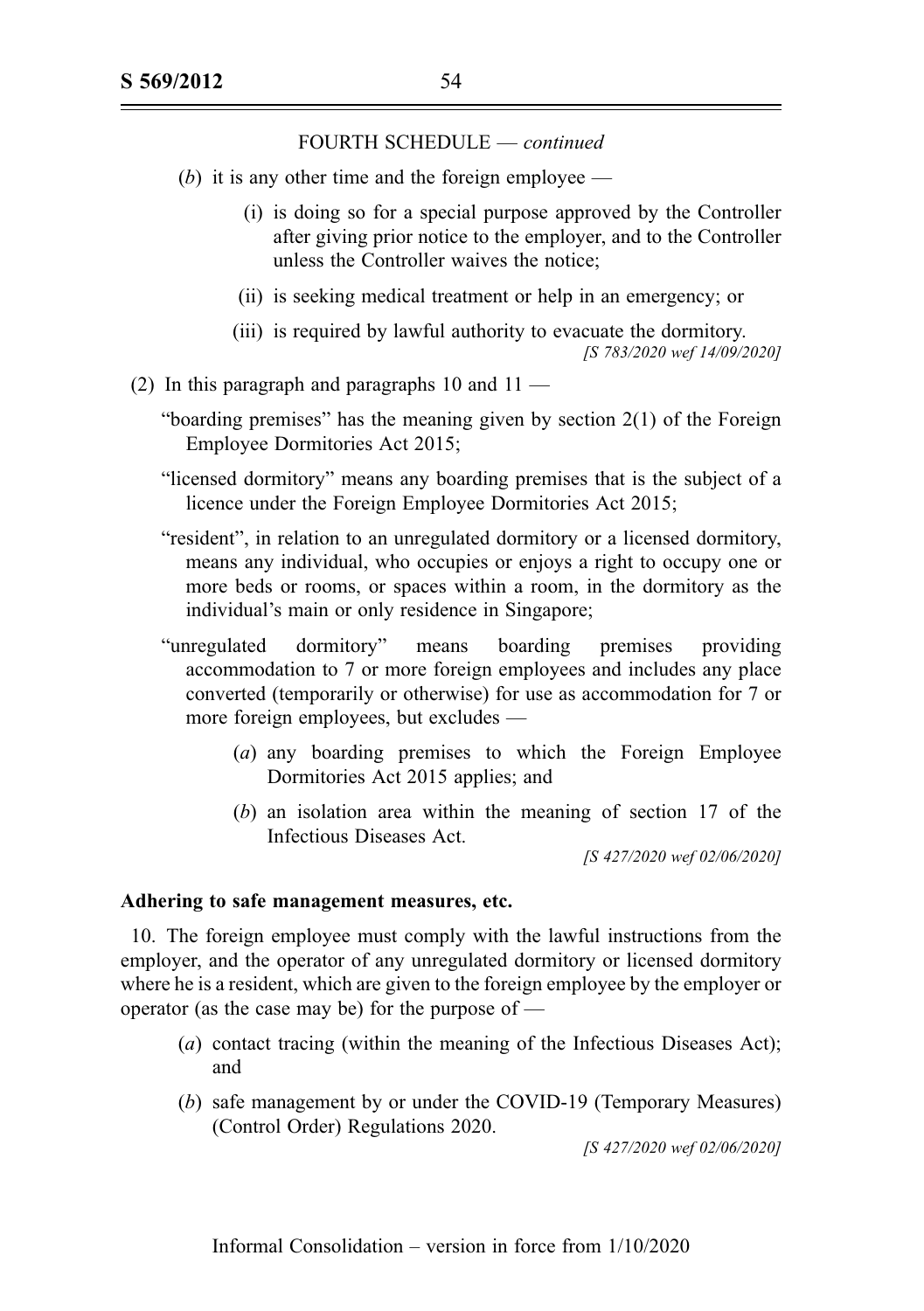#### Responsibility for personal hygiene, health, etc.

- 11. The foreign employee is responsible for
	- (a) complying with requirements in the COVID-19 (Temporary Measures) (Control Order) Regulations 2020 on —
		- (i) mask-wearing when outside his place of residence (such as but not limited to when using shared facilities in an unregulated dormitory, a licensed dormitory or any other accommodation);
		- (ii) maintaining a distance from other individuals; and
		- (iii) minimising physical interactions with other individuals;
	- (b) keeping his living space (whether in an unregulated dormitory, a licensed dormitory or any other accommodation) clean and tidy;
	- (c) practising good personal hygiene and monitoring his health status in accordance with any written law, advisory, guideline or other similar instrument issued by any competent authority in relation to epidemics and prevention or control of infectious diseases;
	- (d) reporting to the employer, without delay, if the foreign employee is suffering from or is diagnosed with any of the following symptoms:
		- (i) coughing;
		- (ii) sneezing;
		- (iii) breathlessness;
		- (iv) a runny nose;
		- (v) loss of sense of smell or anosmia; and
	- (e) cooperating with the employer and the operator of any unregulated dormitory or licensed dormitory where the foreign employee is a resident, to enable the employer and operator to carry out their respective obligations under the COVID-19 (Temporary Measures) (Control Order) Regulations 2020, the Foreign Employee Dormitories Act 2015 and any other relevant written law, in relation to the foreign employee.

[S 427/2020 wef 02/06/2020]

#### Undergoing medical examinations, etc., for disease control

12. The foreign employee must peaceably undergo X-rays, the taking of his blood or other body samples for testing and analysis, and such other medical examination or medical treatment within or at such time, and at such place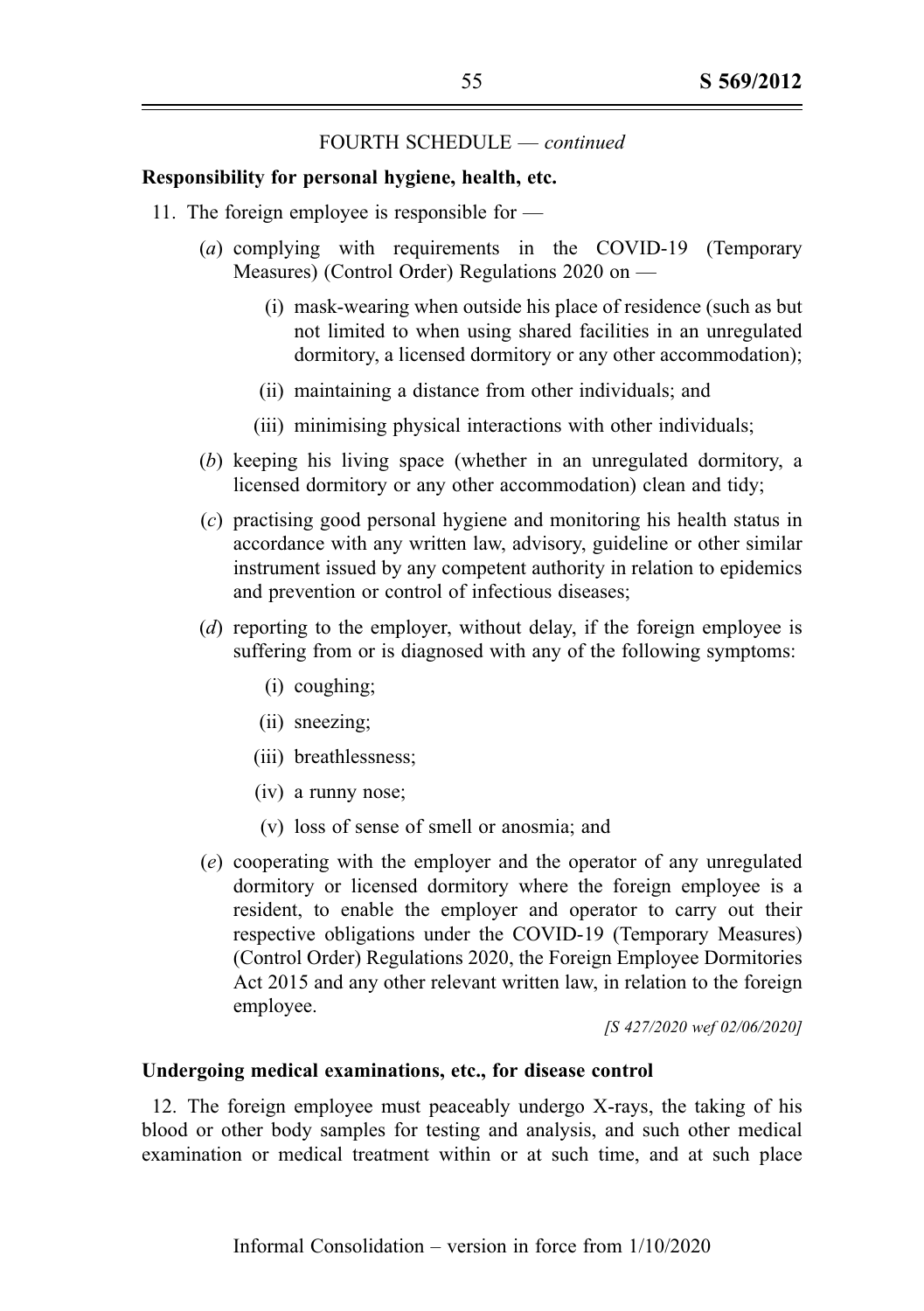required by or under any written law issued by any competent authority in relation to epidemics and prevention or control of infectious diseases. [S 427/2020 wef 02/06/2020]

# PART VII

# REGULATORY CONDITIONS TO BE COMPLIED WITH BY FOREIGN EMPLOYEE ISSUED WITH WORK PERMIT

1. The foreign employee shall not do any of the following without the prior written approval of the Controller:

(a) apply for registration under the Business Names Registration Act 2014 (Act 29 of 2014) to carry on any business in Singapore;

[S 143/2017 wef 03/01/2016]

- (b) carry on or manage any business in Singapore;
- (c) be or purport to be a director, manager or secretary of any company that is incorporated under the Companies Act (Cap. 50);
- (d) be or purport to be a partner of any partnership that is formed in Singapore;
- (e) be or purport to be a partner or manager of any limited liability partnership that is registered under the Limited Liability Partnerships Act (Cap. 163A);
- (f) be or purport to be a general partner or limited partner of any limited partnership that is formed in accordance with the Limited Partnerships Act (Cap. 163B).

[S 563/2013 wef 03/09/2013]

# FIFTH SCHEDULE

Regulation 5(3)

# CONDITIONS AND REGULATORY CONDITIONS OF S PASS

# PART I

# CONDITIONS TO BE COMPLIED WITH BY EMPLOYER OF FOREIGN EMPLOYEE ISSUED WITH S PASS

### Upkeep, maintenance and well-being

1. The employer shall pay not less than the fixed monthly salary due to the foreign employee for the month. The payment shall be made not later than 7 days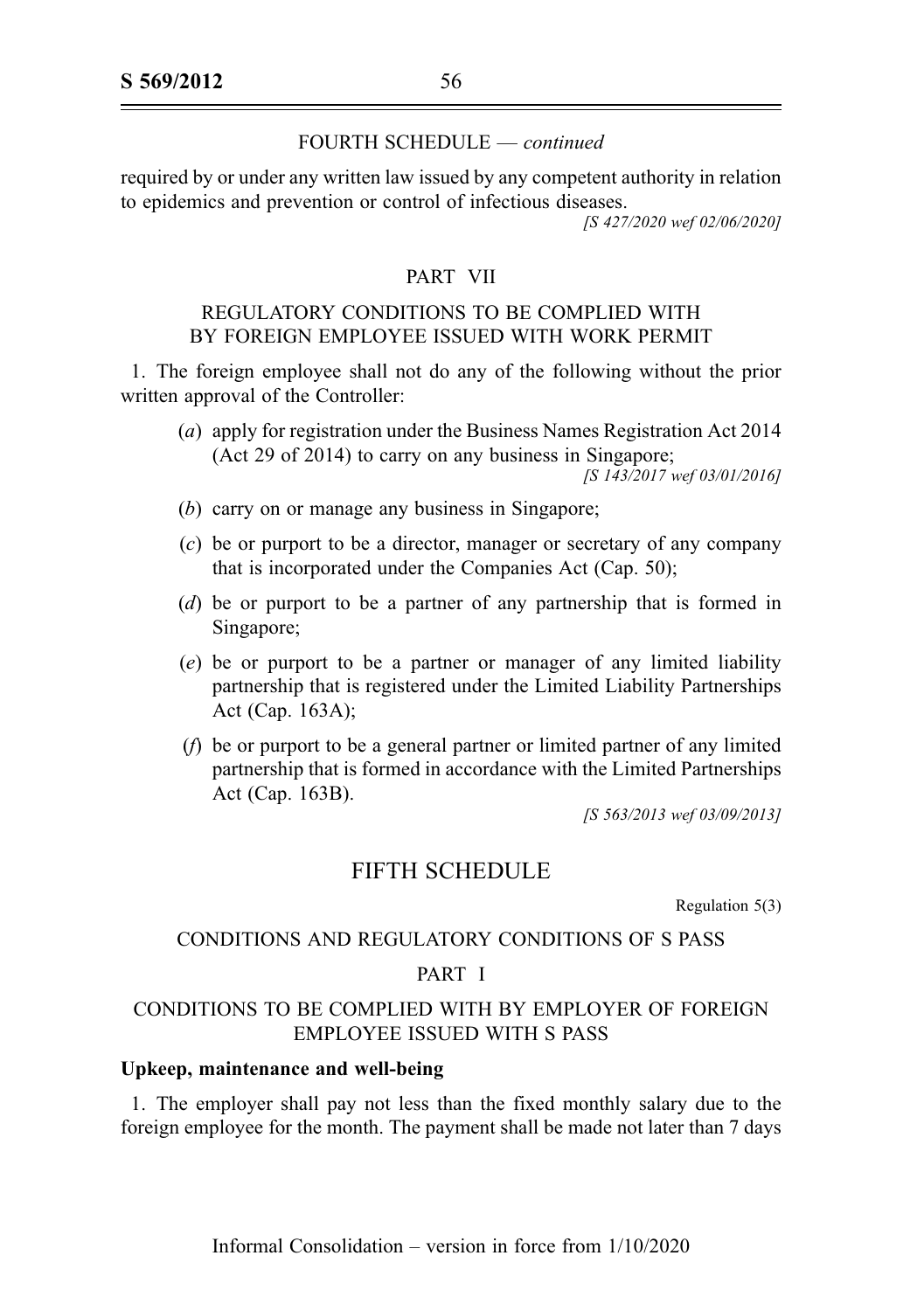after the end of the salary period. Any salary period agreed between the employer and the foreign employee shall not exceed one month.

[S 563/2013 wef 03/09/2013]

2. Except as the Controller specifies otherwise in writing, the employer is responsible for and must bear the costs of the foreign employee's medical treatment in Singapore, except that and subject to paragraphs 2A and 2B, the foreign employee may be made to bear part of any medical costs in excess of the minimum mandatory coverage if —

- (a) the part of the medical costs to be paid by the foreign employee forms not more than 10% of the employee's fixed monthly salary per month;
- (b) the period for which the foreign employee has to pay part of any medical costs must not exceed an aggregate of 6 months of his period of employment with the same employer; and
- (c) the foreign employee's agreement to pay part of any medical costs is stated explicitly in the foreign employee's employment contract or collective agreement.

[S 563/2013 wef 03/09/2013] [S 143/2017 wef 01/04/2017]

2A. In the case where a foreign employee has, prior to 3rd September 2013, been made to bear part of any medical costs in excess of the minimum mandatory coverage in accordance with paragraph  $2(a)$  and (c) for an aggregate period of less than 6 months (referred to as the first period) during his employment with an employer, the foreign employee may continue to be made to bear part of such medical costs in accordance with paragraph  $2(a)$  and  $(c)$  on or after 3rd September 2013 for an aggregate period not exceeding the difference between 6 months and the first period if the foreign employee continues in the employment of the same employer.

[S 563/2013 wef 03/09/2013]

2B. In the case where a foreign employee has, prior to 3rd September 2013, been made to bear part of any medical costs in excess of the minimum mandatory coverage in accordance with paragraph  $2(a)$  and (c) for an aggregate period of 6 months or more during his employment with an employer, the foreign employee shall not be made to bear any more medical costs with effect from 3rd September 2013 while he remains in the employment of the same employer.

[S 563/2013 wef 03/09/2013]

2C. In paragraphs 1 and 2, "fixed monthly salary" means the sum of basic monthly salary and fixed monthly allowances.

[S 563/2013 wef 03/09/2013]

2D. "Basic monthly salary" means all remuneration payable monthly to a foreign employee that does not vary from month to month on any basis in respect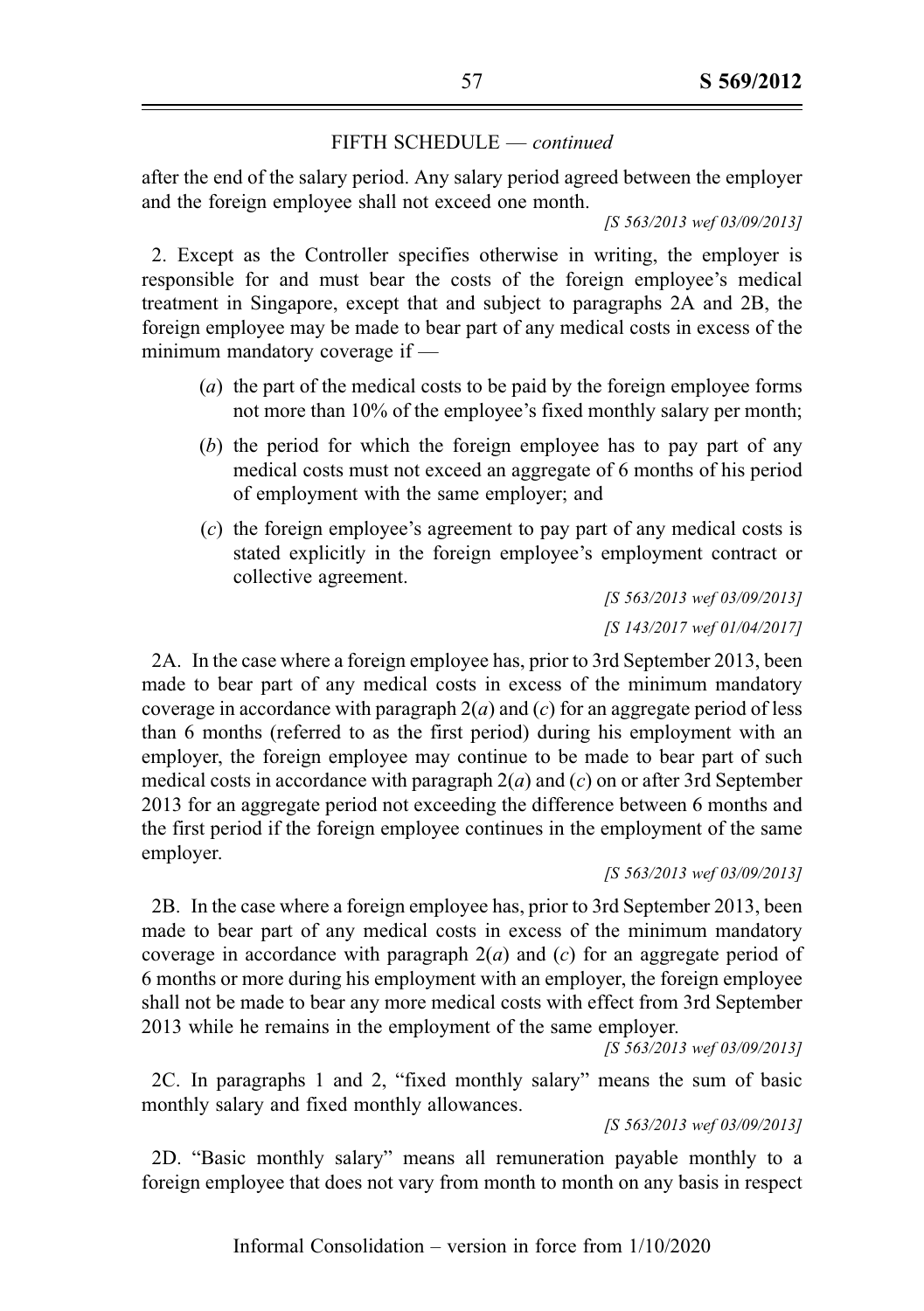of work done under his contract of service. However, basic monthly salary does not include —

- (*a*) any allowances however described;
- (b) any form of overtime payment, bonus, commission or annual wage supplements;
- $(c)$  any in-kind payments:
- (d) any form of reimbursements, including for expenses incurred by the foreign employee in the course of his employment;
- (e) any productivity incentive payments;
- (f) any contributions payable by the employer to any pension or provident fund, including any contributions made on the foreign employee's behalf; or
- (g) any gratuity payable on the discharge, retrenchment or retirement of the foreign employee.

[S 563/2013 wef 03/09/2013]

2E. "Fixed monthly allowances" means all allowances payable monthly to a foreign employee that do not vary from month to month on any basis. However, fixed monthly allowances shall not include any payments listed in paragraph  $2D(b)$  to  $(g)$ .

[S 563/2013 wef 03/09/2013]

3. The employer shall bear any medical expenses incurred by the foreign employee for any medical examination required by the Controller.

4. An employer shall not demand or receive any sum or other benefit from an employment agency or any other person in connection with the employment or change in employment of a foreign employee.

5. The employer shall not retain possession of the foreign employee's original S pass and visit pass and shall allow the foreign employee to retain possession of the foreign employee's S pass and visit pass.

6. The employer shall inform the Controller of any change to the business address stated in the work pass application form within 14 days after such a change.

# Cancellation of S pass and visit pass and duties before or upon repatriation of foreign employee

7. The employer shall return the S pass and visit pass to the Controller within 7 days after the cancellation of the S pass.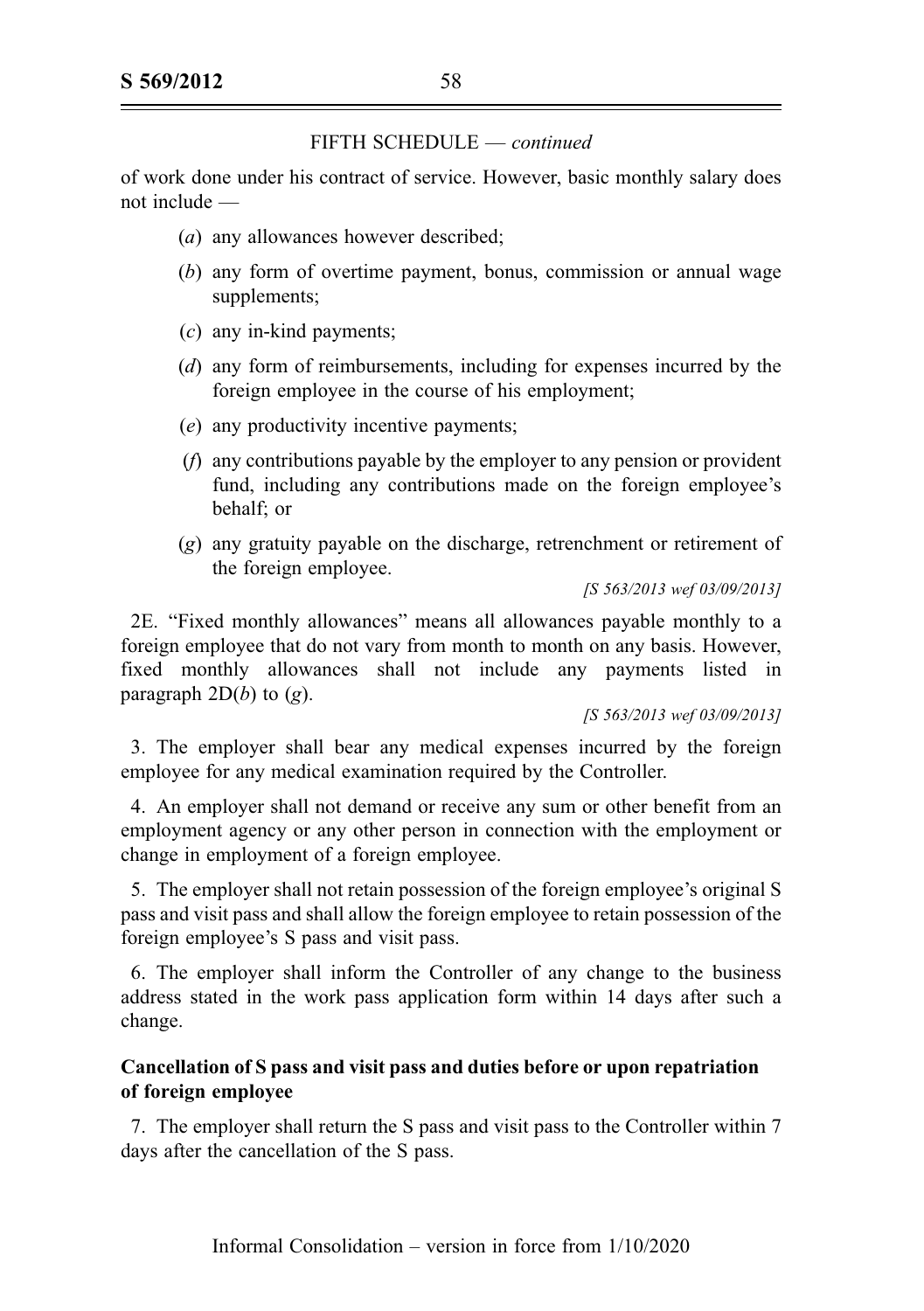8. The employer shall ensure that all outstanding salaries or moneys due from the employer to the foreign employee have been paid before the foreign employee's repatriation.

9. Unless requested by the Controller of Immigration or Controller of Work Passes, the employer shall not repatriate the foreign employee when such repatriation would frustrate or deny any statutory claim filed before 1 April 2017 by the foreign employee for salary arrears under the Employment Act, any claim lodged or intended to be lodged by the foreign employee for salary arrears under the Employment Claims Act 2016 (Act 21 of 2016), or work injury compensation under the Work Injury Compensation Act in force before 1 September 2020 or the Work Injury Compensation Act 2019.

> [S 143/2017 wef 01/04/2017] [S 736/2020 wef 01/09/2020]

#### Accommodation in unregulated dormitories

10.—(1) Where the employer provides accommodation to the foreign employee in an unregulated dormitory that the employer operates or rents from another, the employer must have, or rent an unregulated dormitory the operation of which involves, appropriate policies, procedures and controls that conform to requirements by or under the COVID-19 (Temporary Measures) (Control Order) Regulations 2020 and the Foreign Employee Dormitories Act 2015 on the operation of dormitories.

- (2) In this paragraph and paragraphs 11, 12 and  $13 -$ 
	- "boarding premises" has the meaning given by section 2(1) of the Foreign Employee Dormitories Act 2015;
	- "licensed dormitory" means any boarding premises that is the subject of a licence under the Foreign Employee Dormitories Act 2015;
	- "resident", in relation to an unregulated dormitory or a licensed dormitory, means any individual, who occupies or enjoys a right to occupy one or more beds or rooms, or spaces within a room, in the dormitory as the individual's main or only residence in Singapore;
	- "unregulated dormitory" means boarding premises providing accommodation to 7 or more foreign employees and includes any place converted (temporarily or otherwise) for use as accommodation for 7 or more foreign employees, but excludes —
		- (a) any boarding premises to which the Foreign Employee Dormitories Act 2015 applies; and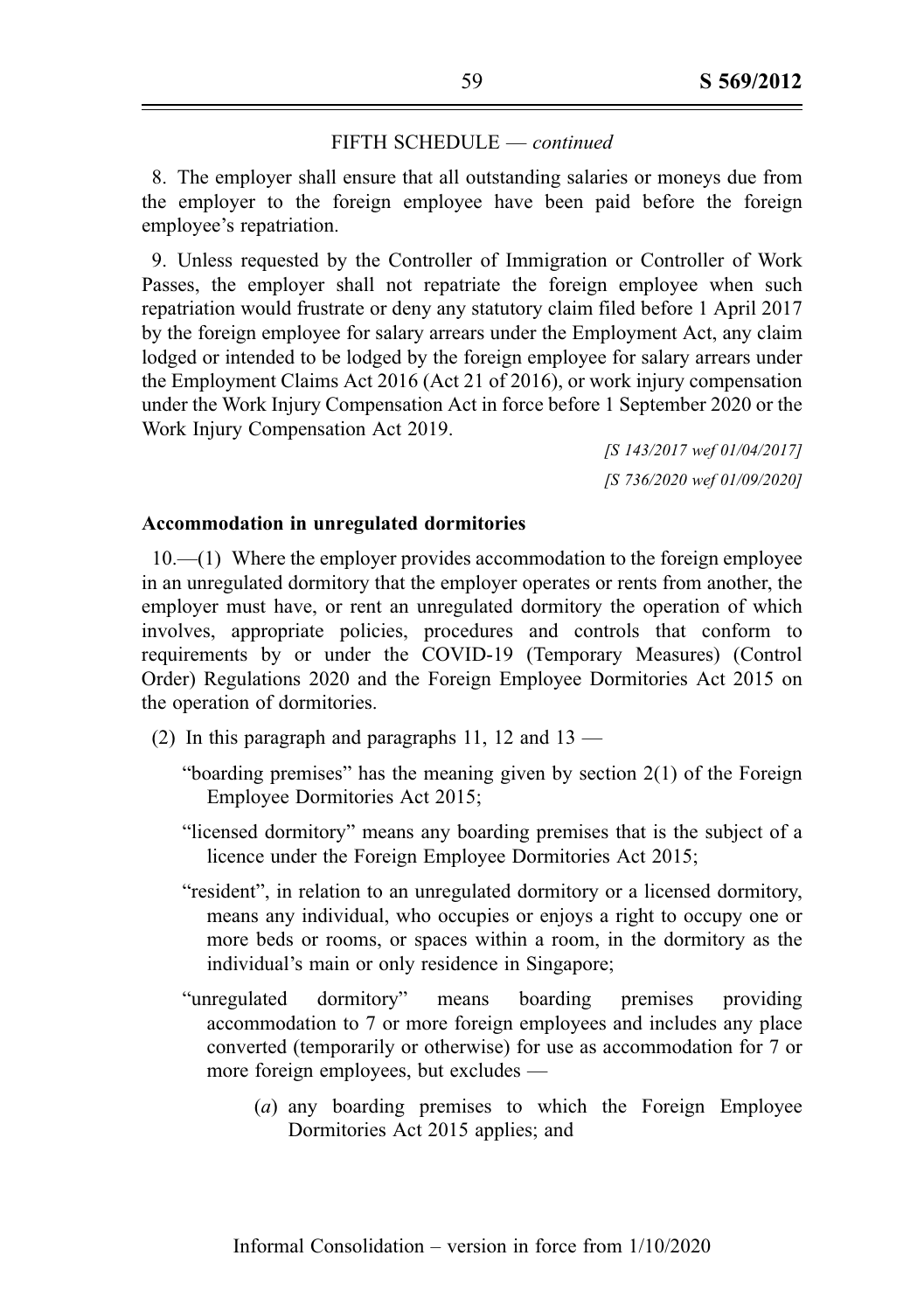(b) an isolation area within the meaning of section 17 of the Infectious Diseases Act.

[S 427/2020 wef 02/06/2020]

#### Provision of food and daily supplies

11. The employer must ensure that a foreign employee has access to food and daily supplies when the foreign employee is a resident of an unregulated dormitory or a licensed dormitory.

[S 427/2020 wef 02/06/2020]

### Movement to and from dormitory, etc., accommodation

12.—(1) If the foreign employee is a resident of an unregulated dormitory or a licensed dormitory, the employer must not stop or prevent, or cause the stopping or preventing of, the foreign employee leaving and remaining outside the dormitory —

- (a) on any rest day of the foreign employee where the foreign employee has permission from the Controller (given by way of an electronic notification or otherwise) to do so; or
- (b) at any other time where the foreign employee  $-$ 
	- (i) is doing so for a special purpose approved by the Controller after giving prior notice to the employer, and to the Controller unless the Controller waives the notice;
	- (ii) is seeking medical treatment or help in an emergency; or
	- (iii) is required by lawful authority to evacuate the dormitory.

(2) This paragraph does not prevent an employer stopping or preventing, or causing the stopping or preventing of, the foreign employee who is the subject  $of -$ 

- (a) an order made under regulation 3(1) of the Infectious Diseases (COVID-19 — Stay Orders) Regulations 2020;
- (b) regulation 3(2) of the Infectious Diseases (COVID-19 Stay Orders) Regulations 2020; or
- (c) an order under section 15 or 17 of the Infectious Diseases Act,

from leaving the unregulated dormitory or licensed dormitory the foreign employee is required by the order or written law to not leave.

[S 783/2020 wef 14/09/2020]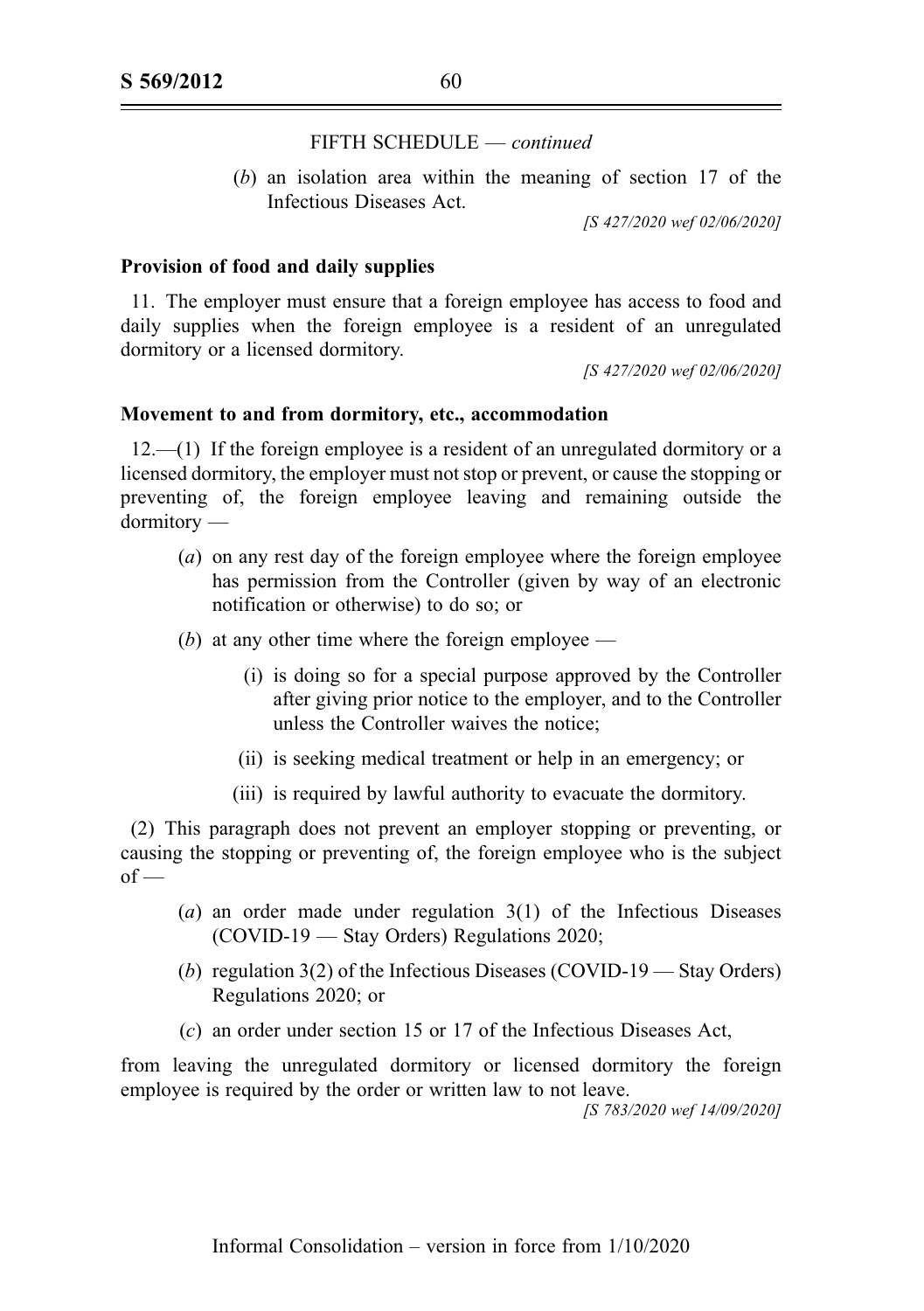#### Cooperating with dormitory operator

13. If the foreign employee is a resident of an unregulated dormitory or a licensed dormitory, and the employer is not the operator of that dormitory, the employer must cooperate with the operator of that dormitory to enable the operator and the foreign employee to carry out their respective obligations under the COVID-19 (Temporary Measures) (Control Order) Regulations 2020, the Foreign Employee Dormitories Act 2015 and any other relevant written law, in relation to the foreign employee, which may include giving suitable directions to the foreign employee on minimising physical contact with others and social interactions.

[S 427/2020 wef 02/06/2020]

#### Contact tracing and monitoring employee movements

14. The employer must, as far as is reasonably practicable, establish and apply appropriate procedures and controls (jointly with another or otherwise), in accordance with any written law, advisory, guideline or other similar instrument issued by any competent authority, that —

- (a) enable or facilitate contact tracing (within the meaning of the Infectious Diseases Act) of all foreign employees of the employer; and
- (b) help determine and facilitate compliance by the foreign employee with paragraphs 4, 5, 6, 7 and 8 of Part III.

[S 427/2020 wef 02/06/2020]

## PART II

# REGULATORY CONDITIONS TO BE COMPLIED WITH BY EMPLOYER OF FOREIGN EMPLOYEE ISSUED WITH S PASS

# Employment

1. An employer of a foreign employee issued with an S pass shall control and supervise the foreign employee. The foreign employee shall be under the employer's direct employment.

2. The employer shall not permit the foreign employee to be employed by or contracted to any other person or business to do work for that person or business.

3. The employer shall not employ the foreign employee in either an occupation or a sector which is different from that specified in the S pass.

4. The employer shall maintain a record of the monthly salary paid to the foreign employee and produce the record upon request by any public officer acting in his official capacity.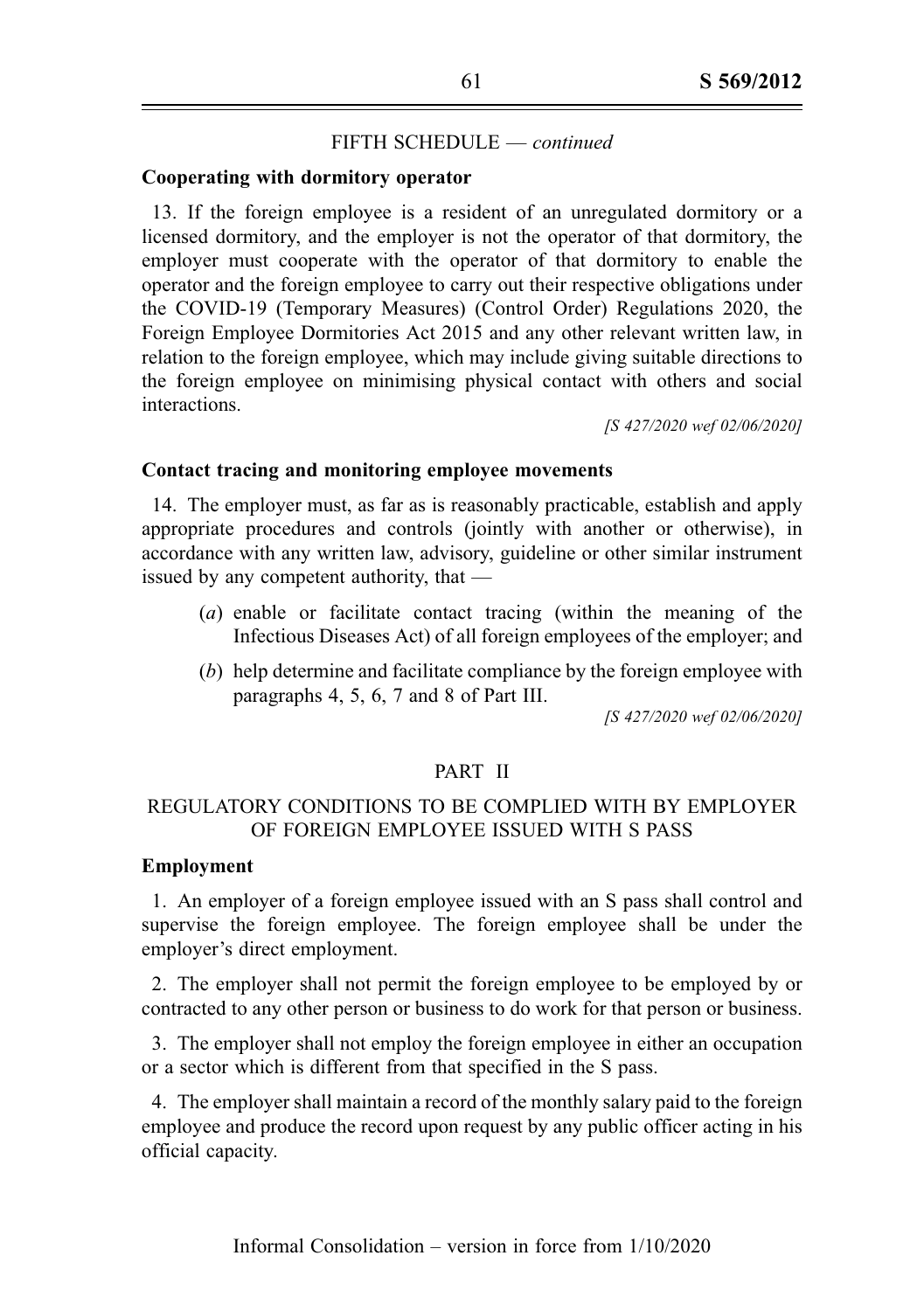5. The employer shall pay the wages of the foreign employee through General Interbank Recurring Order (GIRO) or by such other means as may be approved by the Controller in writing, except where —

- (a) the S pass is issued for a period of 3 months or less;
- (b) the salary represents the salary due to the foreign employee for the last month of employment of the foreign employee with the employer;
- (c) the salary represents salary for overtime work done by the foreign employee; or
- (d) the Controller, in his discretion, exempts the employer in writing from this condition.

6. The employer shall purchase and maintain medical insurance with coverage of at least \$15,000 per 12-month period of the foreign employee's employment (or for such shorter period where the foreign employee's period of employment is less than 12 months) for the foreign employee's in-patient care and day surgery except as the Controller may otherwise provide by notification in writing. Where the employer purchases group medical insurance policy for his foreign employees, the employer shall not be considered to have satisfied the obligation under this condition unless the terms of the group medical insurance policy are such that each and every individual foreign employee is concurrently covered to the extent required under the conditions in this Part.

7. The employer shall send the foreign employee for a medical examination by a medical practitioner registered under the Medical Registration Act (Cap. 174) as and when directed by the Controller.

8. If the foreign employee contravenes any of the S pass conditions applicable to that employee, and the employer becomes aware of the contravention, the employer shall inform the Controller and, if required by the Controller, apply for the cancellation of the foreign employee's S pass and visit pass and comply with any other instruction from the Controller with respect to the contravention.

9. The employer shall pay the foreign employee levy through GIRO or by such other means as may be approved by the Controller in writing.

10. If the foreign employee goes missing, the employer shall inform the Controller within 7 days after the employer becomes aware of the foreign employee going missing.

11. If the foreign employee dies while in Singapore, the employer shall inform the Controller within 12 hours after the employer becomes aware of that employee's death.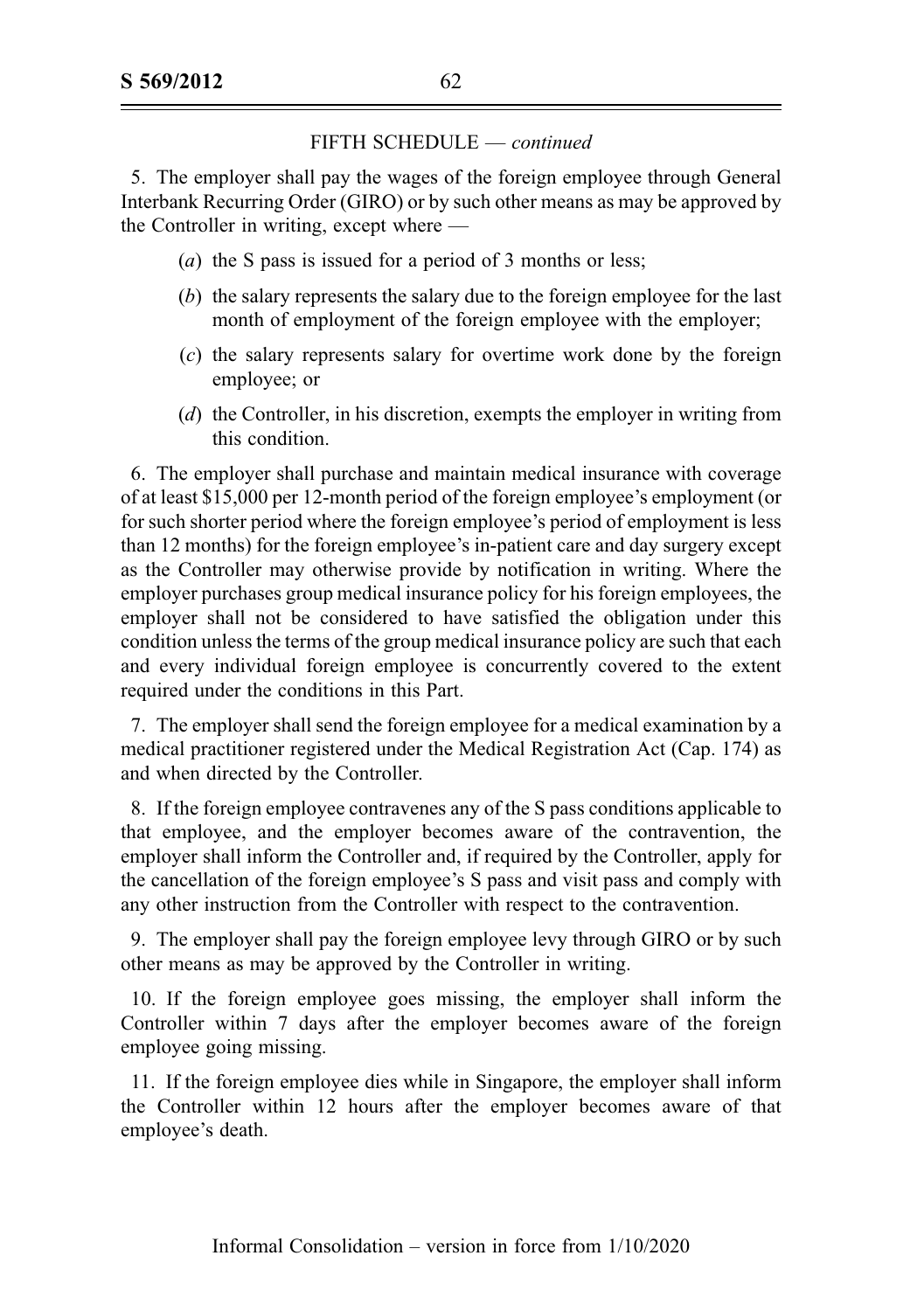12. Any employer who intends to reduce the fixed monthly salary of the foreign employee, below that of the fixed monthly salary as declared in the work pass application, shall submit a request to the Controller for reassessment of the foreign employee's work pass eligibility, prior to such salary reduction.

13. If upon reassessment, the Controller is of the opinion that the foreign employee referred to in paragraph 12 will not be eligible for the S pass the foreign employee is currently holding with the reduced fixed monthly salary proposed by the employer to the Controller, the employer shall not implement such reduced fixed monthly salary unless the employer applies for and is issued with a valid work pass for that foreign employee that the Controller determines to be appropriate for the reduced fixed monthly salary so proposed.

[S 563/2013 wef 03/09/2013]

13A. If upon reassessment, the Controller is of the opinion that the foreign employee referred to in paragraph 12 will continue to be eligible for the S pass the foreign employee is currently holding with the reduced fixed monthly salary proposed by the employer to the Controller, the employer may reduce the fixed monthly salary to not less than the reduced fixed monthly salary so proposed.

[S 563/2013 wef 03/09/2013]

14. In paragraphs 12, 13 and 13A, "fixed monthly salary" means the sum of basic monthly salary and fixed monthly allowances.

[S 563/2013 wef 03/09/2013]

15. "Basic monthly salary" means all remuneration payable monthly to a foreign employee that does not vary from month to month on any basis in respect of work done under his contract of service. However, basic monthly salary does not include —

- (a) any allowances however described;
- (b) any form of overtime payment, bonus, commission or annual wage supplements;
- (c) any in-kind payments;
- (d) any form of reimbursements, including for expenses incurred by the foreign employee in the course of his employment;
- (e) any productivity incentive payments;
- (f) any contributions payable by the employer to any pension or provident fund, including any contributions made on the foreign employee's behalf; or
- (g) any gratuity payable on the discharge, retrenchment or retirement of the foreign employee.

[S 563/2013 wef 03/09/2013]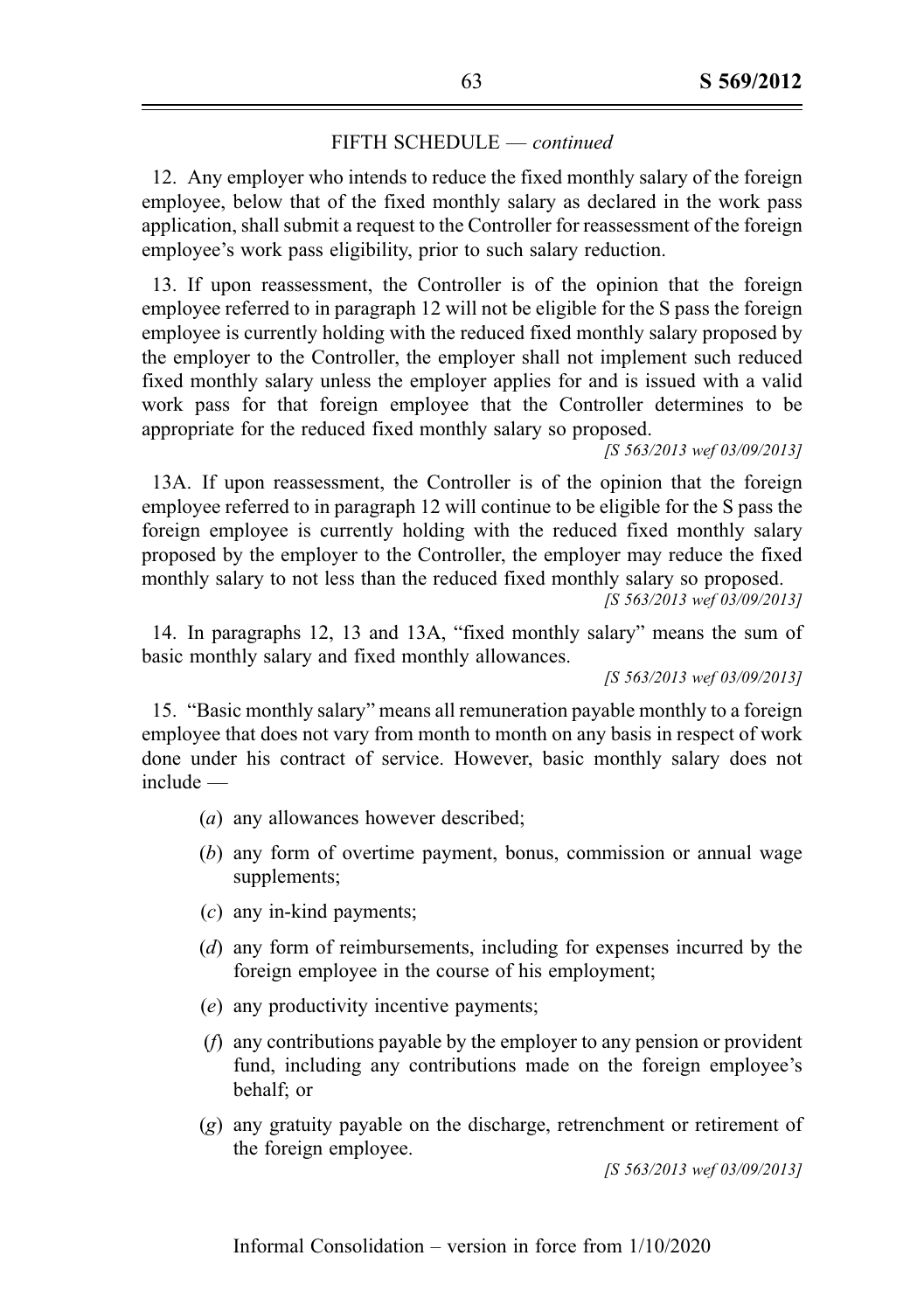16. "Fixed monthly allowances" means all allowances payable monthly to a foreign employee that do not vary from month to month on any basis. Fixed monthly allowances may not include any payments listed in paragraph  $15(b)$ to  $(g)$ .

[S 563/2013 wef 03/09/2013]

# Cancellation of S pass and visit pass and duties before or upon repatriation of foreign employee

17. The employer shall apply for the cancellation of the S pass and visit pass of the foreign employee when the employment of the foreign employee ceases. The employer shall inform the Controller in writing within 7 days after such cessation of employment.

# PART III

# CONDITIONS TO BE COMPLIED WITH BY FOREIGN EMPLOYEE ISSUED WITH S PASS

## Employment

1. The foreign employee shall work only for the employer and in the occupation and sector specified in the S pass and visit pass.

2. The foreign employee shall undergo a medical examination by a medical practitioner registered under the Medical Registration Act (Cap. 174) as and when directed by the Controller.

3. The foreign employee shall report to the Controller as and when required by the Controller to do so.

#### Updating residence

4. The foreign employee must —

- (a) inform without delay the Controller of his mobile telephone number after first acquiring for his use a mobile telephone; and
- (b) for so long as the foreign employee's work permit is valid, inform the Controller about any change to the address of his place of residence in Singapore (other than on the direction of the employer) or to his mobile telephone number, within 5 days after that change.

[S 427/2020 wef 02/06/2020]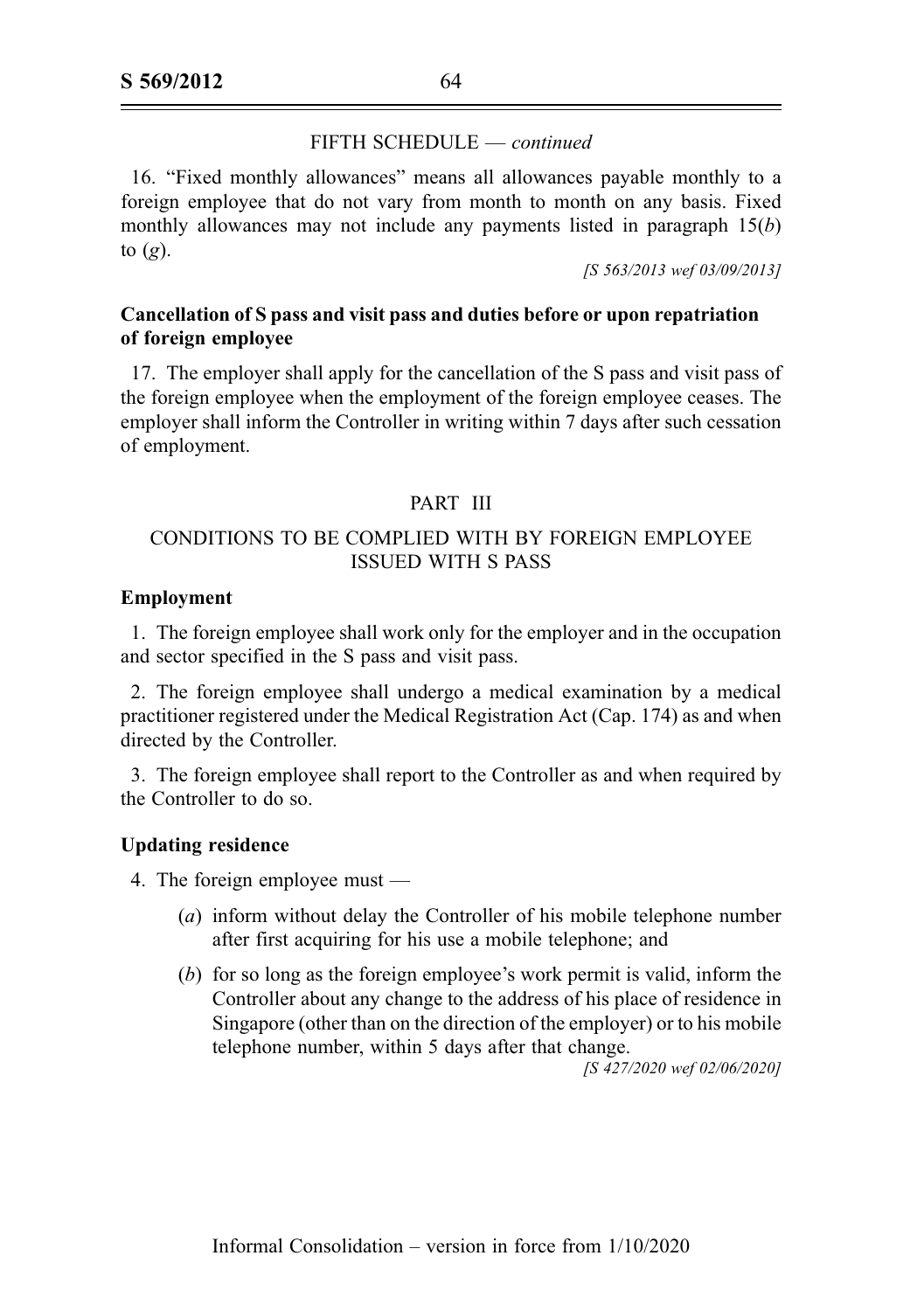#### Movement to and from dormitory, etc.

5.—(1) If the foreign employee is a resident of an unregulated dormitory or a licensed dormitory, the foreign employee must not leave and remain outside of the dormitory unless —

- (a) it is a rest day of the foreign employee and the foreign employee is doing so in accordance with the permission from the Controller given by way of an electronic notification or otherwise; or
- (b) it is any other time and the foreign employee
	- (i) is doing so for a special purpose approved by the Controller after giving prior notice to the employer, and to the Controller unless the Controller waives the notice;
	- (ii) is seeking medical treatment or help in an emergency; or
	- (iii) is required by lawful authority to evacuate the dormitory. [S 783/2020 wef 14/09/2020]
- (2) In this paragraph and paragraphs 6 and  $7 -$ 
	- "boarding premises" has the meaning given by section 2(1) of the Foreign Employee Dormitories Act 2015;
	- "licensed dormitory" means any boarding premises that is the subject of a licence under the Foreign Employee Dormitories Act 2015;
	- "resident", in relation to an unregulated dormitory or a licensed dormitory, means any individual, who occupies or enjoys a right to occupy one or more beds or rooms, or spaces within a room, in the dormitory as the individual's main or only residence in Singapore;
	- "unregulated dormitory" means boarding premises providing accommodation to 7 or more foreign employees and includes any place converted (temporarily or otherwise) for use as accommodation for 7 or more foreign employees, but excludes —
		- (a) any boarding premises to which the Foreign Employee Dormitories Act 2015 applies; and
		- (b) an isolation area within the meaning of section 17 of the Infectious Diseases Act.

[S 427/2020 wef 02/06/2020]

#### Adhering to safe management measures, etc.

6. The foreign employee must comply with the lawful instructions from the employer, and the operator of any unregulated dormitory or licensed dormitory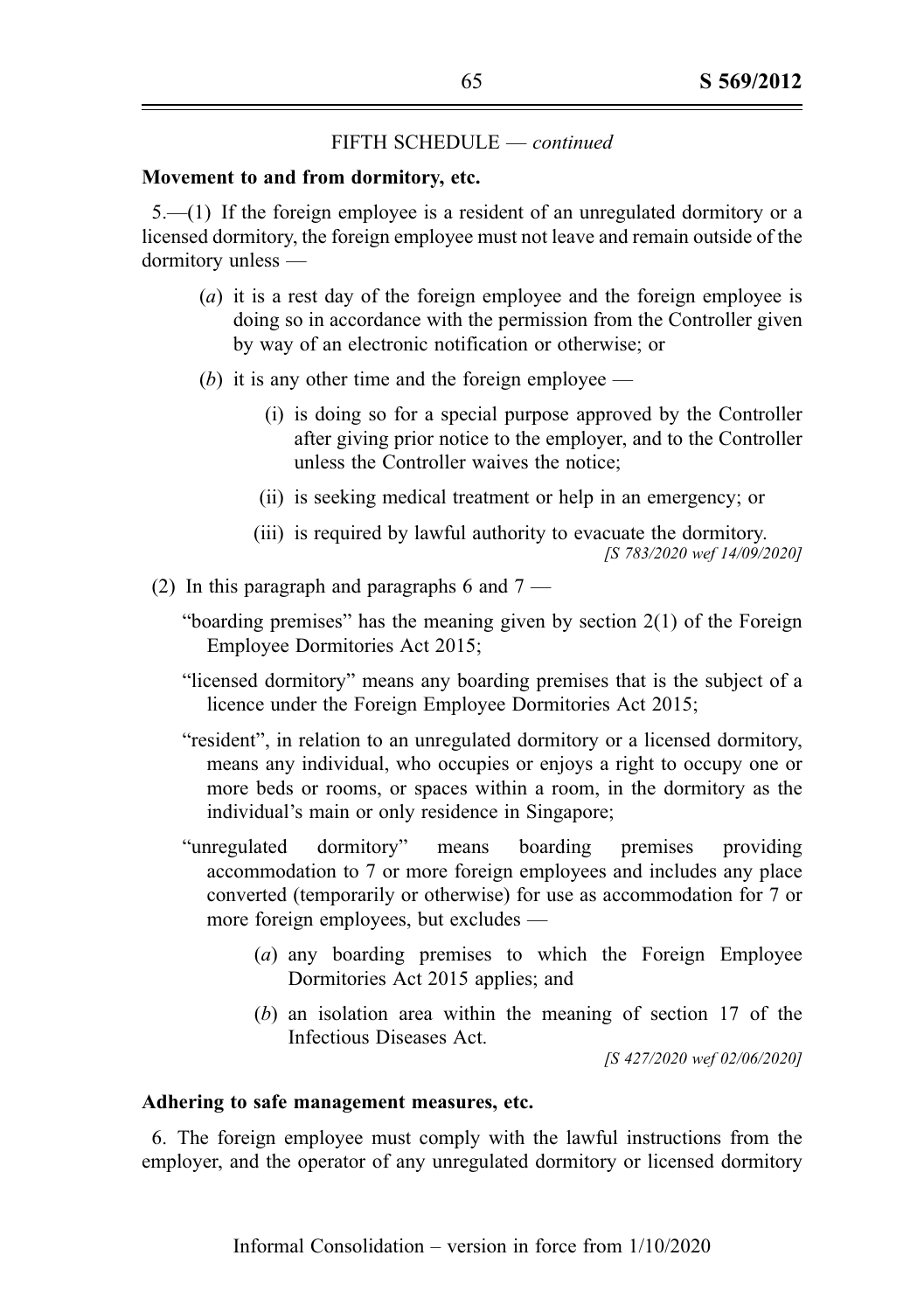where he is a resident, which are given to the foreign employee by the employer or operator (as the case may be) for the purpose of —

- (a) contact tracing (within the meaning of the Infectious Diseases Act); and
- (b) safe management by or under the COVID-19 (Temporary Measures) (Control Order) Regulations 2020.

[S 427/2020 wef 02/06/2020]

## Responsibility for personal hygiene, health, etc.

- 7. The foreign employee is responsible for
	- (a) complying with requirements in the COVID-19 (Temporary Measures) (Control Order) Regulations 2020 on —
		- (i) mask-wearing when outside his place of residence (such as but not limited to when using shared facilities in an unregulated dormitory, a licensed dormitory or any other accommodation);
		- (ii) maintaining a distance from other individuals; and
		- (iii) minimising physical interactions with other individuals;
	- (b) keeping his living space (whether in an unregulated dormitory, a licensed dormitory or any other accommodation) clean and tidy;
	- (c) practising good personal hygiene and monitoring his health status in accordance with any written law, advisory, guideline or other similar instrument issued by any competent authority in relation to epidemics and prevention or control of infectious diseases;
	- (d) reporting to the employer, without delay, if the foreign employee is suffering from or is diagnosed with any of the following symptoms:
		- (i) coughing;
		- (ii) sneezing;
		- (iii) breathlessness;
		- (iv) a runny nose;
		- (v) loss of sense of smell or anosmia; and
	- (e) cooperating with the employer and the operator of any unregulated dormitory or licensed dormitory where the foreign employee is a resident, to enable the employer and operator to carry out their respective obligations under the COVID-19 (Temporary Measures) (Control Order) Regulations 2020, the Foreign Employee Dormitories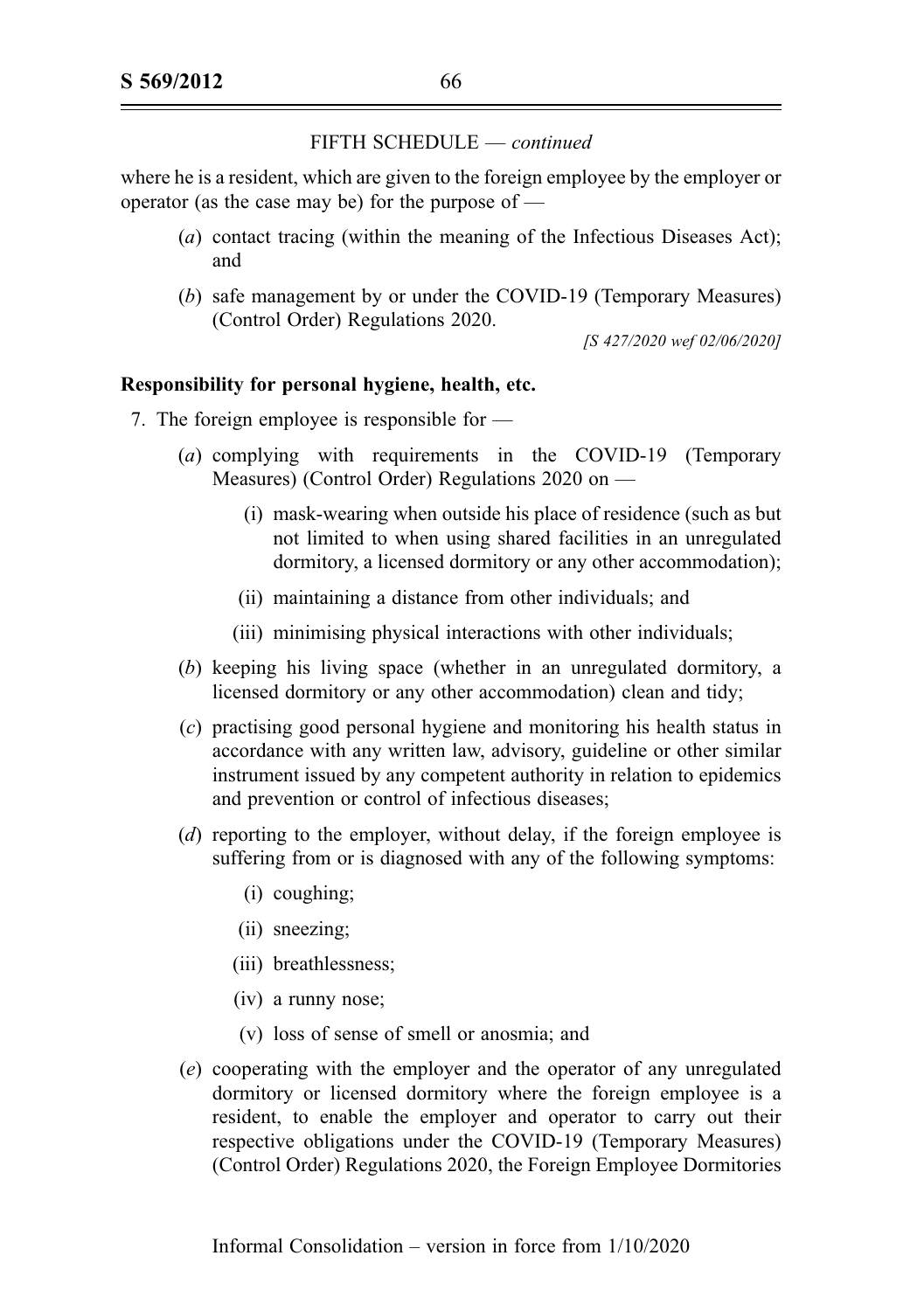Act 2015 and any other relevant written law, in relation to the foreign employee.

[S 427/2020 wef 02/06/2020]

#### Undergoing medical examinations, etc., for disease control

8. The foreign employee must peaceably undergo X-rays, the taking of his blood or other body samples for testing and analysis, and such other medical examination or medical treatment within or at such time, and at such place required by or under any written law issued by any competent authority in relation to epidemics and prevention or control of infectious diseases.

[S 427/2020 wef 02/06/2020]

#### PART IV

# REGULATORY CONDITIONS TO BE COMPLIED WITH BY FOREIGN EMPLOYEE ISSUED WITH S PASS

1. The foreign employee shall not do any of the following without the prior written approval of the Controller:

(a) apply for registration under the Business Names Registration Act 2014 (Act 29 of 2014) to carry on any business in Singapore;

[S 143/2017 wef 03/01/2016]

- (b) carry on or manage any business in Singapore;
- (c) be or purport to be a director, manager or secretary of any company that is incorporated under the Companies Act;
- (d) be or purport to be a partner of any partnership that is formed in Singapore;
- (e) be or purport to be a partner or manager of any limited liability partnership that is registered under the Limited Liability Partnerships Act;
- (f) be or purport to be a general partner or limited partner of any limited partnership that is formed in accordance with the Limited Partnerships Act.

[S 563/2013 wef 03/09/2013]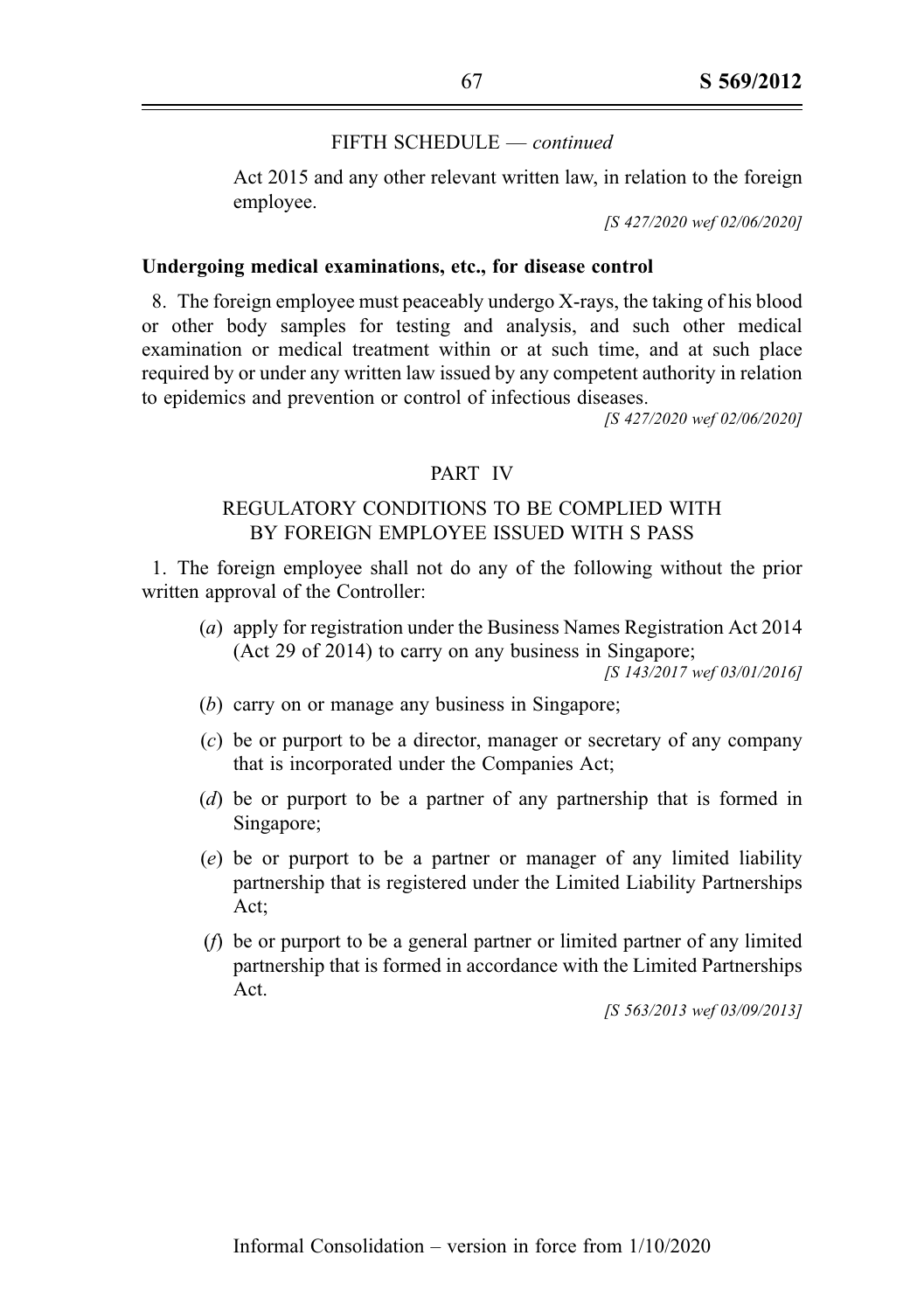# SIXTH SCHEDULE

Regulation 6(3)

# CONDITIONS AND REGULATORY CONDITIONS OF EMPLOYMENT PASS

# PART I

# CONDITIONS TO BE COMPLIED WITH BY EMPLOYER OF FOREIGN EMPLOYEE ISSUED WITH EMPLOYMENT PASS

1. The employer shall not demand or receive any sum or other benefit from an employment agency or any other person in connection with the employment or change in employment of a foreign employee.

2. The employer shall pay not less than the fixed monthly salary due to the foreign employee for the month. The payment shall be made not later than 7 days after the end of the salary period. Any salary period agreed between the employer and the foreign employee shall not exceed one month.

[S 563/2013 wef 03/09/2013]

3. In paragraph 2, "fixed monthly salary" means the sum of basic monthly salary and fixed monthly allowances.

[S 563/2013 wef 03/09/2013]

4. "Basic monthly salary" means all remuneration payable monthly to a foreign employee that does not vary from month to month on any basis in respect of work done under his contract of service. However, basic monthly salary does not include —

- (*a*) any allowances however described;
- (b) any form of overtime payment, bonus, commission or annual wage supplement;
- (c) any in-kind payments;
- (d) any form of reimbursements, including for expenses incurred by the foreign employee in the course of his employment;
- (e) any productivity incentive payments;
- (f) any contributions payable by the employer to any pension or provident fund, including any contributions made on the foreign employee's behalf; or
- (g) any gratuity payable on the discharge, retrenchment or retirement of the foreign employee.

[S 563/2013 wef 03/09/2013]

5. "Fixed monthly allowances" means all allowances payable monthly to a foreign employee that do not vary from month to month on any basis. However,

Informal Consolidation – version in force from 1/10/2020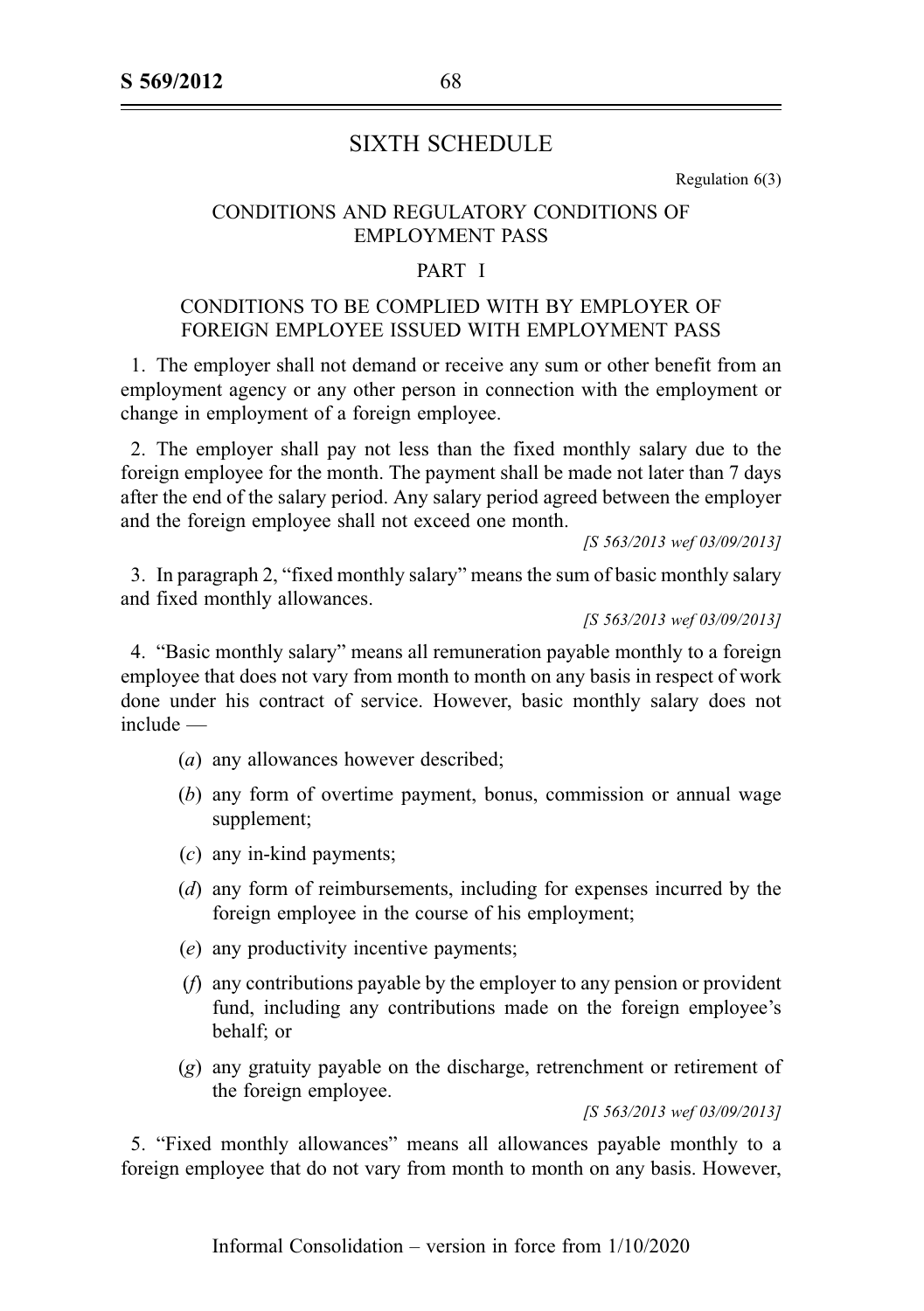fixed monthly allowances shall not include any payments listed in paragraph  $4(b)$ to  $(g)$ .

[S 563/2013 wef 03/09/2013]

# Movement to and from dormitory, etc., accommodation

 $6(-1)$  If the foreign employee is a resident of an unregulated dormitory or a licensed dormitory, the employer must not stop or prevent, or cause the stopping or preventing of, the foreign employee leaving and remaining outside the dormitory —

- (a) on any rest day of the foreign employee where the foreign employee has permission from the Controller (given by way of an electronic notification or otherwise) to do so; or
- (b) at any other time where the foreign employee
	- (i) is doing so for a special purpose approved by the Controller after giving prior notice to the employer, and to the Controller unless the Controller waives the notice;
	- (ii) is seeking medical treatment or help in an emergency; or
	- (iii) is required by lawful authority to evacuate the dormitory.

(2) This paragraph does not prevent an employer stopping or preventing, or causing the stopping or preventing of, the foreign employee who is the subject  $of -$ 

- (a) an order made under regulation 3(1) of the Infectious Diseases (COVID-19 — Stay Orders) Regulations 2020;
- (b) regulation  $3(2)$  of the Infectious Diseases (COVID-19 Stay Orders) Regulations 2020; or
- (c) an order under section 15 or 17 of the Infectious Diseases Act,

from leaving the unregulated dormitory or licensed dormitory the foreign employee is required by the order or written law to not leave.

- $(3)$  In this paragraph
	- "boarding premises" has the meaning given by section 2(1) of the Foreign Employee Dormitories Act 2015;
	- "licensed dormitory" means any boarding premises that is the subject of a licence under the Foreign Employee Dormitories Act 2015;
	- "resident", in relation to an unregulated dormitory or a licensed dormitory, means any individual who occupies or enjoys a right to occupy one or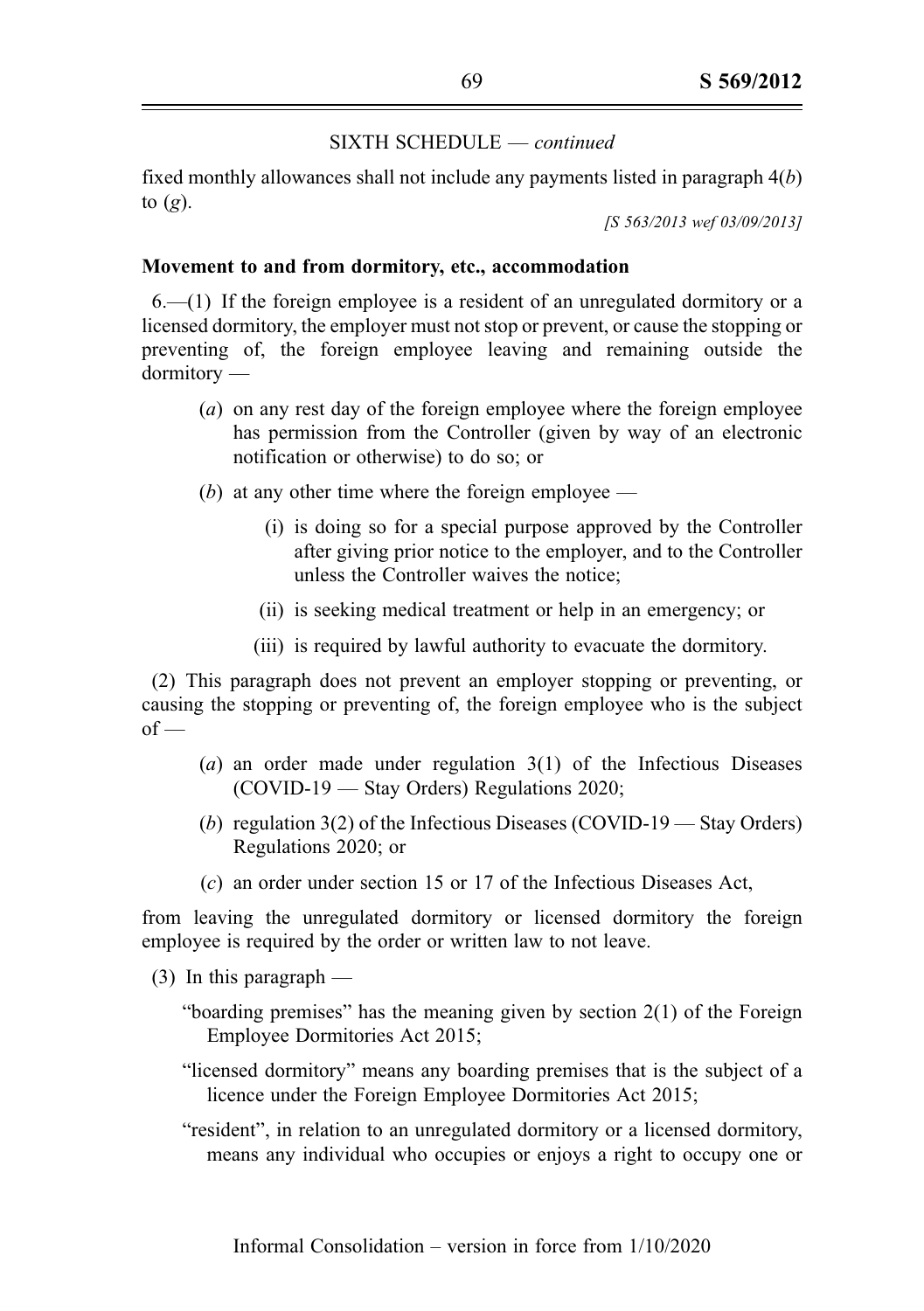more beds or rooms, or spaces within a room, in the dormitory as the individual's main or only residence in Singapore;

"unregulated dormitory" means boarding premises providing accommodation to 7 or more foreign employees and includes any place converted (temporarily or otherwise) for use as accommodation for 7 or more foreign employees, but excludes —

- (a) any boarding premises to which the Foreign Employee Dormitories Act 2015 applies; and
- (b) an isolation area within the meaning of section 17 of the Infectious Diseases Act.

[S 783/2020 wef 14/09/2020]

# PART II

# REGULATORY CONDITIONS TO BE COMPLIED WITH BY EMPLOYER OF FOREIGN EMPLOYEE ISSUED WITH EMPLOYMENT PASS

1. The employer shall inform the Controller if the foreign employee contravenes any employment pass conditions applicable to that foreign employee and the employer of the foreign employee becomes aware of the contravention.

2. An employer who intends to reduce the fixed monthly salary of the foreign employee, below that of the fixed monthly salary as declared in the work pass application, shall submit a request to the Controller for reassessment of the foreign employee's work pass eligibility, prior to such salary reduction.

3. If upon reassessment, the Controller is of the opinion that the foreign employee referred to in paragraph 2 will not be eligible for the employment pass the foreign employee is currently holding with the reduced fixed monthly salary proposed by the employer to the Controller, the employer shall not implement such reduced fixed monthly salary unless the employer applies for and is issued with a valid work pass for that foreign employee that the Controller determines to be appropriate for the reduced fixed monthly salary so proposed.

[S 563/2013 wef 03/09/2013]

3A. If upon reassessment, the Controller is of the opinion that the foreign employee referred to in paragraph 2 will continue to be eligible for the employment pass the foreign employee is currently holding with the reduced fixed monthly salary proposed by the employer to the Controller, the employer may reduce the fixed monthly salary to not less than the reduced fixed monthly salary so proposed.

[S 563/2013 wef 03/09/2013]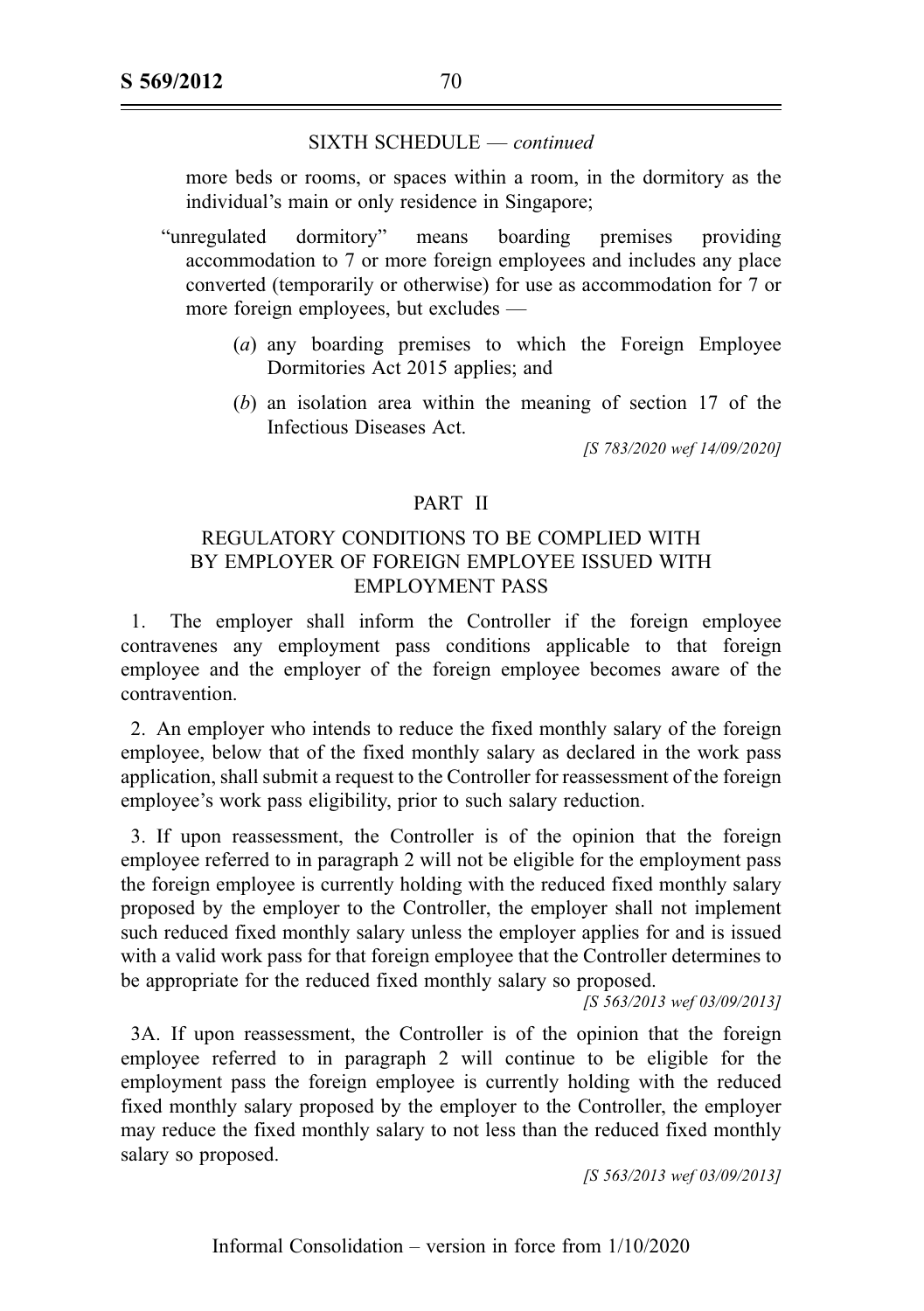4. In paragraphs 2, 3 and 3A, "fixed monthly salary" means the sum of basic monthly salary and fixed monthly allowances.

[S 563/2013 wef 03/09/2013]

5. "Basic monthly salary" means all remuneration payable monthly to a foreign employee that does not vary from month to month on any basis in respect of work done under his contract of service. However, basic monthly salary does not include —

- (a) any allowances however described;
- (b) any form of overtime payment, bonus, commission or annual wage supplements;
- (c) any in-kind payments;
- (d) any form of reimbursements, including for expenses incurred by the foreign employee in the course of his employment;
- (e) any productivity incentive payments;
- (f) any contributions payable by the employer to any pension or provident fund, including any contributions made on the foreign employee's behalf; or
- (g) any gratuity payable on the discharge, retrenchment or retirement of the foreign employee.

[S 563/2013 wef 03/09/2013]

6. "Fixed monthly allowances" means all allowances payable monthly to a foreign employee that do not vary from month to month on any basis. Fixed monthly allowances may not include any payments listed in paragraph  $5(b)$  to (g). [S 563/2013 wef 03/09/2013]

# Cancellation of employment pass and visit pass and duties before or upon repatriation of foreign employee

7. The employer shall apply for the cancellation of the employment pass and visit pass of the foreign employee when the employment of the foreign employee ceases. The employer shall inform the Controller in writing within 7 days after such cessation of employment.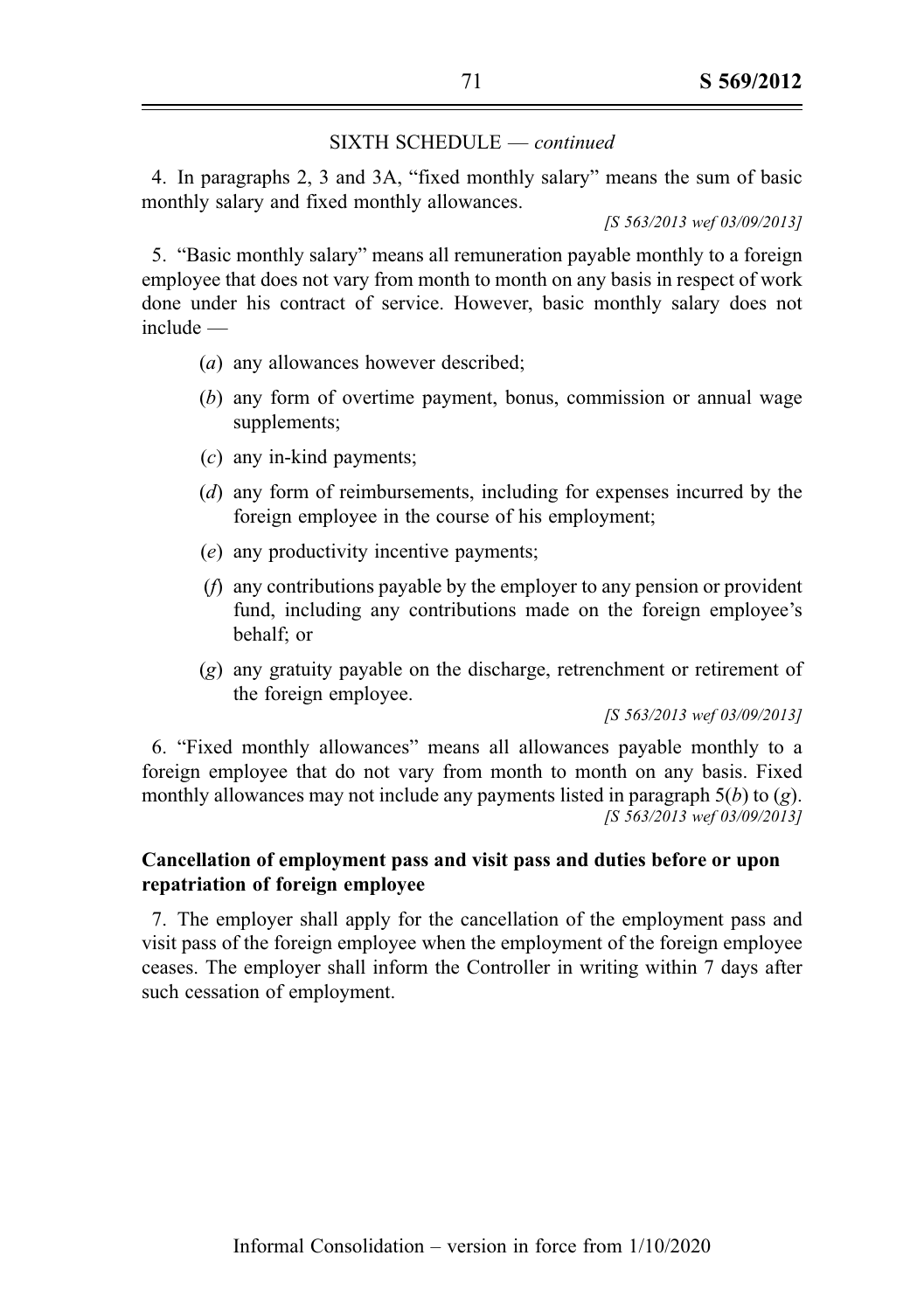## PART III

# CONDITIONS TO BE COMPLIED WITH BY FOREIGN EMPLOYEE ISSUED WITH EMPLOYMENT PASS

#### Obligation to update residential address

1. The foreign employee shall, for so long as his employment pass is valid, inform the Controller of the foreign employee's residential address, in such form or manner as the Controller may determine, within 14 days after each change of the foreign employee's residential address, as the case may be.

#### Movement to and from dormitory, etc., accommodation

 $2.-(1)$  If the foreign employee is a resident of an unregulated dormitory or a licensed dormitory, the foreign employee must not leave and remain outside of the dormitory unless —

- (a) it is a rest day of the foreign employee and the foreign employee is doing so in accordance with the permission from the Controller given by way of an electronic notification or otherwise; or
- (b) it is any other time and the foreign employee
	- (i) is doing so for a special purpose approved by the Controller after giving prior notice to the employer, and to the Controller unless the Controller waives the notice;
	- (ii) is seeking medical treatment or help in an emergency; or
	- (iii) is required by lawful authority to evacuate the dormitory.
- (2) In this paragraph  $-$ 
	- "boarding premises" has the meaning given by section 2(1) of the Foreign Employee Dormitories Act 2015;
	- "licensed dormitory" means any boarding premises that is the subject of a licence under the Foreign Employee Dormitories Act 2015;
	- "resident", in relation to an unregulated dormitory or a licensed dormitory, means any individual who occupies or enjoys a right to occupy one or more beds or rooms, or spaces within a room, in the dormitory as the individual's main or only residence in Singapore;
	- "unregulated dormitory" means boarding premises providing accommodation to 7 or more foreign employees and includes any place converted (temporarily or otherwise) for use as accommodation for 7 or more foreign employees, but excludes —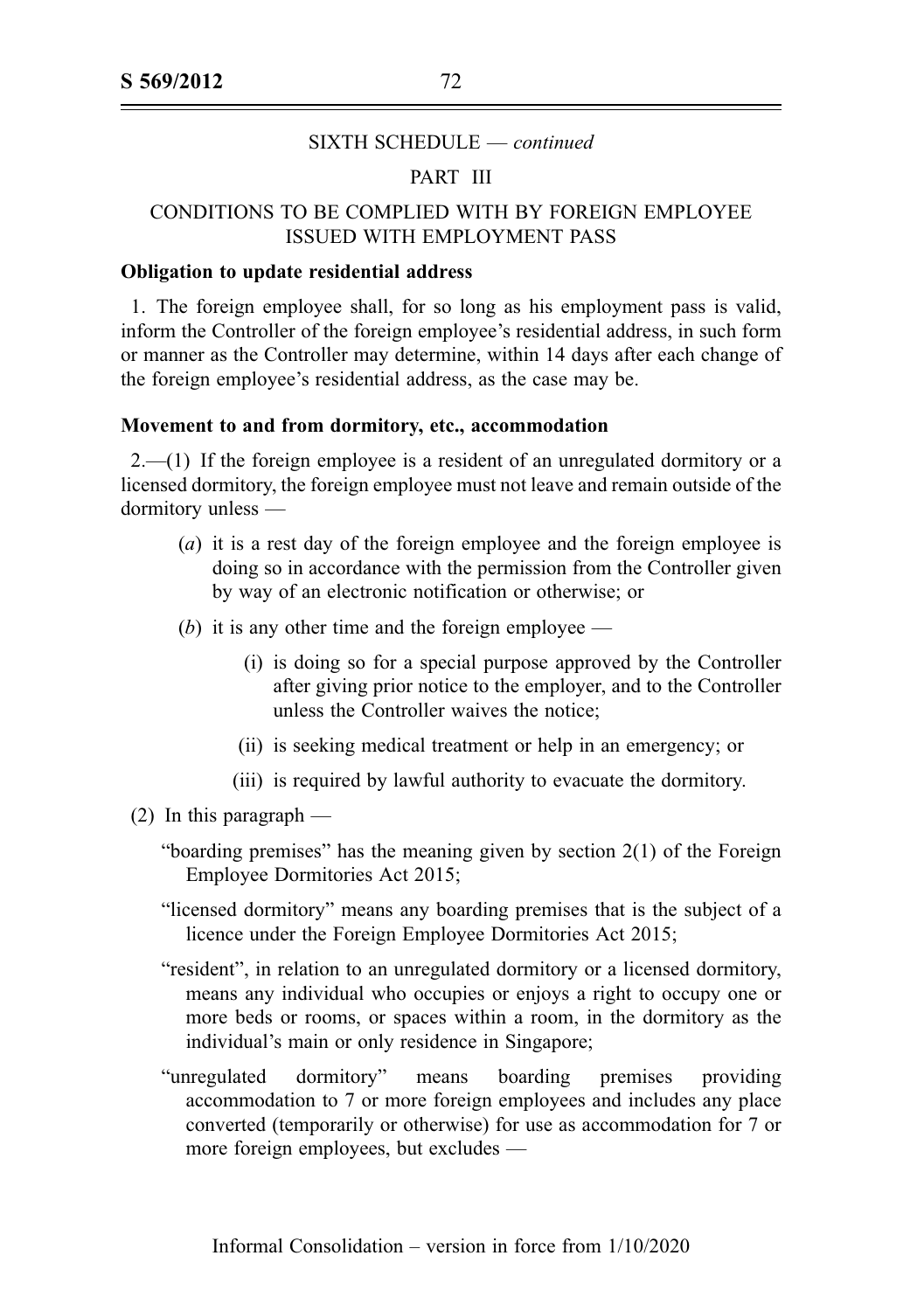#### SIXTH SCHEDULE — continued

- (a) any boarding premises to which the Foreign Employee Dormitories Act 2015 applies; and
- $(b)$  an isolation area within the meaning of section 17 of the Infectious Diseases Act.

[S 783/2020 wef 14/09/2020]

### SEVENTH SCHEDULE

Regulations 14(1), 16 and 17

#### FEES

|                                                                    | First column                                                                                                                   | Second column |
|--------------------------------------------------------------------|--------------------------------------------------------------------------------------------------------------------------------|---------------|
| 1. Work permit (other than a work permit<br>(Performing Artiste)): |                                                                                                                                |               |
|                                                                    | (a) application for a work permit                                                                                              | \$35          |
|                                                                    | $(b)$ issuance of a work permit                                                                                                | \$35          |
|                                                                    | $(c)$ renewal of a work permit                                                                                                 | \$35          |
|                                                                    | (d) application for reinstatement of a work<br>permit following the suspension of that<br>work permit                          | \$35          |
|                                                                    | $(e)$ issuance of a duplicate work permit to<br>replace damaged work permit or to update<br>the information on the work permit | \$60          |
|                                                                    | $(f)$ issuance of a duplicate work permit for<br>first replacement of a lost work permit                                       | \$100         |
|                                                                    | $(g)$ issuance of a duplicate work permit for<br>second or subsequent replacement of a lost<br>work permit                     | \$300         |
| 2. S pass:                                                         |                                                                                                                                |               |
|                                                                    | ( <i>a</i> ) application for an S pass                                                                                         | \$105         |
|                                                                    | (b) issuance of an S pass                                                                                                      | \$100         |
|                                                                    | $(c)$ renewal of an S pass                                                                                                     | \$100         |
|                                                                    | (d) issuance of a duplicate S pass to replace<br>damaged S pass or to update the<br>information on the S pass                  | \$60          |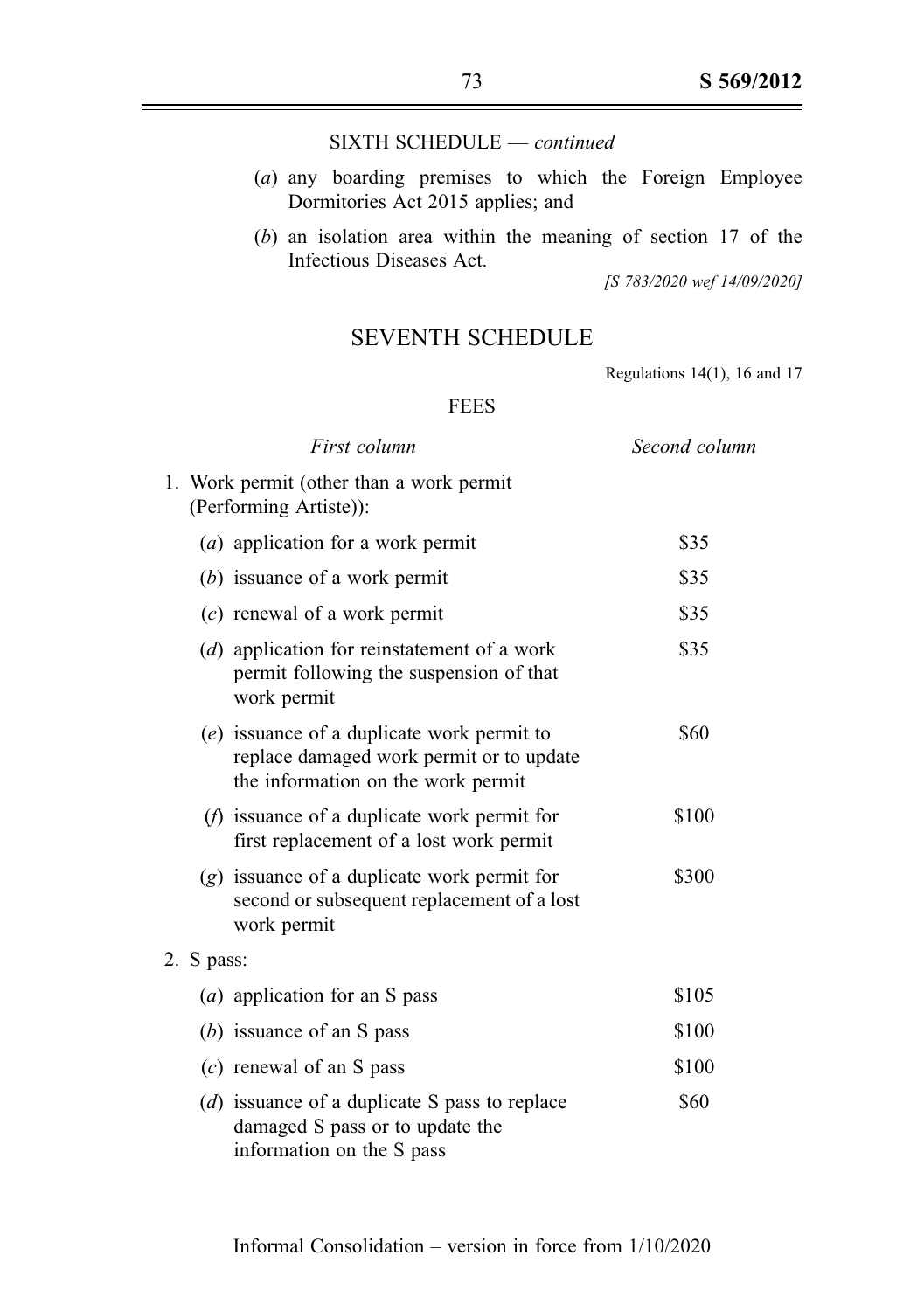| First column                                                                                                                                                                            | Second column |
|-----------------------------------------------------------------------------------------------------------------------------------------------------------------------------------------|---------------|
| $(e)$ issuance of a duplicate S pass for first<br>replacement of a lost S pass                                                                                                          | \$100         |
| $(f)$ issuance of a duplicate S pass for second or<br>subsequent replacement of a lost S pass                                                                                           | \$300         |
| 3. Employment pass:                                                                                                                                                                     |               |
| (a) application for an employment pass                                                                                                                                                  | \$105         |
| $(b)$ issuance of an employment pass                                                                                                                                                    | \$225         |
| $(c)$ renewal of an employment pass                                                                                                                                                     | \$225         |
| (d) issuance of a duplicate employment pass to<br>replace damaged employment pass or to<br>update the information on the employment<br>pass                                             | \$60          |
| (e) issuance of a duplicate employment pass<br>for first replacement of a lost employment<br>pass                                                                                       | \$100         |
| $(f)$ issuance of a duplicate employment pass<br>for second or subsequent replacement of a<br>lost employment pass                                                                      | \$300         |
| 4. Personalised employment pass:                                                                                                                                                        |               |
| (a) application for a personalised employment<br>pass                                                                                                                                   | \$105         |
| (b) issuance of a personalised employment<br>pass                                                                                                                                       | \$225         |
| $(c)$ issuance of a duplicate personalised<br>employment pass to replace damaged<br>personalised employment pass or to update<br>the information on the personalised<br>employment pass | \$60          |
| (d) issuance of a duplicate personalised<br>employment pass for first replacement of a<br>lost personalised employment pass                                                             | \$100         |
| (e) issuance of a duplicate personalised<br>employment pass for second or subsequent                                                                                                    | \$300         |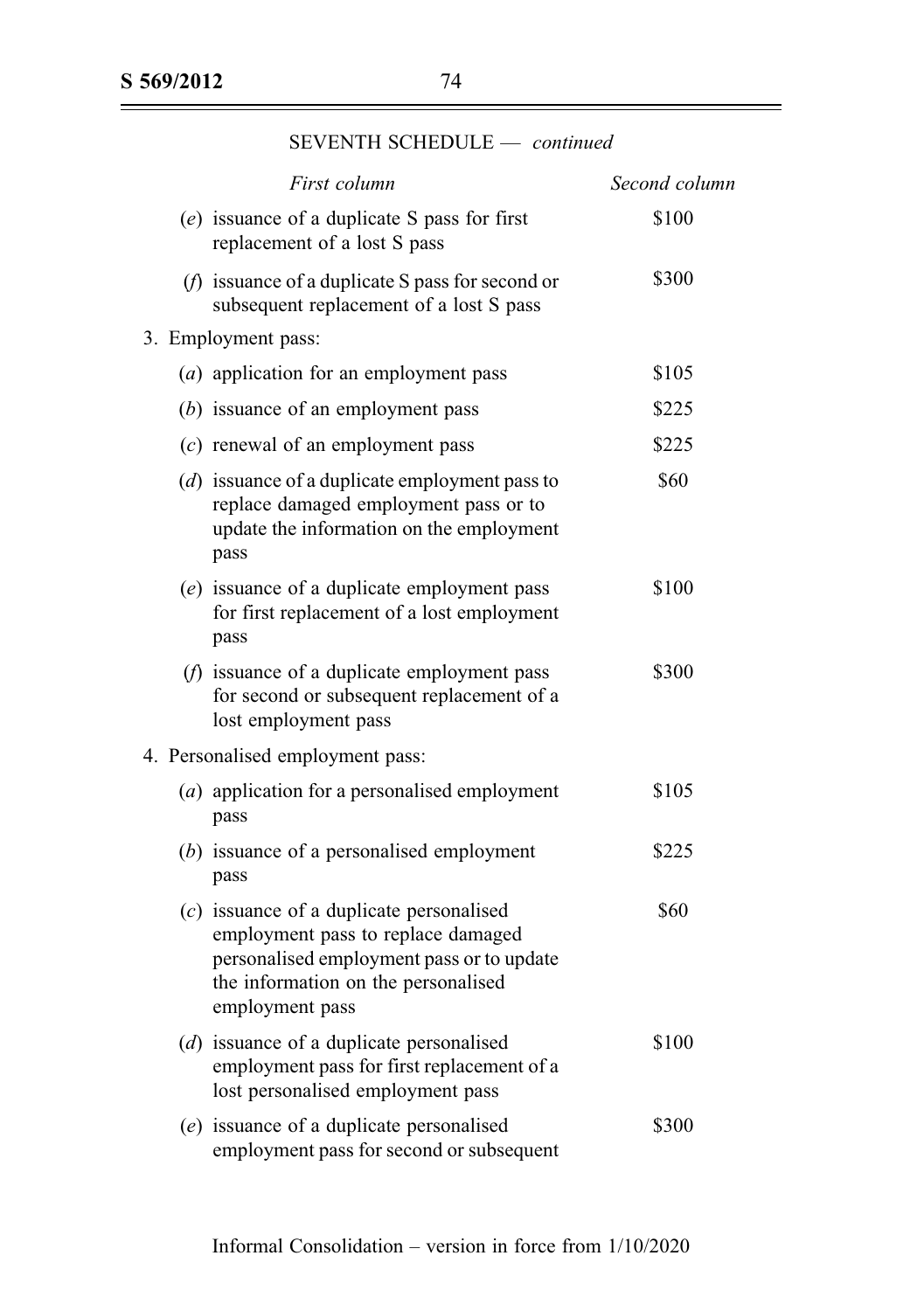|  | First column             |                                                                                                                                                              | Second column |
|--|--------------------------|--------------------------------------------------------------------------------------------------------------------------------------------------------------|---------------|
|  |                          | replacement of a lost personalised<br>employment pass                                                                                                        |               |
|  | 5. EntrePass:            |                                                                                                                                                              |               |
|  |                          | (a) application for an EntrePass                                                                                                                             | \$105         |
|  |                          | $(b)$ issuance of an EntrePass                                                                                                                               | \$225         |
|  |                          | $(c)$ renewal of an EntrePass                                                                                                                                | \$225         |
|  |                          | ( $d$ ) issuance of a duplicate EntrePass to<br>replace damaged EntrePass or to update<br>the information on the EntrePass                                   | \$60          |
|  |                          | (e) issuance of a duplicate EntrePass for first<br>replacement of a lost EntrePass                                                                           | \$100         |
|  |                          | $(f)$ issuance of a duplicate EntrePass for<br>second or subsequent replacement of a lost<br><b>EntrePass</b>                                                | \$300         |
|  | 6. Training work permit: |                                                                                                                                                              |               |
|  |                          | $(a)$ application for a training work permit                                                                                                                 | \$35          |
|  |                          | $(b)$ issuance of a training work permit                                                                                                                     | \$35          |
|  |                          | $(c)$ issuance of a duplicate training work<br>permit to replace damaged training work<br>permit or to update the information on the<br>training work permit | \$60          |
|  |                          | (d) issuance of a duplicate training work<br>permit for first replacement of a lost<br>training work permit                                                  | \$100         |
|  |                          | (e) issuance of a duplicate training work<br>permit for second or subsequent<br>replacement of a lost training work permit                                   | \$300         |
|  |                          | 7. Training employment pass:                                                                                                                                 |               |
|  |                          | (a) application for a training employment pass                                                                                                               | \$105         |
|  |                          | $(b)$ issuance of a training employment pass                                                                                                                 | \$225         |
|  |                          | $(c)$ issuance of a duplicate training<br>employment pass to replace damaged<br>training employment pass or to update the                                    | \$60          |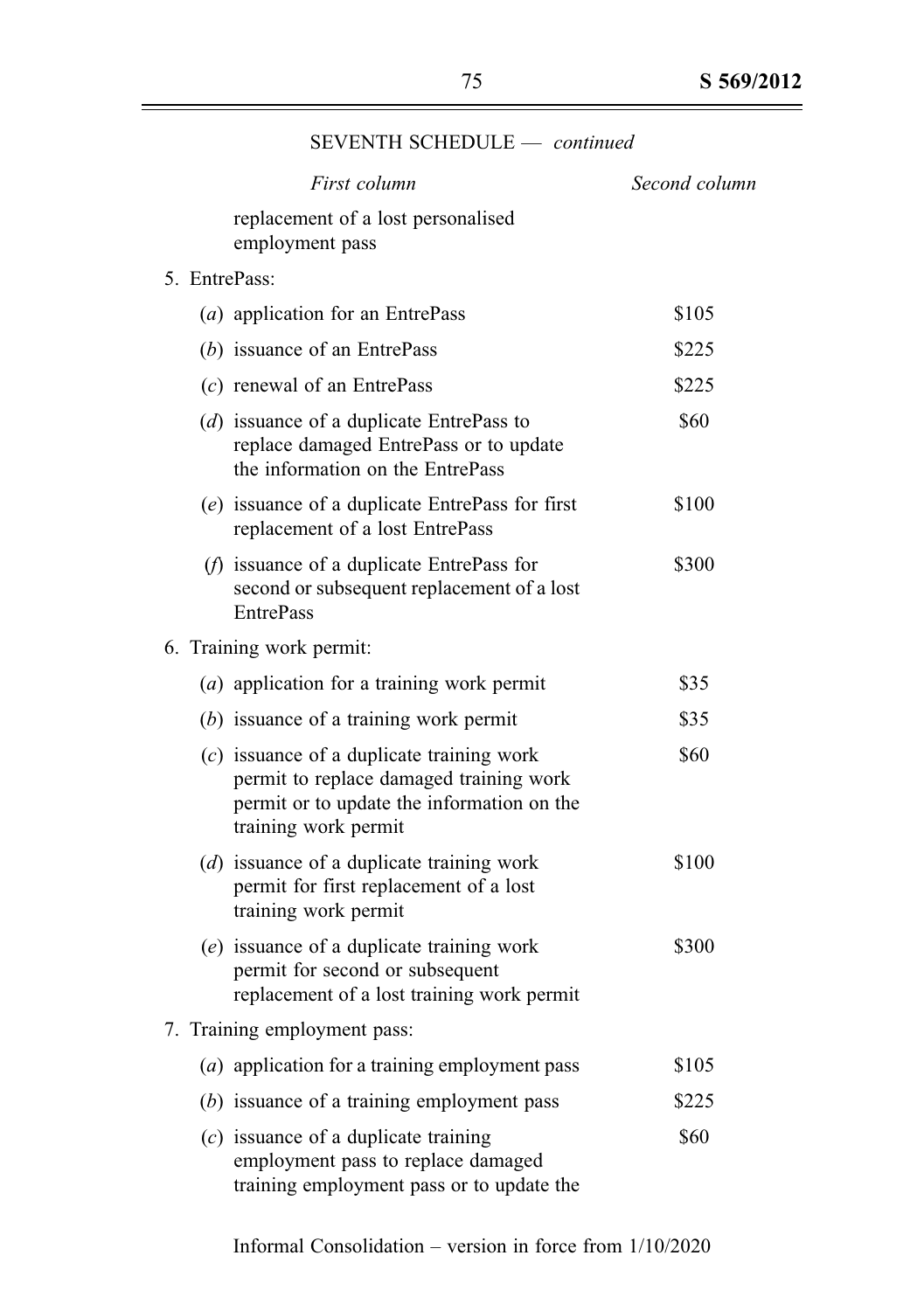| First column                                                                                                                                      | Second column |
|---------------------------------------------------------------------------------------------------------------------------------------------------|---------------|
| information on the training employment<br>pass                                                                                                    |               |
| $(d)$ issuance of a duplicate training<br>employment pass for first replacement of a<br>lost training employment pass                             | \$100         |
| $(e)$ issuance of a duplicate training<br>employment pass for second or subsequent<br>replacement of a lost training employment<br>pass           | \$300         |
| 8. Work holiday pass:                                                                                                                             |               |
| (a) issuance of a work holiday pass                                                                                                               | \$175         |
| (b) issuance of a duplicate work holiday pass<br>to replace damaged work holiday pass or to<br>update the information on the work<br>holiday pass | \$60          |
| $(c)$ issuance of a duplicate work holiday pass<br>for first replacement of a lost work holiday<br>pass                                           | \$100         |
| (d) issuance of a duplicate work holiday pass<br>for second or subsequent replacement of a<br>lost work holiday pass                              | \$300         |
| 9. Miscellaneous work pass:                                                                                                                       |               |
| (a) application for a miscellaneous work pass                                                                                                     | \$175         |
| 10. Work permit (Performing Artiste):                                                                                                             |               |
| (a) application for a work permit (Performing<br>Artiste)                                                                                         | \$75          |
| (b) issuance of a work permit (Performing<br>Artiste)                                                                                             | \$100         |
| (c) renewal of a work permit (Performing<br>Artiste)                                                                                              | \$100         |
| (d) application for reinstatement of a work<br>permit (Performing Artiste) following the<br>suspension of that work permit                        | \$75          |